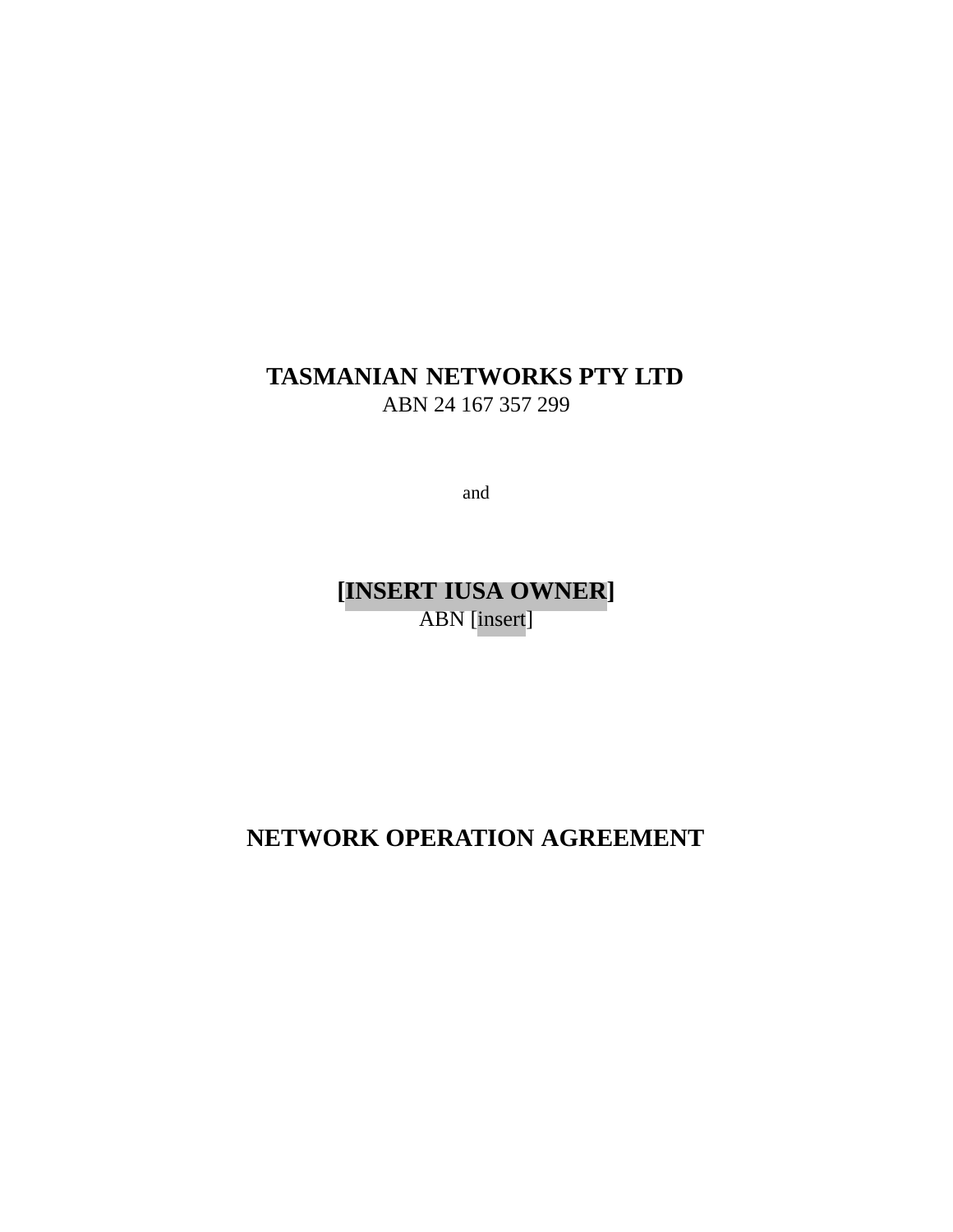# **INDEX**

| 1.  |     |  |
|-----|-----|--|
|     | 1.1 |  |
|     | 1.2 |  |
|     | 1.3 |  |
|     | 1.4 |  |
| 2.  |     |  |
|     | 2.1 |  |
|     | 2.2 |  |
| 3.  |     |  |
| 4.  |     |  |
|     | 4.1 |  |
|     | 4.2 |  |
|     | 4.3 |  |
|     | 4.4 |  |
| 5.  |     |  |
| 6.  |     |  |
| 7.  |     |  |
| 8.  |     |  |
|     | 8.1 |  |
|     | 8.2 |  |
| 9.  |     |  |
|     | 9.1 |  |
|     | 9.2 |  |
| 10. |     |  |
| 11. |     |  |
| 12. |     |  |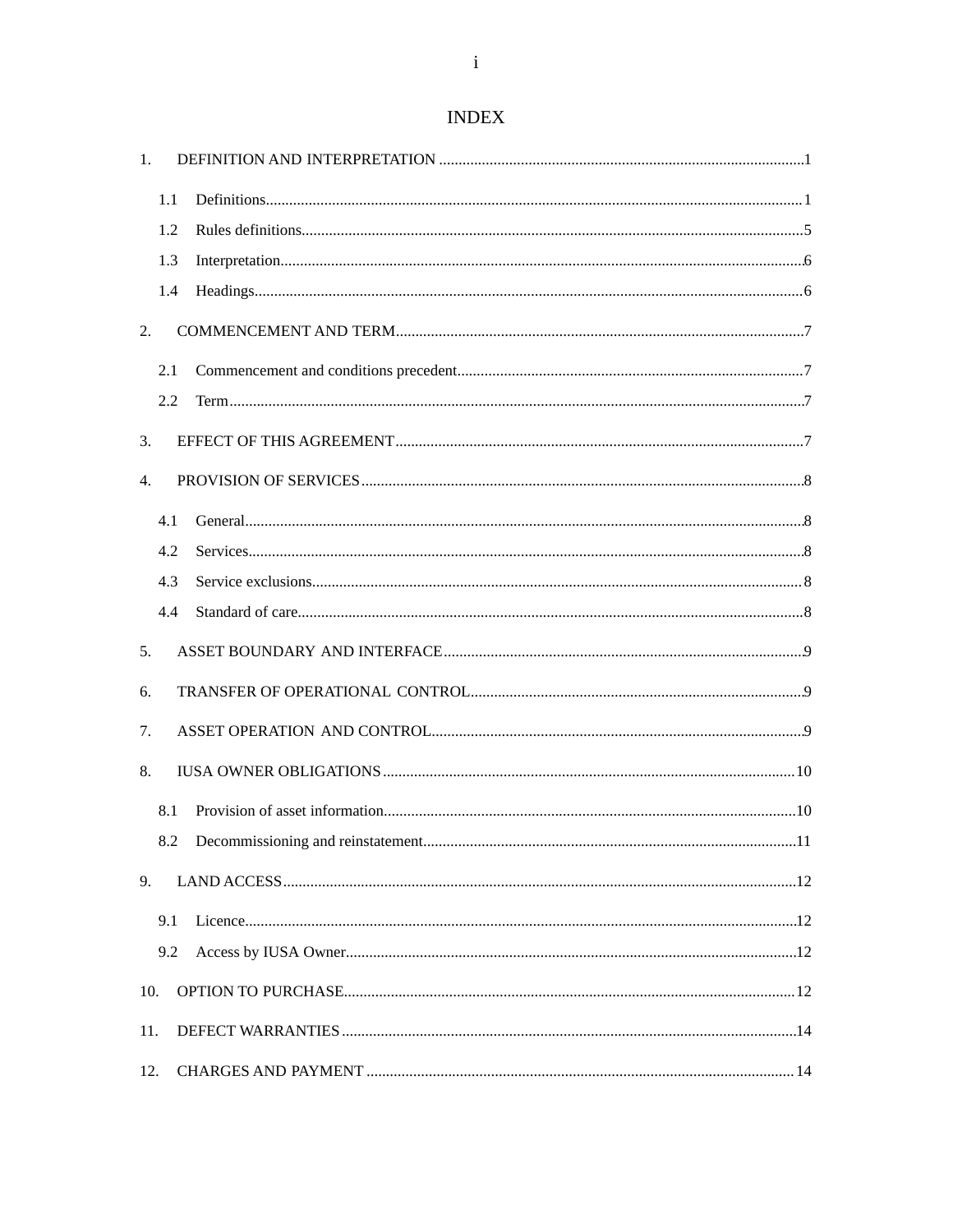| 12.1 |  |
|------|--|
| 12.2 |  |
| 12.3 |  |
| 12.4 |  |
| 12.5 |  |
| 12.6 |  |
| 12.7 |  |
| 12.8 |  |
| 13.  |  |
| 13.1 |  |
| 13.2 |  |
| 14.  |  |
| 14.1 |  |
| 14.2 |  |
| 14.3 |  |
| 14.4 |  |
| 14.5 |  |
| 15.  |  |
| 15.1 |  |
| 15.2 |  |
| 15.3 |  |
| 16.  |  |
| 16.1 |  |
| 16.2 |  |
| 16.3 |  |
| 16.4 |  |
| 16.5 |  |
| 16.6 |  |
| 16.7 |  |
| 16.8 |  |
| 16.9 |  |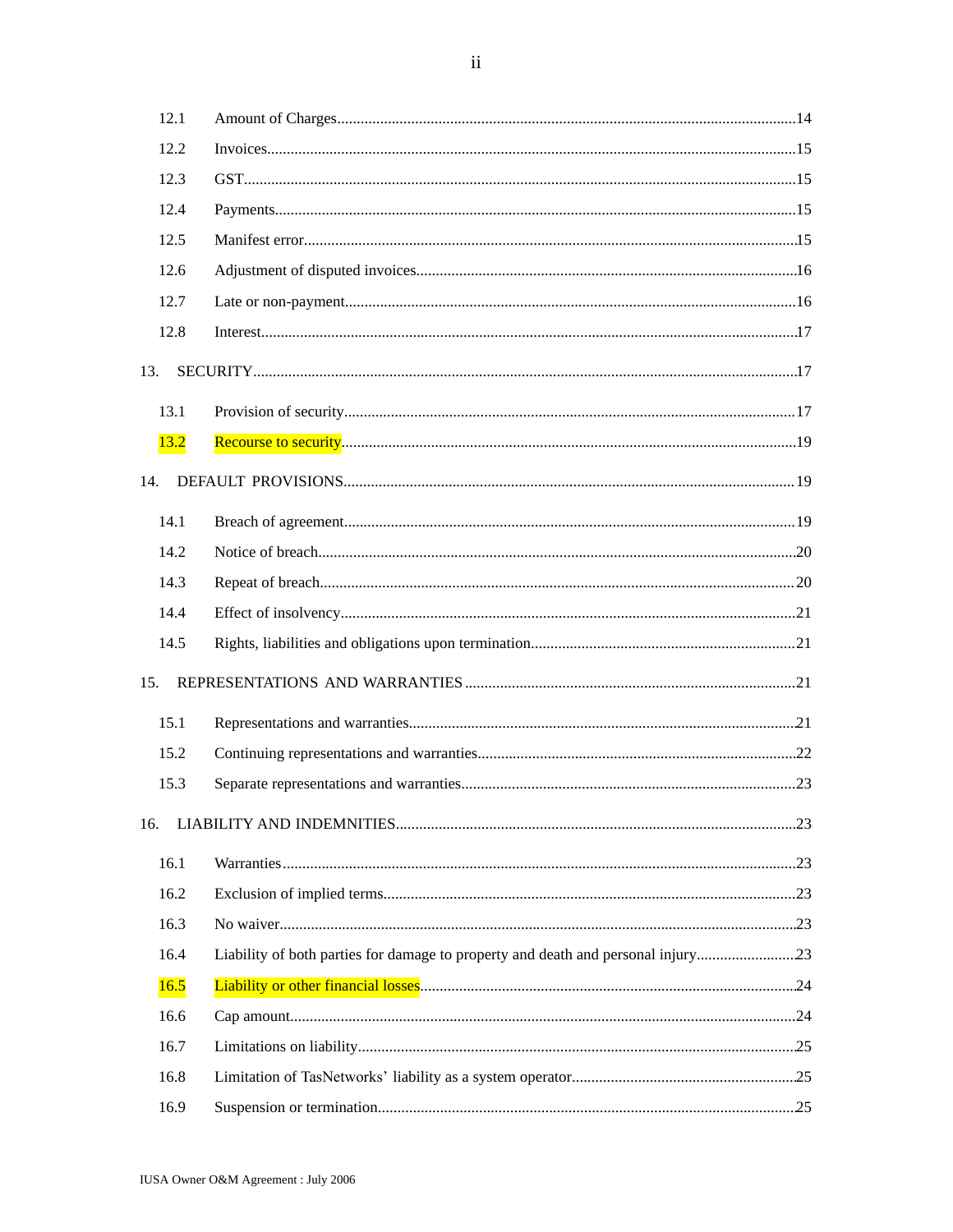| 16.10      |  |
|------------|--|
| 17.        |  |
| 18.        |  |
|            |  |
| 18.1       |  |
| 18.2       |  |
| 18.3       |  |
| 18.4       |  |
| 19.        |  |
| 19.1       |  |
| 19.2       |  |
| 19.3       |  |
| 20.        |  |
| 20.1       |  |
| 20.2       |  |
| 20.3       |  |
| 21.        |  |
| 21.1       |  |
| 21.2       |  |
| 21.3       |  |
| 21.4       |  |
| <u>22.</u> |  |
| 22.1       |  |
| 22.2       |  |
| 22.3       |  |
| 22.4       |  |
| 22.5       |  |
| 23.        |  |
| 23.1       |  |
| 23.2       |  |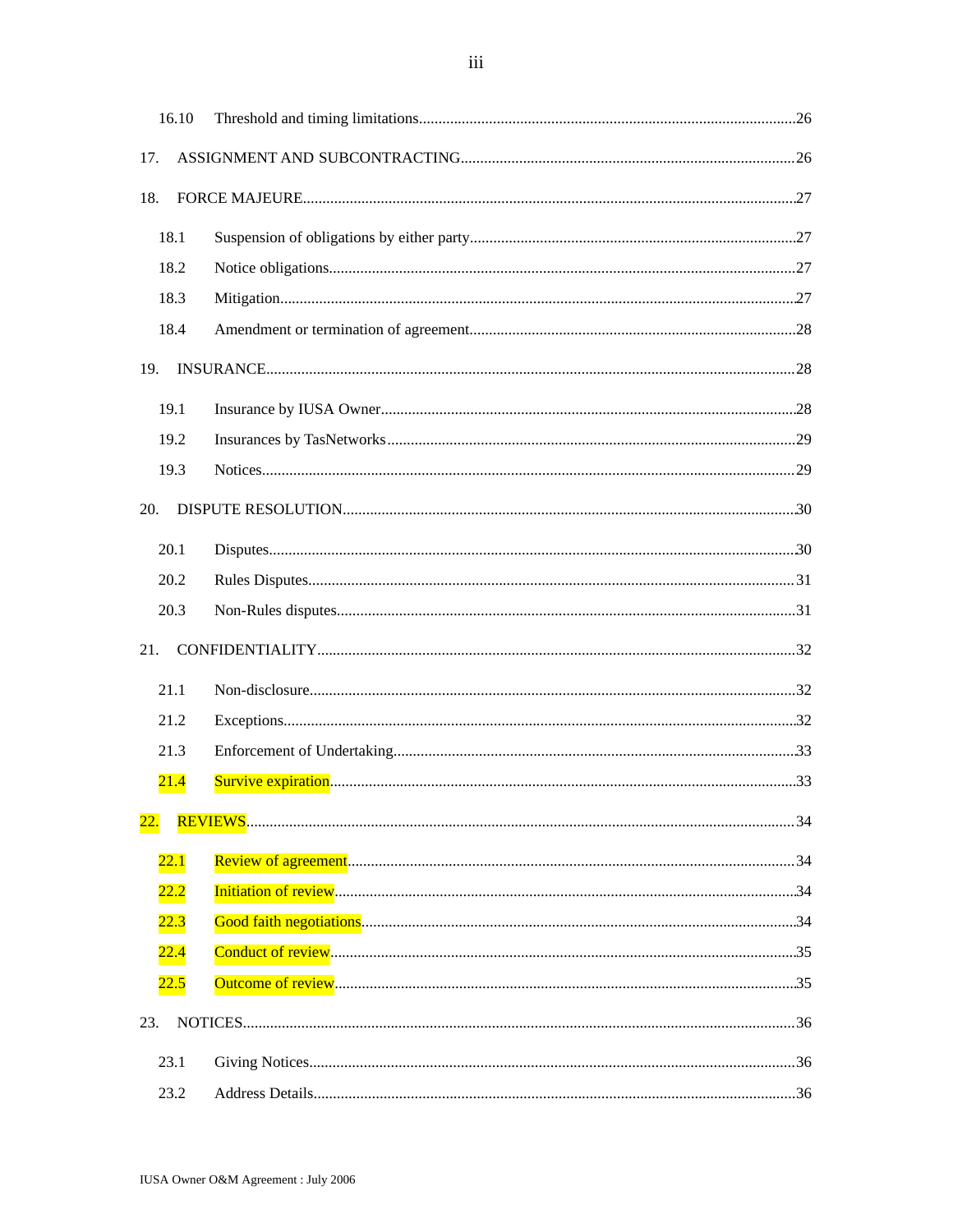| 23.3  |  |
|-------|--|
| 24.   |  |
| 24.1  |  |
| 24.2  |  |
| 24.3  |  |
| 24.4  |  |
| 24.5  |  |
| 24.6  |  |
| 24.7  |  |
| 24.8  |  |
| 24.9  |  |
| 24.10 |  |
| 24.11 |  |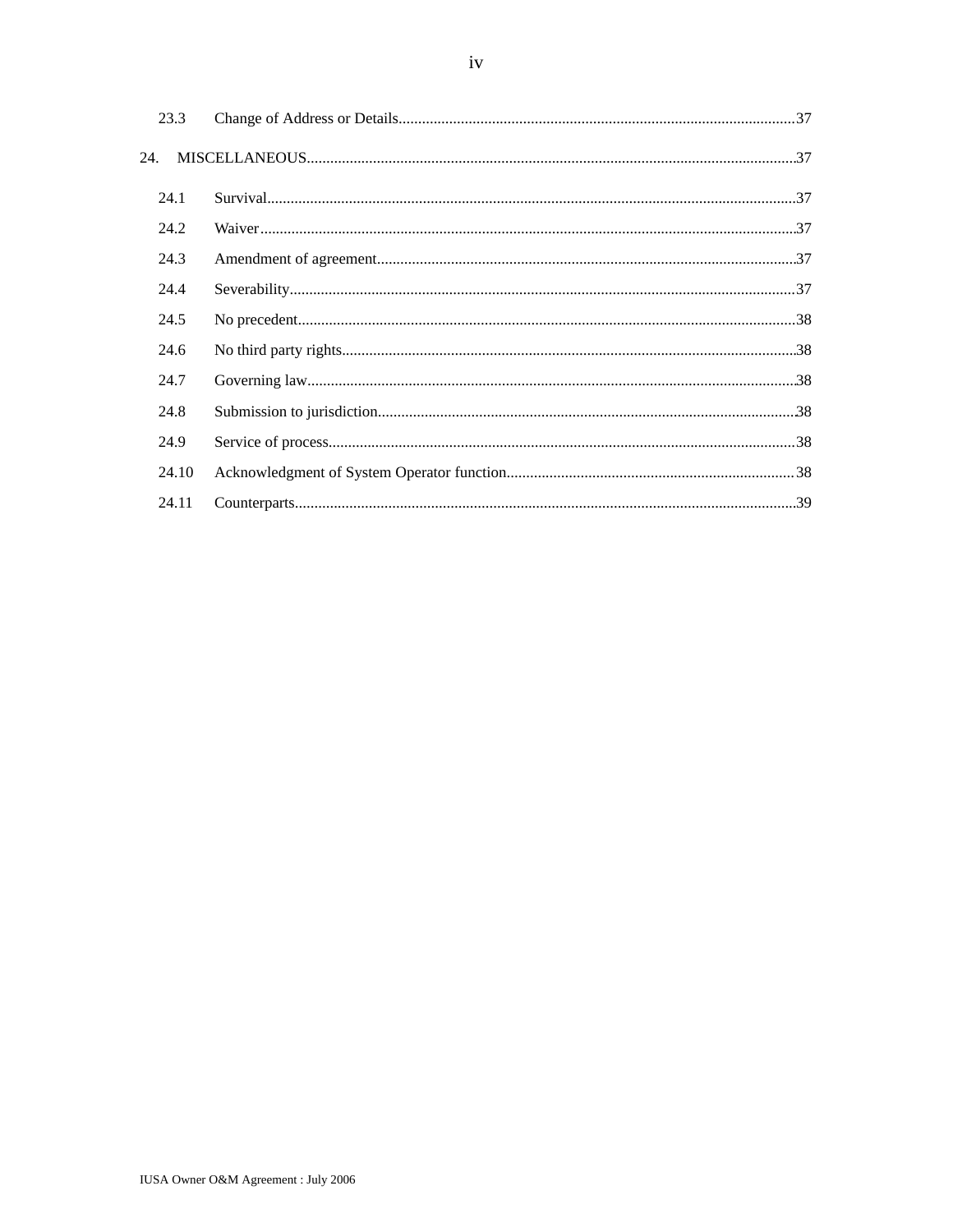This Network Operation Agreement is made on 2018

## **BETWEEN TASMANIAN NETWORKS PTY LTD**

ABN 082 586 892 of 1-7 Maria Street, Lenah Valley in Tasmania ("**TasNetworks**");

**AND [INSERT IUSA OWNER]** ABN [insert] of [insert] ("**IUSA Owner**");

## **RECITALS**

A.

## **THE PARTIES AGREE:**

## 1. DEFINITION AND INTERPRETATION

**1.1** Definitions

In this agreement, except where the context otherwise requires:

*approved credit rating* is a credit rating of at least BBB issued by Standard & Poor's or, if nominated and agreed to by TasNetworks, an equivalent credit rating from another credit rating agency acceptable to TasNetworks;

*Australian bank* means an "Australian bank" as defined in the *Corporations Act 2001* (Cth) which is incorporated in Australia;

*Authority* means the Crown, any government or regulatory department, body, instrumentality, minister, agency or other authority, or any body which is the successor to the administrative responsibilities of such department, body, instrumentality, minister of the Crown, agency or other authority (but does not include the parties unless in the case of TasNetworks it is acting as *System Operator*) including the *AEMC*, the *AER* and *AEMO*;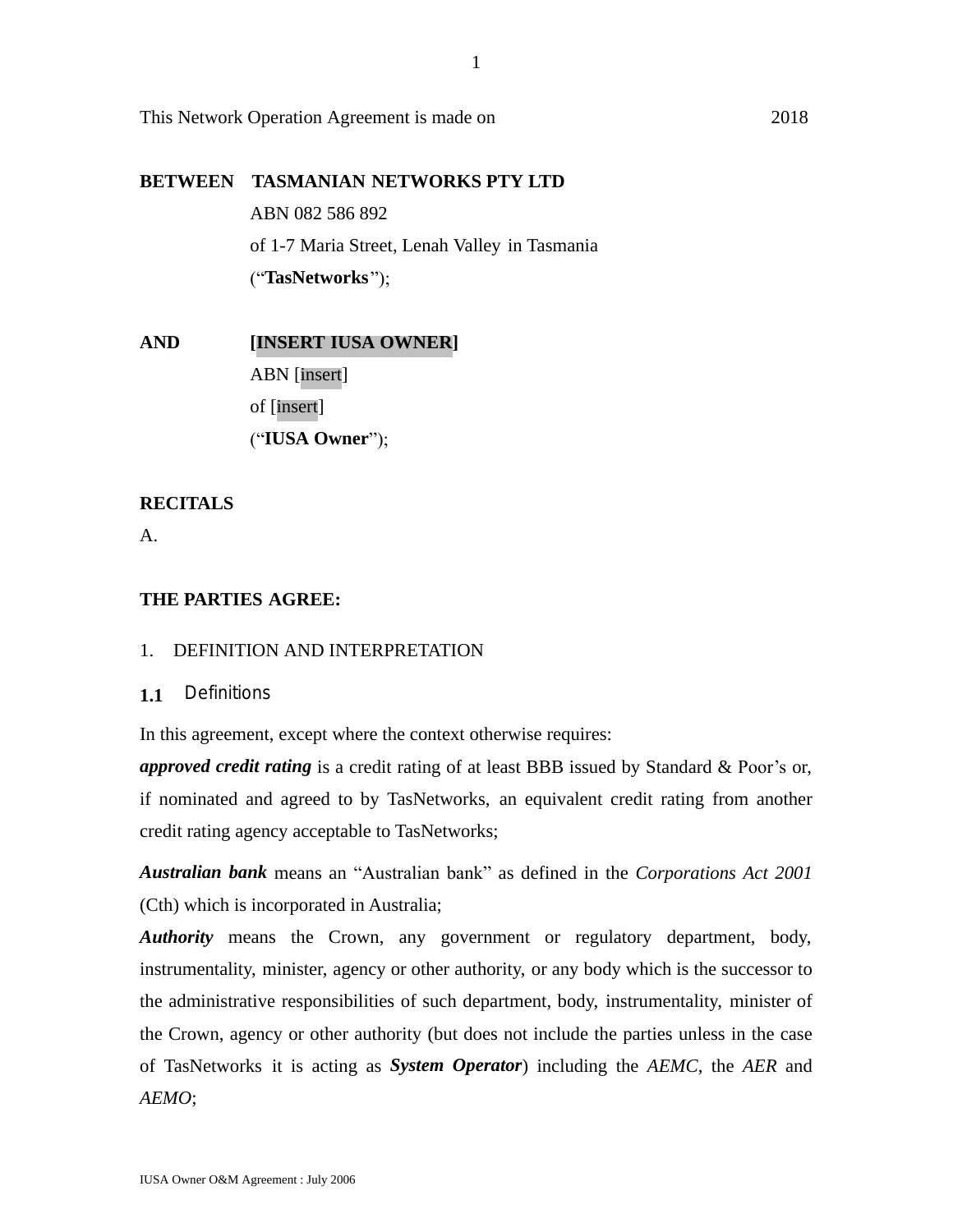*business day* means a day except a Saturday, Sunday or public holiday in Hobart;

*cap amount* means, for each *financial year,* [to be inserted];

*cash rate* means the cash rate (also known as the interbank overnight rate), recorded to two decimal places, as set by the Reserve Bank of Australia provided that if the *cash rate* cannot be so determined, then *cash rate* will mean such rate as may be determined in accordance with the dispute resolution procedure in clause 20;

*charges* means the fee to be paid by IUSA Owner to TasNetworks for the *services* calculated in accordance with Schedule 3 and, where relevant, clause 12.6;

*claim* means all claims, actions, disputes or proceedings whether arising under statute or in contract, tort (including breach to statutory duty and negligence), common law, equity or otherwise;

*commencement date* has the meaning given in clause 2.1;

*CPI* means for a particular year:

(a) the Consumer Price Index: All Groups Index Number, weighted average of eight capital cities published by the Australian Bureau of Statistics for the March quarter immediately preceding the start of the relevant year;

divided by:

(b) the Consumer Price Index: All Groups Index Number, weighted average of eight capital cities published by the Australian Bureau of Statistics for the March quarter immediately preceding the March quarter referred to in (a) above;

*costs* means all internal and external costs, expenses, fees, charges and overhead, including sub-contractor, consultant and advisor fees;

*damages* means all liabilities, expenses, losses, damages and *costs* (including legal costs on a party/party basis) whether incurred by or awarded against a person;

*decommissioning plan* means a plan specifying the process, procedure, scope and timeline for the decommissioning of the IUSA required to be prepared by the IUSA Owner in accordance with clause 8.2;

*defect* means any defective, deficient, incomplete or omitted services, works, goods, plant, materials or equipment in relation to or in connection with *IUSA*, including,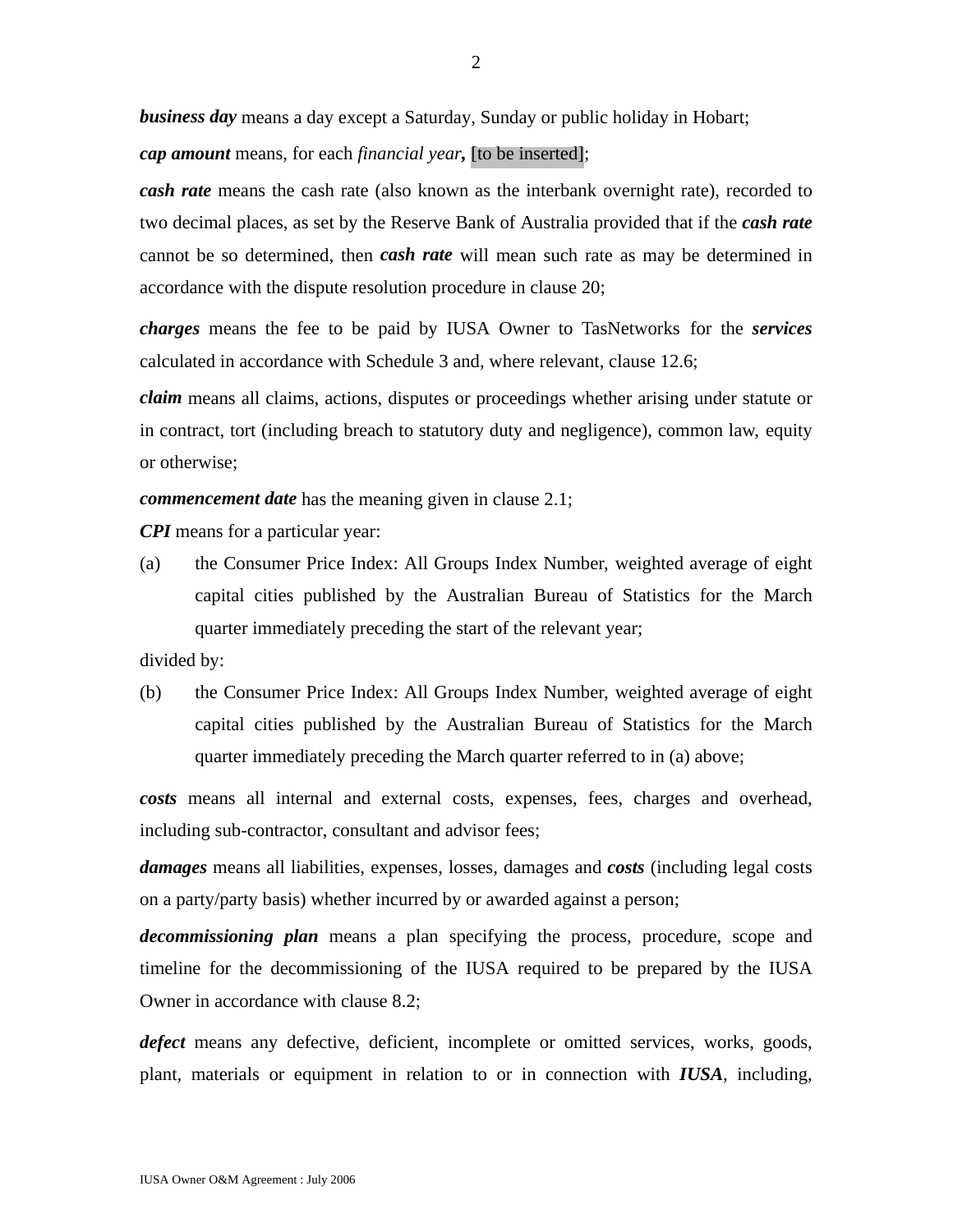without limitation, anything in relation to any *IUSA* that causes or constitutes a breach of the obligations, undertakings or warranties in this agreement (including, without limitation, any relevant warranties);

*defects rectification period* has the meaning given in clause 11(a);

*direct loss* means loss, injury, damage or expense suffered or incurred by the Affected Party that results directly from, whether solely or in part, an act or omission of the First Party for which the First Party is liable to the Affected Party (whether for the First Party's breach of this agreement, negligence or otherwise), but does not include:

- (a) any loss, damage or expense arising out of interruption to business, increased costs of working, loss of use of property, loss of contract, or loss of production;
- (b) any loss of actual or anticipated profit or revenue or saving (but excluding TasNetworks' profit that forms part of the *charges*);
- (c) any damage to goodwill, reputation or share price; or

any indirect or consequential loss (being any loss that does not fall within the first limb of the decision in *Hadley v Baxendale*) or special or contingent *damages* of any kind;

*dispute* means any dispute or difference of opinion between TasNetworks and IUSA Owner or the absence of agreement between them about a matter under or arising out of this agreement;

*emergency fault response* has the meaning set out in clause 4.2(c) of this agreement;

*existing warranties* means [to be inserted];

*force majeure event* means an event or circumstance that:

- (a) is beyond the reasonable control of the notifying party and its *representatives*;
- (b) is not caused by an act or omission of the notifying party or its *representatives*; and
- (c) could not have been avoided or overcome by the notifying party and its *representatives* taking reasonable precautions and steps,

including the following events, to the extent they satisfy paragraphs (a) to (c) (inclusive):

- (a) any industrial or labour dispute which the notifying party can demonstrate:
	- (i) involves persons other than the notifying party and its *representatives*; and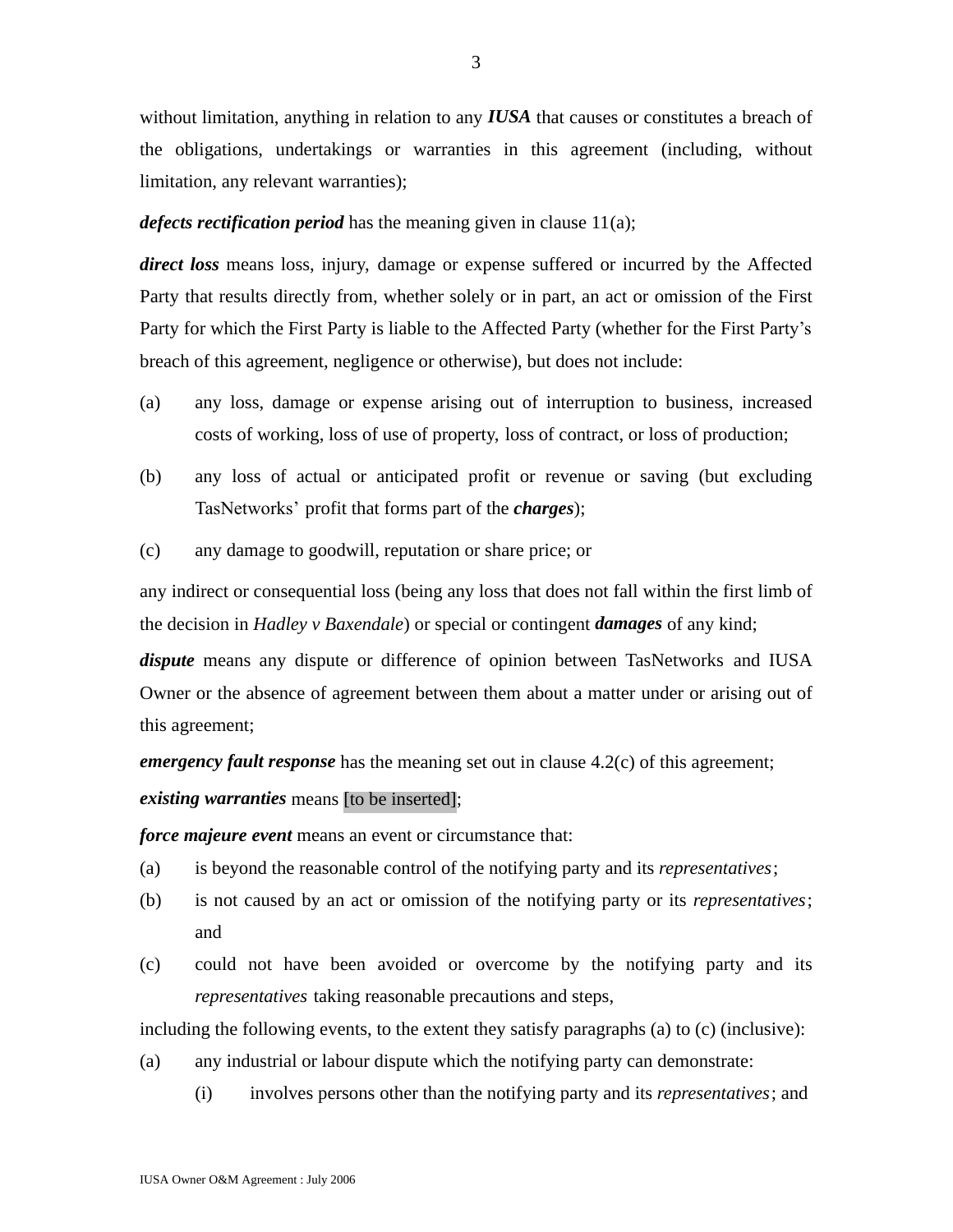- (ii) was not caused or induced by the acts or omissions of the notifying party or its *representatives*;
- (b) natural disasters;
- (c) landslide, flood, cyclone, earthquake, severe storm, lightning strike, severe and abnormal weather condition, electro-magnetic radiation storm, explosion or fire;
- (d) an act of war, terrorism, riot, civil commotion, malicious damage, sabotage or revolution; and
- (e) an act or omission of another person (including an *Authority*) who is not under the control of the notifying party;

*gross negligence* means a negligent act or omission so wanton or reckless that it amounts to an utter disregard for the harmful and avoidable consequences of that act or omission;

*GST* means a goods and services tax imposed under the *GST Act* and related legislation;

**GST Act** means A New Tax System (Goods and Services Tax) Act 1999 (Cth);

*insolvency event* means for a party any of the following events:

- (a) an administrator is appointed or a resolution is passed or any steps are taken to appoint, or to pass a resolution to appoint an administrator to that party; or
- (b) a receiver, receiver and manager, official manager, trustee, administrator, other controller (as defined in the *Corporations Act 2001*) or similar officer is appointed over the assets or undertaking of that party; or
- (c) that party enters into or proposes to enter into any arrangement, composition or compromise with or assignment for the benefit of, its creditors or a class of them; or
- (d) that party is deemed by the provisions of the *Corporations Act 2001* to be insolvent.

*IUSA* means the *identified user shared asset* (more particularly described in Schedule which is used to *connect transmission customers* to TasNetworks' *Transmission System*;

*IUSA Owner representative* means the person identified in Schedule 4 of this agreement or as otherwise notified in writing to TasNetworks by IUSA Owner from time to time;

*IWCA* mean Interface User Construction Agreement between TasNetworks, User and IUSA Owner dated [insert date];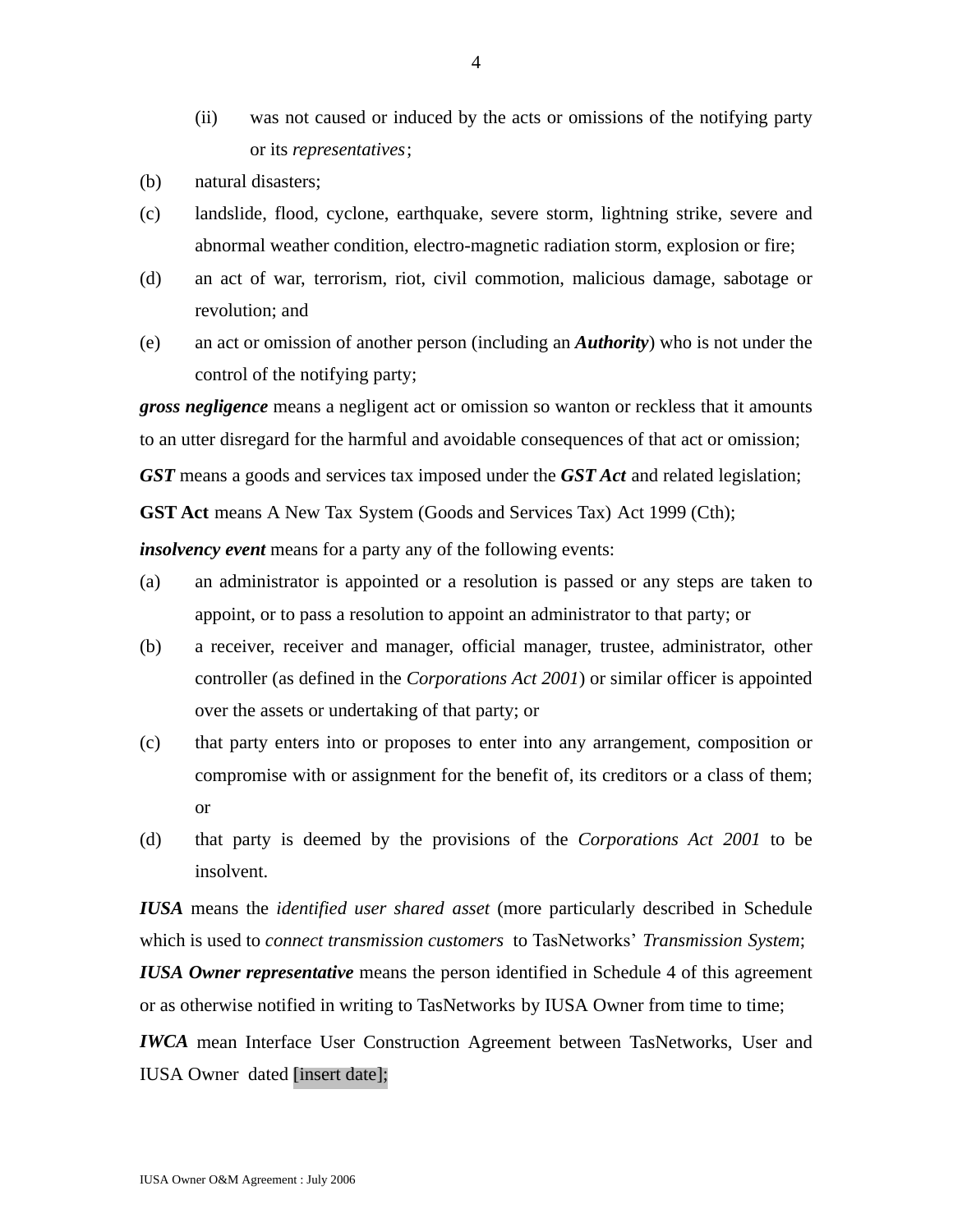*land* means the land comprised of [insert], which is owned by TasNetworks, and on which the *IUSA* are located;

*law* means:

- (a) those principles of law or equity established by decisions of courts;
- (b) statutes, regulations or by-laws of the Commonwealth of Australia, the State of Tasmania or an *Authority* which have the force of law;
- (c) the Constitution of the Commonwealth of Australia;
- (d) the *Rules* and any authorisation, including conditions, provided by an *Authority* in respect thereof which have the force of law;
- (e) binding requirements and mandatory approvals, including conditions, of the Commonwealth of Australia, the State of Tasmania or an *Authority* which have the force of law; and
- (f) guidelines of the Commonwealth of Australia, the State of Tasmania or an *Authority* which have the force of law;

*Rules* means the National Electricity Rules made under the *National Electricity Law*;

*security* means any guarantee, performance, undertaking, security interest or other document provided under clause 13 for the payment of money under this agreement *services* has the meaning set out in clause 4.2;

*TasNetworks safety policies and procedures* means those policies and procedures of TasNetworks in [to be inserted];

*termination date* means the earlier of [insert]; and

[NER 5.2A.7(c): Term must be for a period which is at least equal to the term of the longest *connection agreement* of a member of the initial *identified user group* for the *third party IUSA*]

*wilful default* means intentional misconduct or reckless acts or omissions.

## **1.1** Rules definitions

Words appearing in bold italics are defined in this agreement*.* Words appearing in italics have the same meaning as they have in the *Rules*. If such a term is both defined in the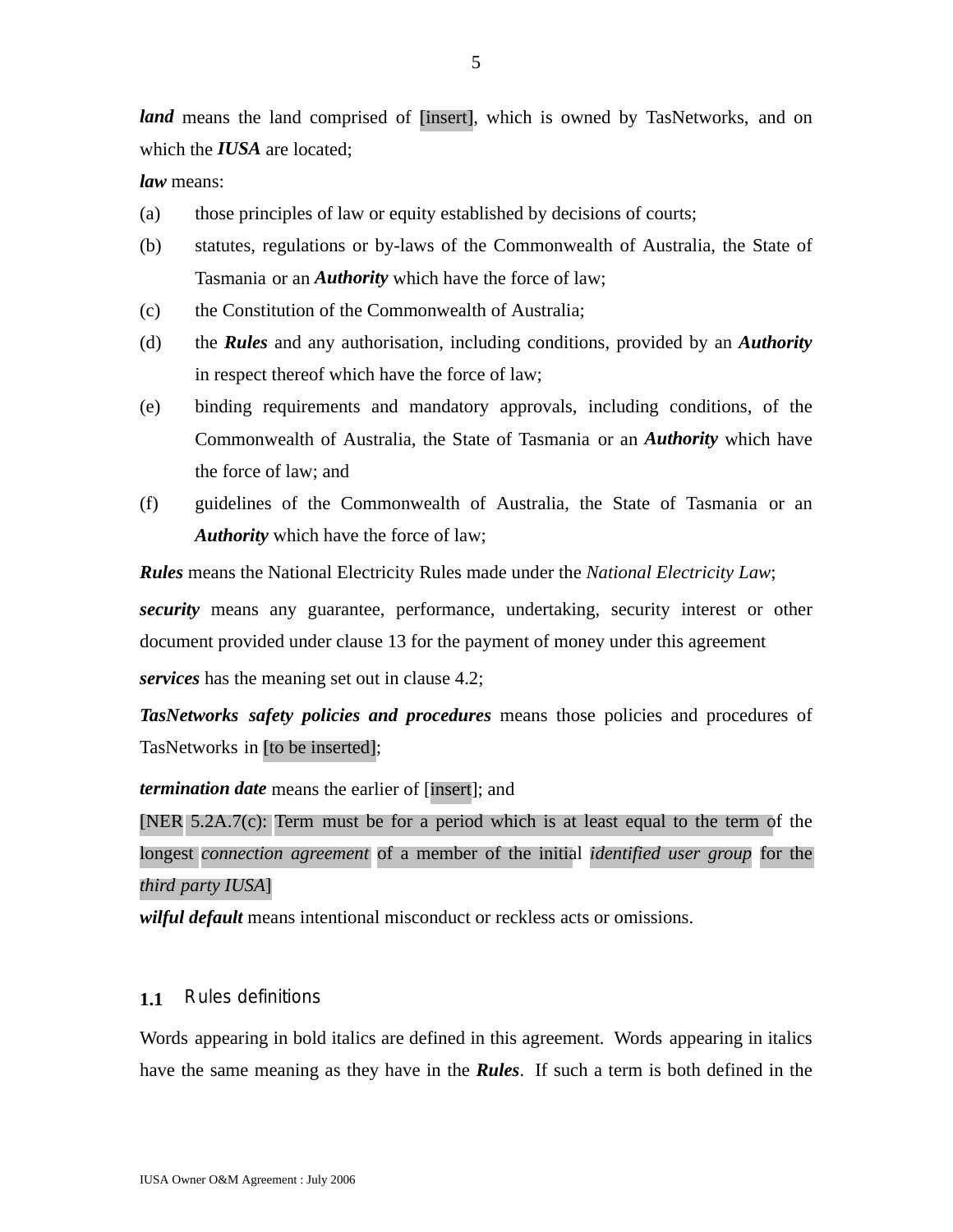*Rules* and in this agreement, unless the context otherwise requires the definition in this agreement will apply.

### **1.2** Interpretation

In this agreement unless a contrary intention appears:

- (a) a reference to this agreement or any document or any instrument includes any variation or replacement of any of them;
- (b) a reference to a statute, ordinance, code or other legislative requirement includes regulations and other instruments under it and consolidations, amendments, re-enactments or replacements of any of them;
- (c) the singular includes the plural and vice versa;
- (d) person includes a firm, body corporate, an unincorporated association or a responsible *Authority* as constituted from time to time;
- (e) a reference to anything (including any amount) is a reference to the whole or any part of it and a reference to a group of person is a reference to any one or more of them;
- (f) a reference to a clause or schedule is to a clause or schedule in or to this agreement;
- (g) a reference to a day must be interpreted as the period of time commencing at midnight and ending 24 hours later;
- (h) words or phrases derived from a defined word have a corresponding meaning to the defined word; and
- (i) a term of inclusion must not be interpreted to be a term of limitation.

#### **1.1** Headings

Headings are inserted for convenience and do not affect the interpretation of this agreement.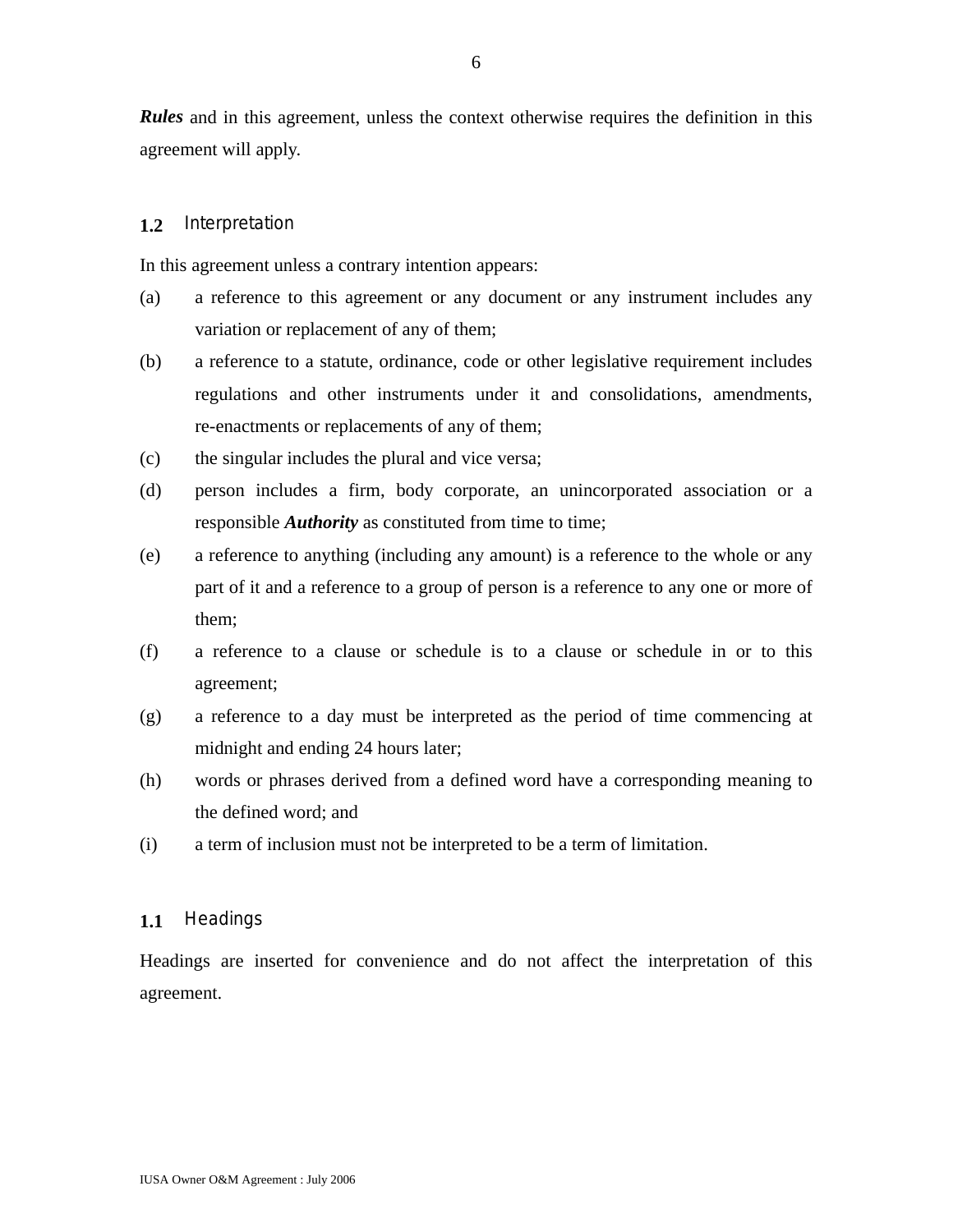### 2. COMMENCEMENT AND TERM

### **2.1** Commencement and conditions precedent

#### The *commencement date* is the later of:

- (a) the date of execution of this agreement;
- (b) the date upon which IUSA Owner delivers to TasNetworks the *security* required under clause 13;
- (c) the date upon which IUSA Owner delivers to TasNetworks the asset information required under clause 8.1;
- (d) the date of practical completion (as defined under the *IWCA*) under the *IWCA*; and
- (e) provision of site inductions and training from the IUSA Owner to TasNetworks as reasonably required by TasNetworks for the purposes of operating and maintaining the *IUSA*;
- (f) provision of any licences required for TasNetworks to provide the *services*; and

#### (g) [insert any other necessary prerequisites].

## **2.1** Term

This agreement will commence at 12:00 am on the *commencement date* and unless earlier terminated by a party pursuant to the terms of this agreement will continue until 12:00 am on the *termination date*.

#### 3. EFFECT OF THIS AGREEMENT

The parties acknowledge and agree that:

- (a) this is a *network operating agreement* for the purposes of the *Rules* for the *IUSA*;
- (b) TasNetworks has all the rights, benefits and privileges provided for in clause 5.2A.7(d) of the *Rules* relating to the *IUSA*; and
- (c) *IUSA* has no property rights in any electrical capacity or capability of the *IUSA***.**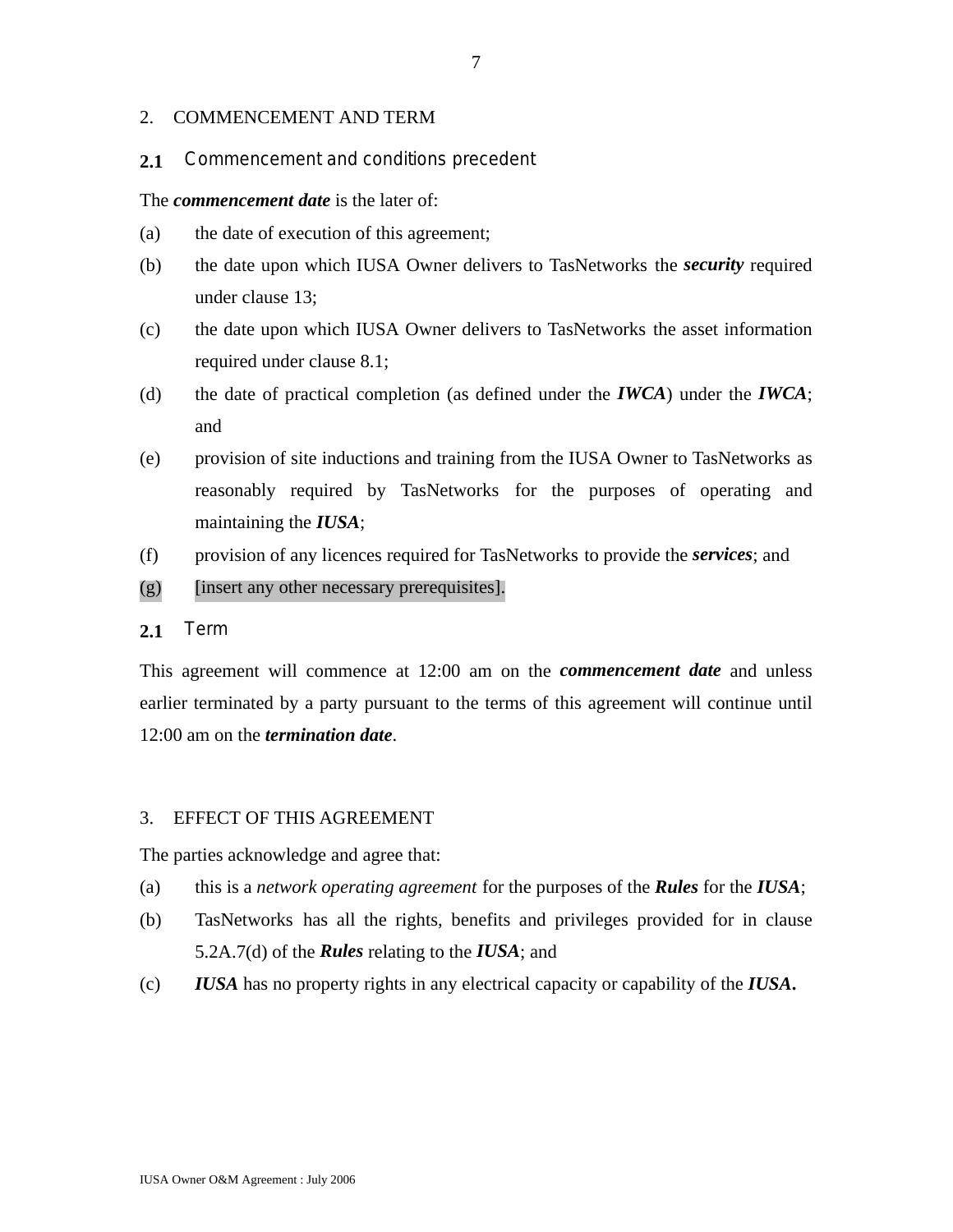#### 4. PROVISION OF SERVICES

### **4.1** General

Subject to the terms and conditions set out in, and in consideration of the payments to be made under, this agreement, TasNetworks will provide the *services*. TasNetworks will be responsible for providing adequate personnel and resources to carry out the work required to provide the *services*.

### **4.2** Services

The *services* are the following:

- (a) **(Operation)** TasNetworks will operate and control the *IUSA* as part of its *transmission system*;
- (b) **(Inspection and Maintenance)** *TasNetworks* will conduct inspections and carry out maintenance on the *IUSA* as set out in [insert reference] of Schedule 2;
- (c) **(Emergency Fault Response**) *TasNetworks* will carry out *emergency fault response* as set out in [insert reference] of Schedule 2;
- (d) (**Notification of Defects**) If, as a result of performing the services described in paragraphs (a), (b), or (c), TasNetworks becomes aware that work is required on the *IUSA* which is subject to the *existing warranties*, it will promptly notify the IUSA Owner *representative* in writing of its opinion of the nature of the rectification work required.; and
- (e) (**Repair and Maintenance**) repair and maintain (including alter and replace where necessary) the *IUSA*; and
- (f) [insert any other services required, such as holding spare parts].
- **4.1** Service exclusions

Unless otherwise agreed by the parties in writing, the *services* do not include the following:

- (a) [insert any other exclusions].
- **4.1** Standard of care

TasNetworks agrees that: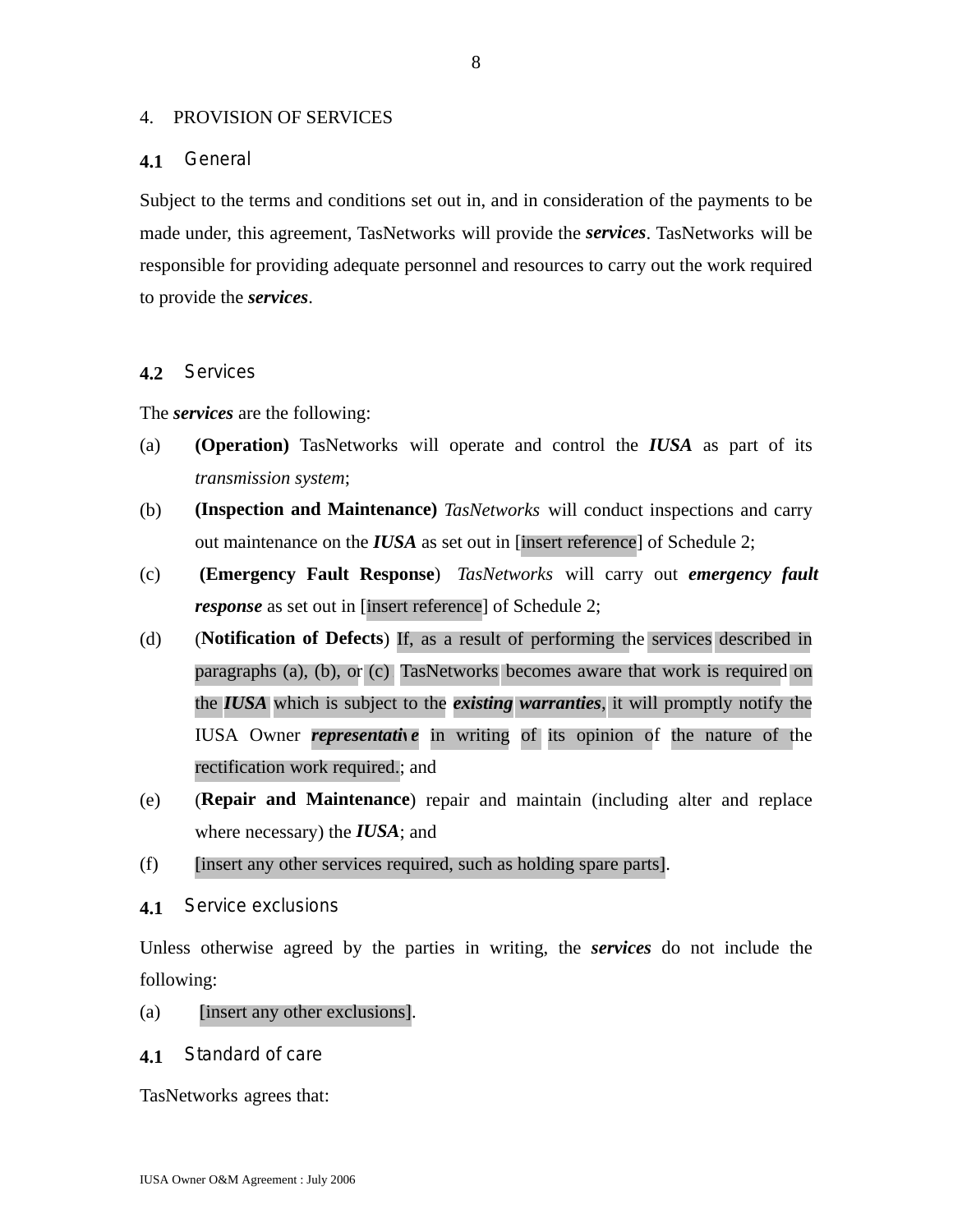- (a) it will use all reasonable endeavours to maintain in full force and effect, and to comply with, all applicable licences;
- (b) it will comply with the *Rules*;
- (c) it will perform its obligations under this agreement in accordance with applicable standards of *good electricity industry practice*; and
- (d) it will comply in all material respects with all applicable *laws*, regulations, statutory orders, and *Australian Standards* to which it may be subject if failure to so comply would materially impair its ability to perform its obligations under this agreement.

### 5. ASSET BOUNDARY AND INTERFACE

The [boundary/boundaries] between TasNetworks' *transmission network* and the *IUSA* [is/are] as follows:

[insert description of primary and secondary asset boundaries, as applicable]

## 6. TRANSFER OF OPERATIONAL CONTROL

Operational control of the IUSA will transfer to TasNetworks on the *commencement date*.

### 7. ASSET OPERATION AND CONTROL

TasNetworks will:

- (a) have unrestricted use and control of, and access to, the *IUSA*, including all rights relating to the *services* and the right to augment the *IUSA*;
- (b) have the right to *connect* other persons to the *IUSA* in accordance with the *Rules*; and
- (c) treat the *IUSA* as forming part of its *transmission network* in all material respects and may use the *IUSA* to provide *transmission services* to any *Transmission Network User* in accordance with the *Rules*.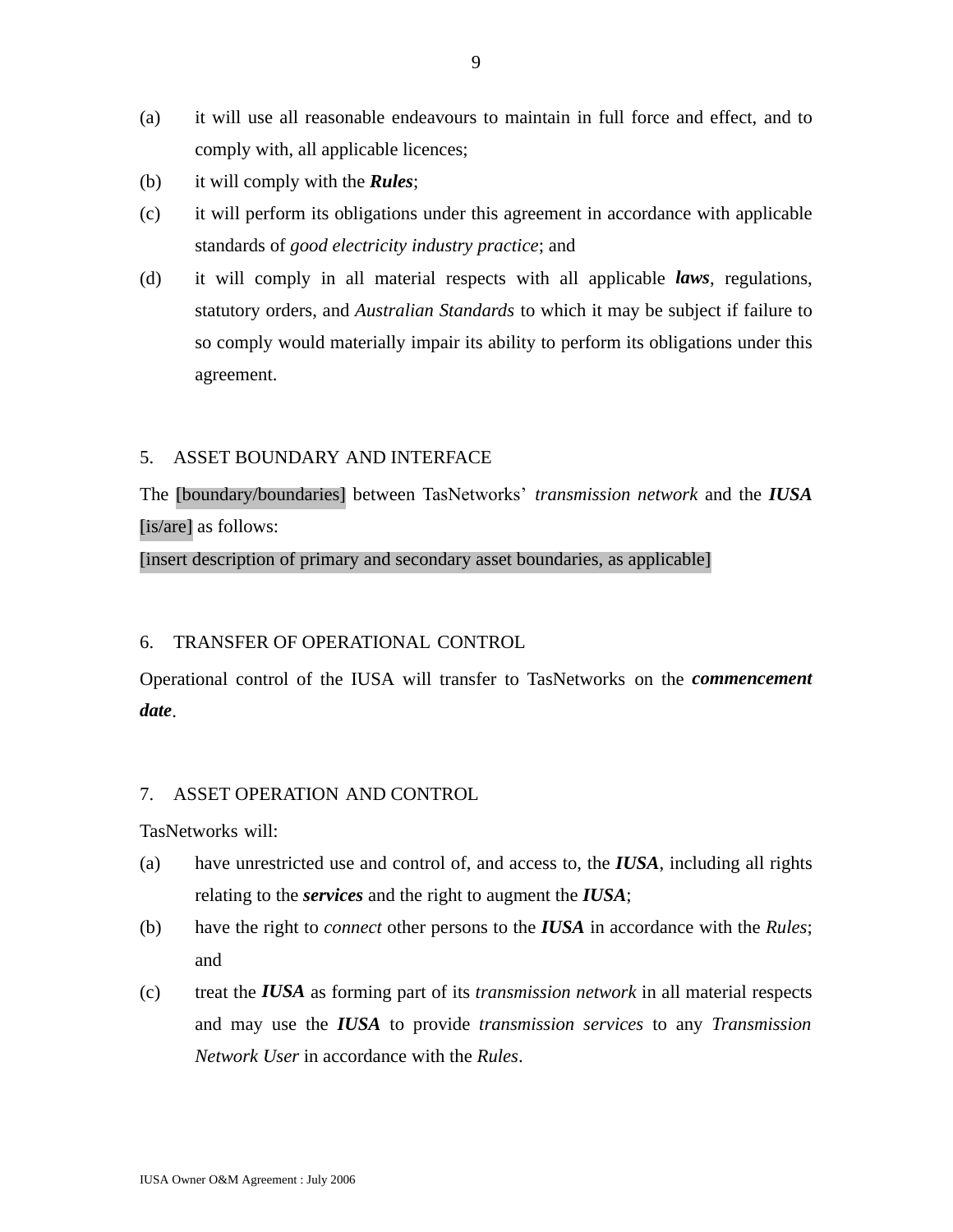## 8. IUSA OWNER OBLIGATIONS

#### **8.1** Provision of asset information

IUSA Owner must provide to TasNetworks:

- (a) documentary information on the *IUSA* in either hard copy or electronically based format, including but not limited to:
	- (i) drawings;
	- (ii) protection and test settings;
	- (iii) inter-tripping schemes;
	- (iv) configuration files;
	- (v) copies of test certificates, test results and inspection and test plans, including manufacturer test certificates for any materials and equipment;
	- (vi) copies of any technical documentation received from any manufacturers or suppliers of materials or equipment forming part of the *IUSA*;
	- (vii) serial numbers and/or part numbers of plant, parts and equipment; and
	- (viii) manuals for any materials, equipment and spares forming part of the *IUSA*,

for the *IUSA*;

#### (b) [insert any other asset information required]

- (c) sufficient information to populate TasNetworks' internal asset registers with the *IUSA* and expand TasNetworks' network operating model to incorporate the relevant details to enable TasNetworks to enjoy the benefit of its rights, and carry out its obligations, under this agreement;
- (d) a copy of the *existing warranties* and any defects liability insurance policy with respect to the *IUSA*; and
- (e) any other documents, materials or items that are reasonably required by TasNetworks to enable TasNetworks to access, operate, maintain, repair, replace and remove the *IUSA* in the same manner as for the rest of TasNetworks' transmission system, and otherwise enjoy the benefit of its rights, and carry out its obligations, under this agreement.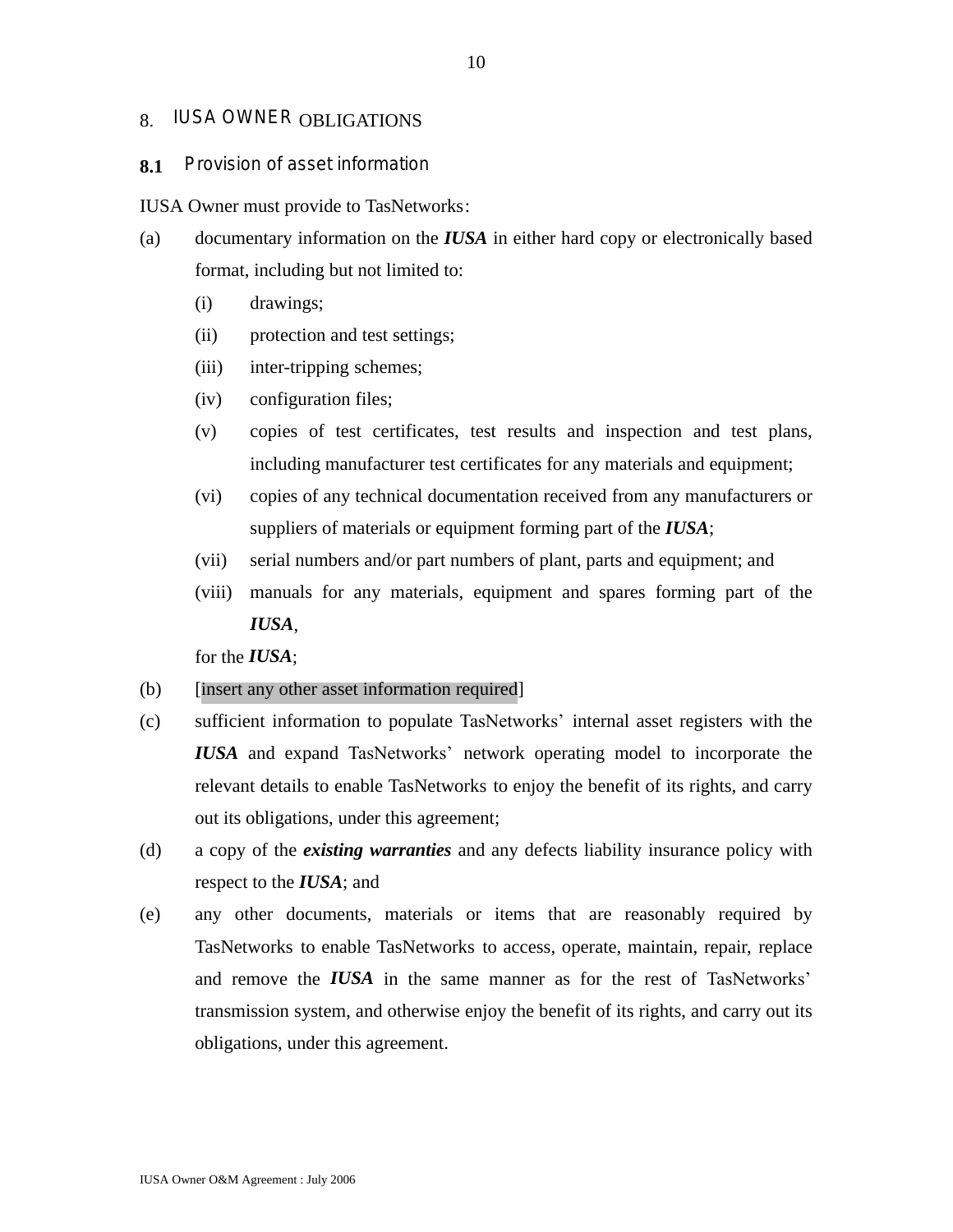- **8.1** Decommissioning and reinstatement
- (a) In the event that the IUSA is not acquired by TasNetworks in accordance with clause 10 or a third party by the *termination date* of this agreement, then the IUSA Owner must comply with the following paragraphs (b) to (i).
- (b) The IUSA Owner must prepare a *decommissioning plan* and submit it for TasNetworks for approval
- (c) At least 40 *Business Days* before expiry of this agreement, the IUSA Owner must give TasNetworks a *decommissioning plan* in respect of the IUSA.
- (d) The IUSA Owner must ensure that the *decommissioning plan* contains all the information reasonably required by TasNetworks, including the dates on which the IUSA Owner intends to carry out the decommissioning.
- (e) TasNetworks may request the IUSA Owner to modify the decommissioning plan and the IUSA Owner must modify the decommissioning plan accordingly before conducting the decommissioning.
- (f) IUSA Owner must carry out the decommissioning in accordance with A*ustralian Standards*, any *approvals* and the *decommissioning plan* approved by TasNetworks.
- (g) IUSA Owner must provide evidence to TasNetworks' reasonable satisfaction that decommissioning has been conducted in accordance clause 8.2(f).
- (h) Within 30 *business days* of the *termination date* the IUSA Owner must:
	- (i) complete the decommissioning and reinstatement of the *land* to its condition prior to the construction of the IUSA;
	- (ii) remove from the *land* all plant equipment and materials that make up the *IUSA*; and
	- (iii) repair any damage caused to the land by removal of the IUSA;
- (i) If the IUSA Owner fails to comply with clause 8.2 (h) then TasNetworks may carry out the obligations themselves and the costs of doing so will be a debt due and owing from the IUSA Owner to TasNetworks.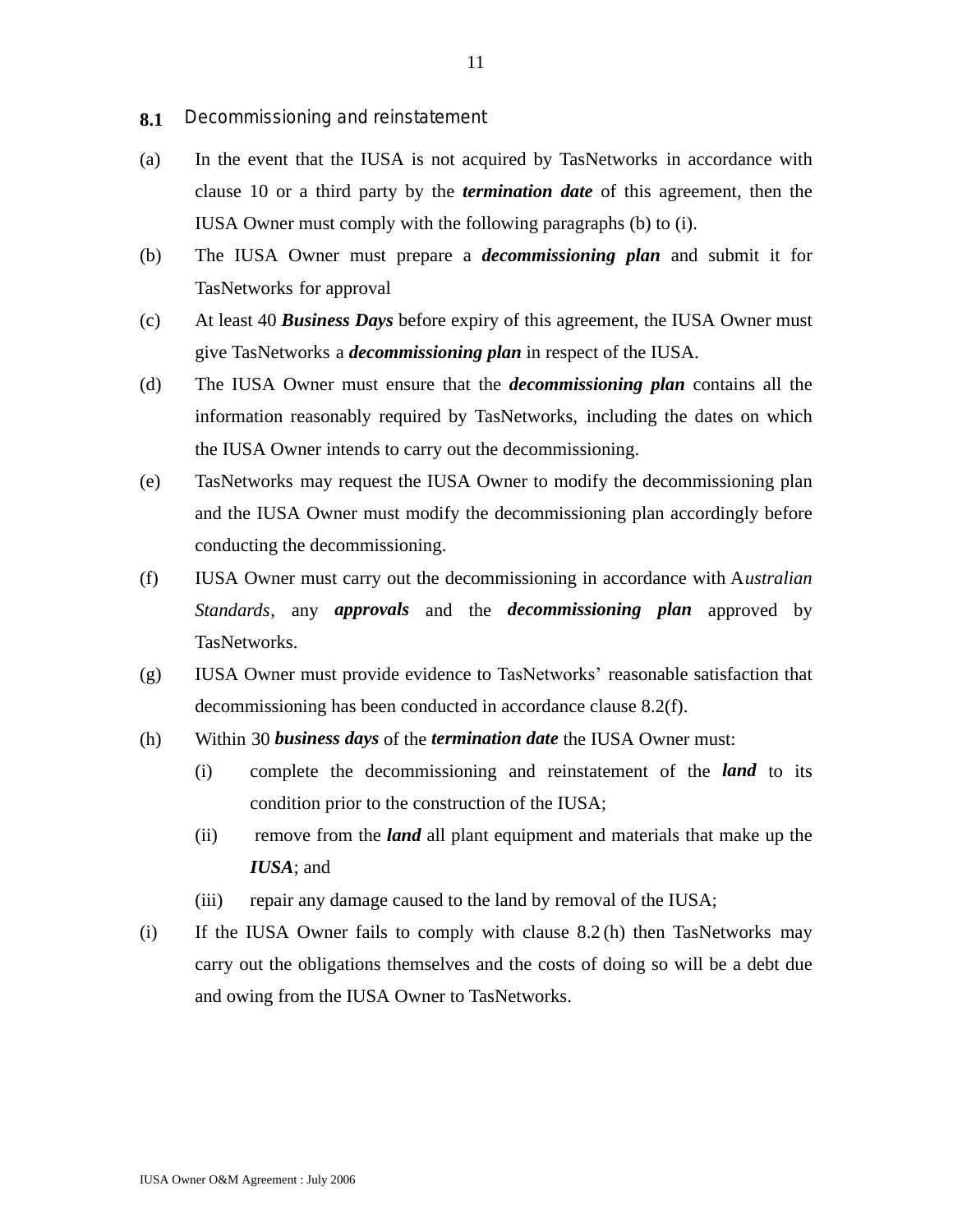#### 9. LAND ACCESS

#### **9.1** Licence

- (a) TasNetworks grants to IUSA Owner a licence to have and maintain the *IUSA* on the *land* for the term of this agreement.
- **9.1** Access by IUSA Owner
	- (a) IUSA Owner's employees, officers, agents or contractors may access the *land* to visually inspect the *IUSA* with TasNetworks' prior consent (such consent not to be unreasonably withheld or delayed) provided that individuals accessing the  *land*:
		- (i) comply with all applicable *TasNetworks safety policies and procedures*, including undertaking a site induction;
		- (ii) are accompanied by a TasNetworks representative; and
		- (iii)where access is sought more than once per calendar year, IUSA Owner agrees to pay TasNetworks' reasonable *costs* of facilitating access.
	- (b) Other than as set out in clause 9.2(a), this agreement does not confer on IUSA Owner or its employees, agents or contractors a right of entry to the *land* without TasNetworks' prior consent.

#### 10. OPTION TO PURCHASE

- **10.1** Proposed Price
	- (a) TasNetworks may make a request in writing to the IUSA Owner, no less than 3 months and no more than 12 months before the *termination date* the proposed purchase price representing fair market value for the *IUSA*.
	- (b) If TasNetworks makes a request under clause 10.1(a) then the IUSA Owner must deliver to TasNetworks, within 30 days of receipt of the request, a notice stating the purchase price the IUSA Owner proposes represents fair market value for the *IUSA*.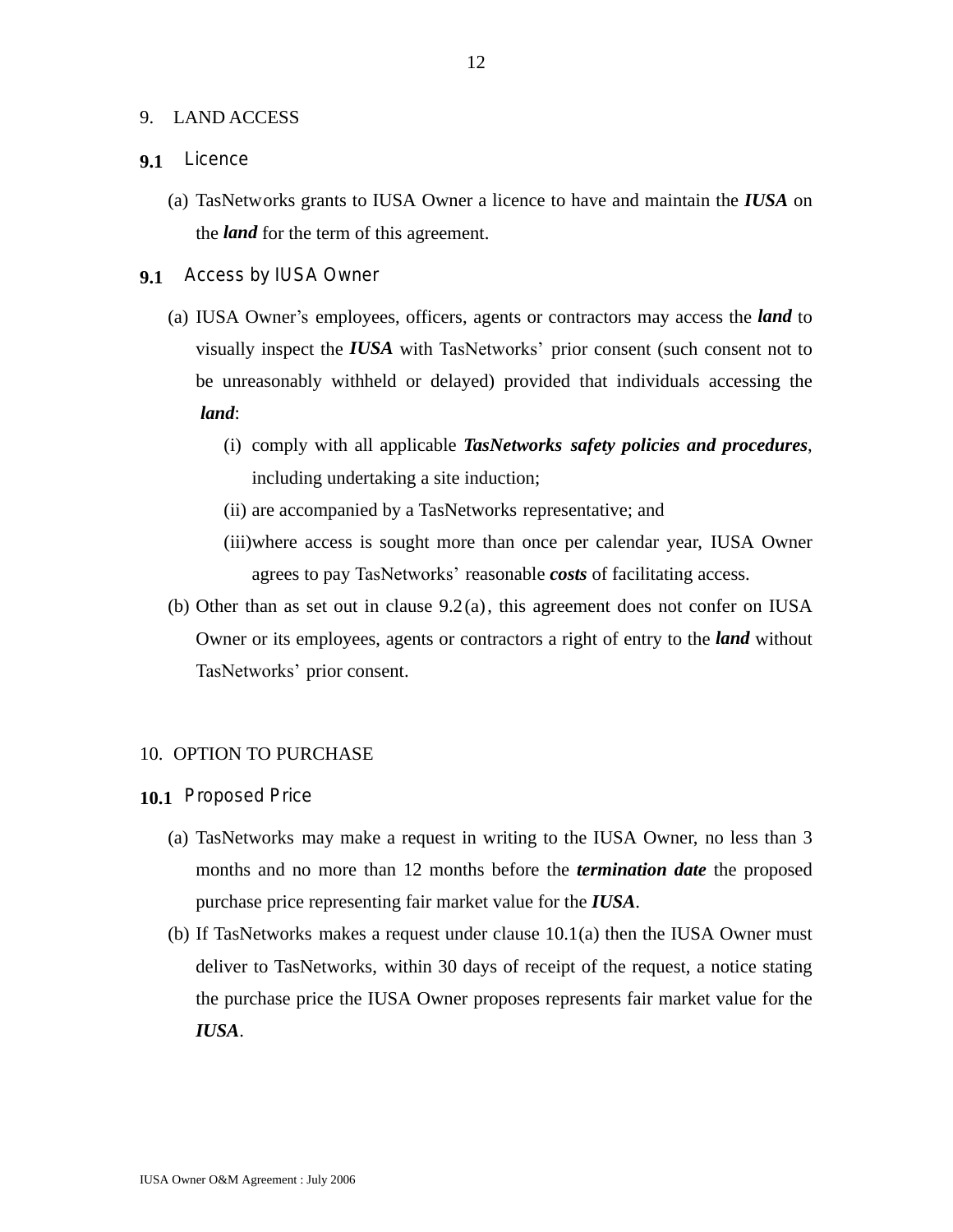#### **10.1** Notice by TasNetworks

- (a) Within 30 days after a notice is delivered to TasNetworks in accordance with clause 10.1(b), TasNetworks must notify IUSA Owner in writing that it:
	- (i) agrees to the proposed purchase price; or
	- (ii) does not agree with the purchase price, but wishes to negotiate the amount.
- (b) If TasNetworks agrees to the purchase price proposed by the IUSA Owner, then the parties will in good faith negotiate the terms of the transfer of *IUSA* on the basis of the purchase price agreed.

**10.1** Negotiation of Purchase Price

If TasNetworks notifies the IUSA Owner of its wish to negotiate the purchase price then the IUSA Owner and TasNetworks must in good faith negotiate to determine the fair market value for the IUSA which is acceptable to both parties.

**10.2** Disagreement

- (a) If TasNetworks and the IUSA Owner cannot agree to the purchase price payable pursuant to clause 10.3 within 30 days of commencing negotiations then either party, or both parties, may refer the matter for determination by independent valuers. At least two independent valuations of the fair market value for the IUSA must be obtained. The fair market value will be the average of the valuations given by the independent valuers.
- (b) Each party must equally share the costs of the costs of the independent valuations.
- (c) If TasNetworks agrees to the fair market value determined by the independent valuations then the parties will in good faith negotiate the terms of the transfer of *IUSA* on the basis of this fair market value being the purchase price.
- **10.1** Option to Purchase where Agreement Terminated

If this agreement is terminated by a party prior to the *termination date* and TasNetworks notifies the IUSA Owner that it wishes to purchase the IUSA then clauses 10.3 and 10.4 apply to the parties for the purposes of determining fair market value for the *IUSA.*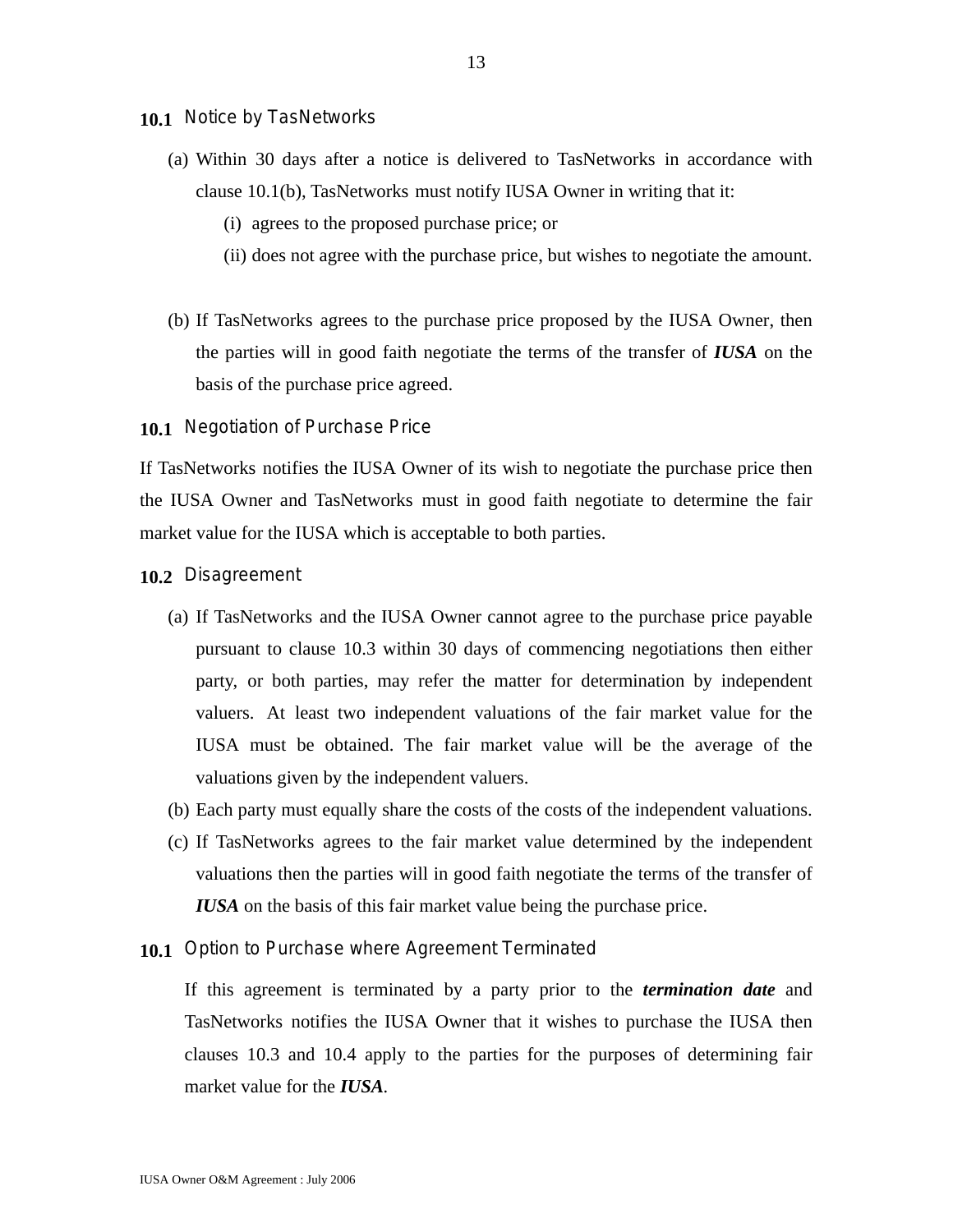#### 11. DEFECT WARRANTIES

- (a) The *defects rectification period* is:
	- (i) for any electrical works, the period of  $[24$  months]; and
	- (ii) for civil works, the period of  $[12 \text{ months}]$ ,

#### after the *commencement date*.

- (b) If, during the *defects rectification period*, and despite any audits, inspections and the issue of practical completion certificate under the *IWCA*, TasNetworks discovers or becomes aware of any *defect* in the transferable assets, TasNetworks must notify IUSA Owner of the defect in writing.
- (c) In respect of any *defect* notified by TasNetworks to IUSA Owner during the *defects rectification period*, TasNetworks may, at TasNetworks' election, do one or more of the following:
	- (i) where the *defect* relates to material or equipment for which TasNetworks has the benefit of an enforceable warranty provided by IUSA Owner to TasNetworks, call on that warranty;
	- (ii) rectify the *defect* and recover the *costs* of doing so from IUSA Owner, including by calling on the *security*; and
	- (iii) exercise all other rights and remedies that may be available to TasNetworks.
- (d) Any action taken by TasNetworks under this clause 11 does not limit or reduce any other rights or remedies that TasNetworks may have against IUSA Owner.

#### 12. CHARGES AND PAYMENT

#### **12.1** Amount of Charges

Subject to clause 12.5, IUSA Owner must pay to TasNetworks the *charges* determined in accordance with Schedule 3 and all other amounts payable by IUSA Owner to TasNetworks under this agreement from time to time in accordance with this clause 12.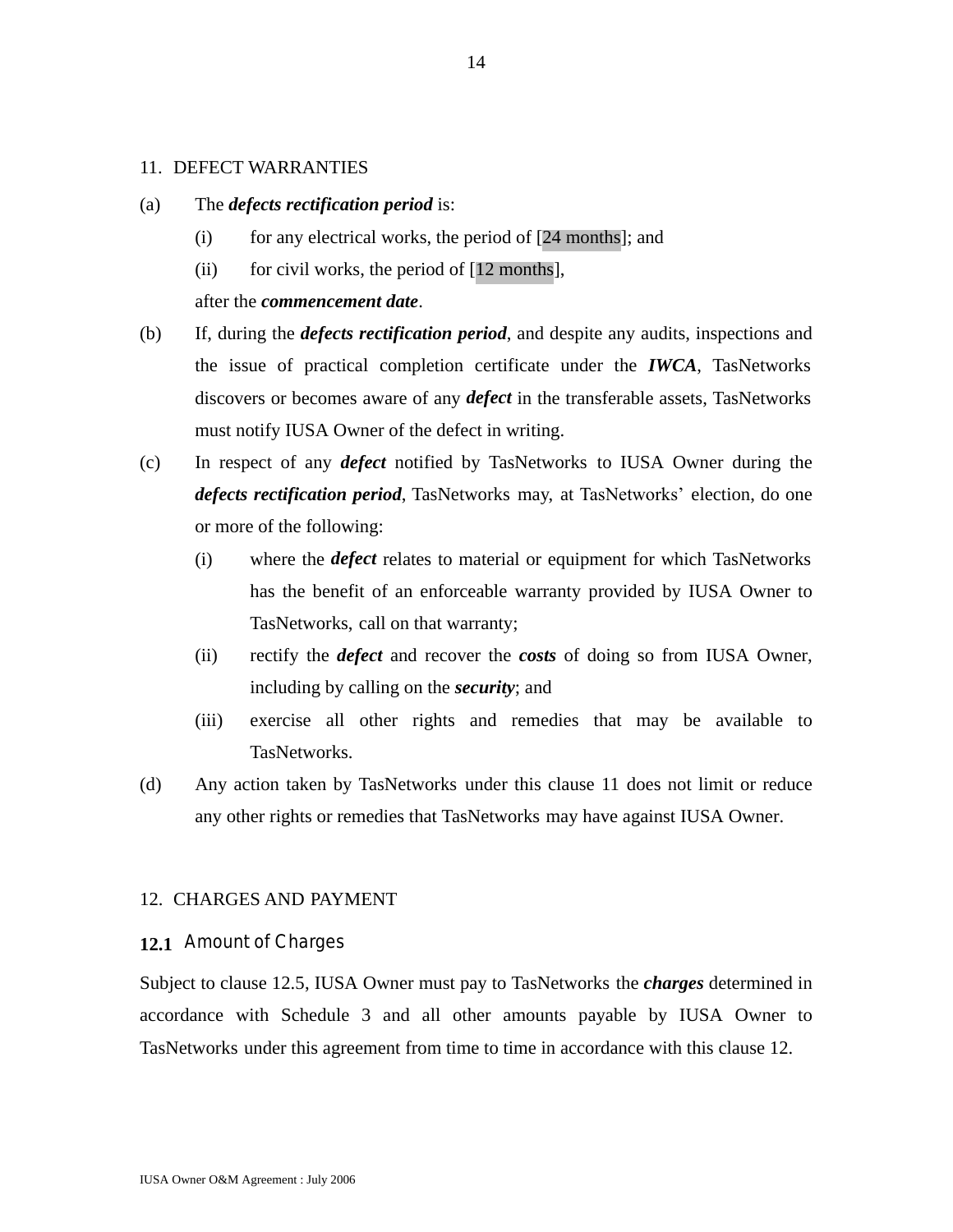## **12.2** Invoices

- (e) TasNetworks will render invoices within 10 *business days* following the end of each calendar month, or other agreed period, in which the *charges* were incurred.
- (f) An invoice must contain sufficient information to allow IUSA Owner to assess the accuracy of the *charges* specified in the invoice.

#### **12.1** GST

- (a) The *charges* in Schedule 3 are exclusive of *GST*.
- (b) Subject to TasNetworks' invoice being in a form which satisfies the requirements of the *GST Act* for a valid tax invoice, IUSA Owner agrees to pay to TasNetworks at the same time and in the same manner as the *charges* specified in the invoice an additional amount on account of the amount of TasNetworks' *GST* liability in respect of the supply of the *services* covered by the invoice.

#### **12.1** Payments

Subject to clause 12.5 IUSA Owner must pay the *charges* to TasNetworks. All payments must be:

- (a) for the amount of each invoice including *GST*;
- (b) electronically transferred into an account or accounts nominated by TasNetworks*;*
- (c) transferred to the nominated account or accounts by 4.00 pm on the tenth *business day* after the date of invoice or 2 *business days* after receipt of the invoice, whichever is the later;
- (d) without set-off or counterclaim; and
- (e) without any deduction or withholding.

### **12.1** Manifest error

If IUSA Owner in good faith (acting reasonably and for genuine reasons) considers that there is a manifest error on the face of an invoice, then provided it has notified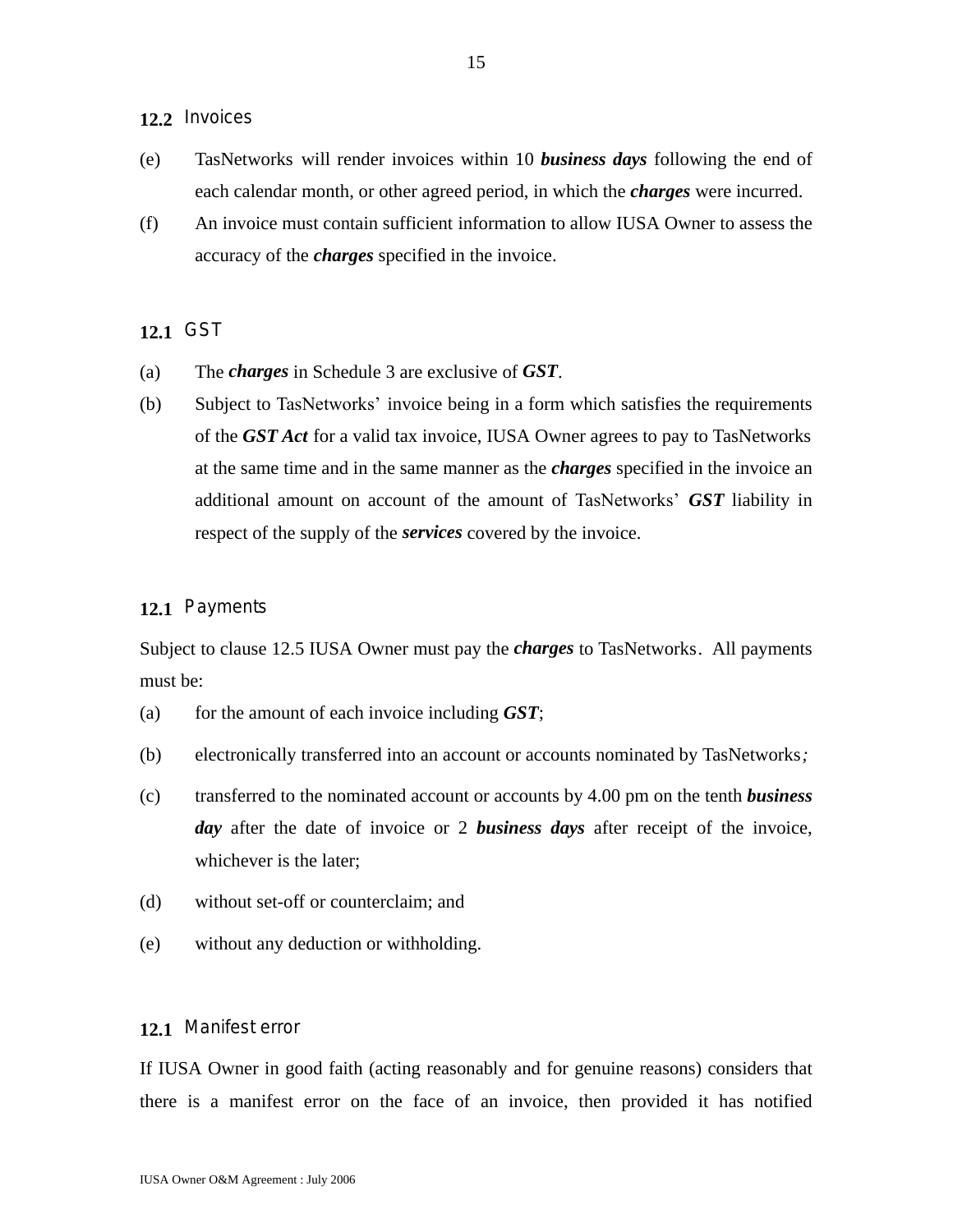TasNetworks of the error prior to the date for payment of the invoice, IUSA Owner may pay TasNetworks such amount as it considers to be due and payable, and refer the balance to TasNetworks for TasNetworks' consideration. If TasNetworks disputes IUSA Owner's assessment of the invoice, the provisions of clause 20(Dispute Resolution) will apply.

## **12.2** Adjustment of disputed invoices

- (a) If IUSA Owner has paid an invoice and, within 24 months of the date of the invoice, either party considers IUSA Owner has been undercharged or overcharged it may refer the invoice to the other party with a view to establishing whether an adjustment is warranted.
- (b) If the parties agree to adjust the invoice TasNetworks must issue an adjusting note for the amount of the adjustment agreed by the parties plus interest calculated in accordance with clause 12.8 from the date of the original invoice until the date of the adjusting note.
- (c) Within 15 *business days* of the issue of an adjusting note:
	- (i) IUSA Owner will pay the amount determined for an agreed undercharge to TasNetworks in accordance with clause 12.4; and
	- (ii) TasNetworks will pay the amount determined for an agreed overcharge to IUSA Owner as directed by IUSA Owner.
- (d) If the parties cannot agree on the adjustment of an invoice, the provisions of clause 20(Dispute Resolution) will apply.

#### **12.1** Late or non-payment

If a payment is not made by a party in accordance with clause 12.4 or clause 12.6 the party required to make the payment must pay interest on the amount for the period from the date the payment is due until the date of payment calculated in accordance with clause 12.8.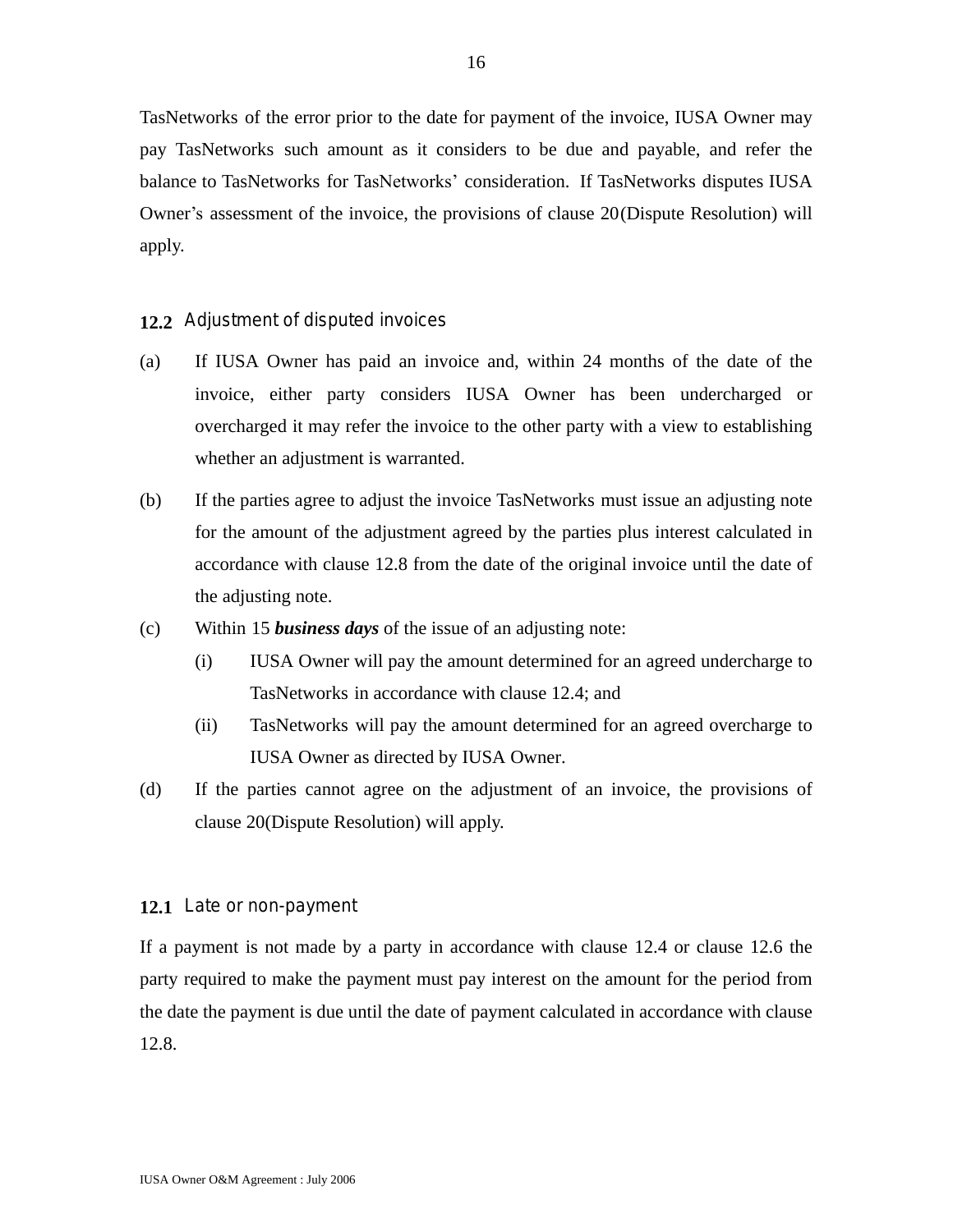## **12.2** Interest

Interest payable under this agreement will:

- (a) accrue daily at the *cash rate* for each relevant *day* plus:
	- (i) 2% in the case of interest referred to in clause 12.7,and
	- (ii) 0% in all other cases; and
- (b) be calculated at:
	- (i) on a daily compounding basis; and
	- (ii) assuming a 365 *day* year.

### 13. SECURITY

- **13.1** Provision of security
- (a) IUSA Owner must on and from the *commencement date* at all times provide and maintain *security* in the amount and in the form stated in [Schedule X].
- (b) All *security* must be in the form of either:
	- (i) a bank guarantee which must at all times be:
		- (A) given by an *Australian bank* (lawfully carrying on business under the *Banking Act 1959* (Cth)) that meets the requirements of TasNetworks' Credit Risk Management Policy and which *Australian bank* is otherwise acceptable to TasNetworks;
		- (B) an irrevocable and unconditional commitment by the *Australian* **bank** to pay, without enquiry or reference to User, the amount demanded by TasNetworks, without set-off or counterclaim, up to the amount of the *security***;**
		- (C) issued from a branch of the issuing Australian Bank in Hobart and provide for presentation and payment at that branch; and
		- (D) otherwise on terms acceptable to TasNetworks;
	- (ii) a guarantee (on terms acceptable to TasNetworks) by a *related body corporate* or other entity that TasNetworks is satisfied has an *approved credit rating*,

or such other form of *security* as TasNetworks agrees to accept.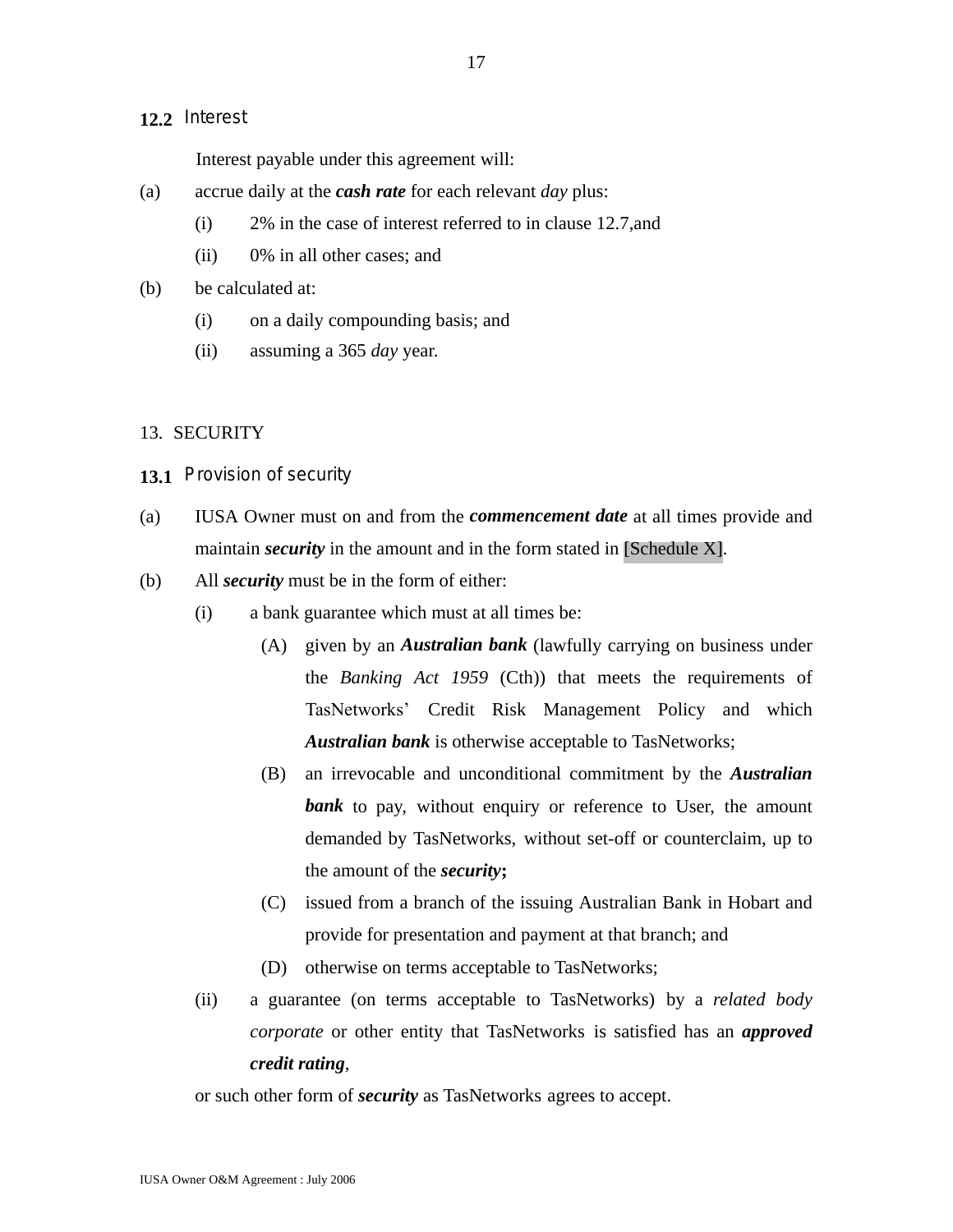- (c) Where any *security* provided in accordance with this clause 13 has an expiry date which is earlier than the *termination date*, then:
	- (i) that expiry date must be midnight on the 30th day of June in any relevant year;
	- (ii) IUSA Owner must, not later than 60 *business days* before that expiry date, provide TasNetworks with the proposed form of IUSA Owner's replacement *security*;
	- (iii) TasNetworks must, not more than 20 *business days* after receipt of the proposed form of IUSA Owner's replacement *security*, advise IUSA Owner whether or not the proposed form of *security* is acceptable; and
	- (iv) IUSA Owner must provide TasNetworks with replacement *security* in a form acceptable to TasNetworks not less than 20 *business days* before that expiry date;
- (d) If User fails to provide replacement *security* in accordance with clause 13(c) then TasNetworks may, without notice or reference to User, draw down or call upon the *security* as payment of that amount secured.
- **(e)** IUSA Owner must provide the required *security* on or before the *commencement date*.
- (f) IUSA Owner must immediately notify TasNetworks if the *Australian bank* that issued a bank guarantee or an entity that provided a guarantee fails to hold and maintain the *approved credit rating*.
- (g) TasNetworks may, by notice, request IUSA Owner to provide a replacement *security*, that complies with clause 13.1 (b), if the *Australian bank* issuing the bank guarantee or the entity who provides the guarantee fails to hold and maintain the *approved credit rating*.
- **(h)** IUSA Owner must comply with a notice under clause 13.1(g) within 10 *business days* from the date of TasNetworks' notice.
- (i) If TasNetworks draws down or calls upon the *security* in accordance with this clause 13 (d) , and the User subsequently provides TasNetworks with *security* which complies with this clause 13(b) then TasNetworks must within 10 *business*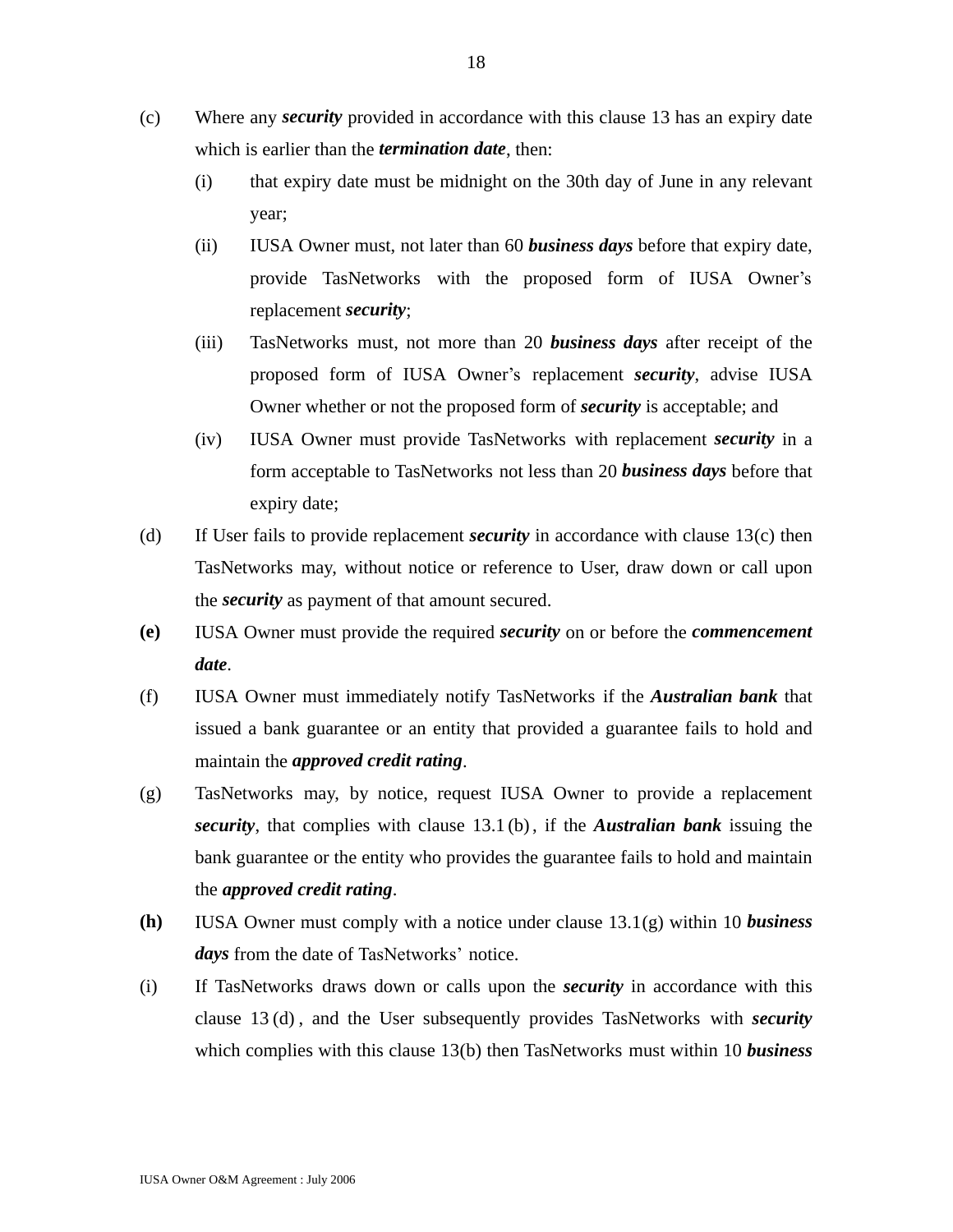days after written request by the User pay to the User (or as it directs) the amount which TasNetworks has drawn down or called upon.

#### **13.1** Recourse to security

TasNetworks may have recourse to the *security* without notice to IUSA Owner at any time TasNetworks reasonably claims that IUSA Owner has money owing to TasNetworks in connection with this agreement or the *IUSA*, including any *claims* that it is entitled to:

- (a) the payment of monies or an indemnity by IUSA Owner; or
- (b) reimbursement of any monies paid to others in connection with this agreement or the *IUSA*.

#### 14. DEFAULT PROVISIONS

**14.1** Breach of agreement

If a party:

- (a) fails to pay an invoice in accordance with clause 12;
- (b) fails to maintain *security* in accordance with clause 13 or provide replacement *security* in accordance with clause 13.1(c)(iv);
- (c) fails to remedy a breach of a provision of this agreement, which obliges it to pay money to the other party*,* within the reasonable time (being not less than 10 *business days*) specified in a notice from the other party requiring remedy of the breach;
- (d) fails to remedy a breach of a provision of this agreement (other than an obligation to pay money) which is capable of being remedied, within the reasonable time (being not less than 60 *business days*) specified in a notice from the other party requiring remedy of the breach; or
- (e) breaches a provision of this agreement in a manner which is incapable of remedy, and fails to provide to the other party within 5 *business days* of demand a written undertaking not to repeat the breach;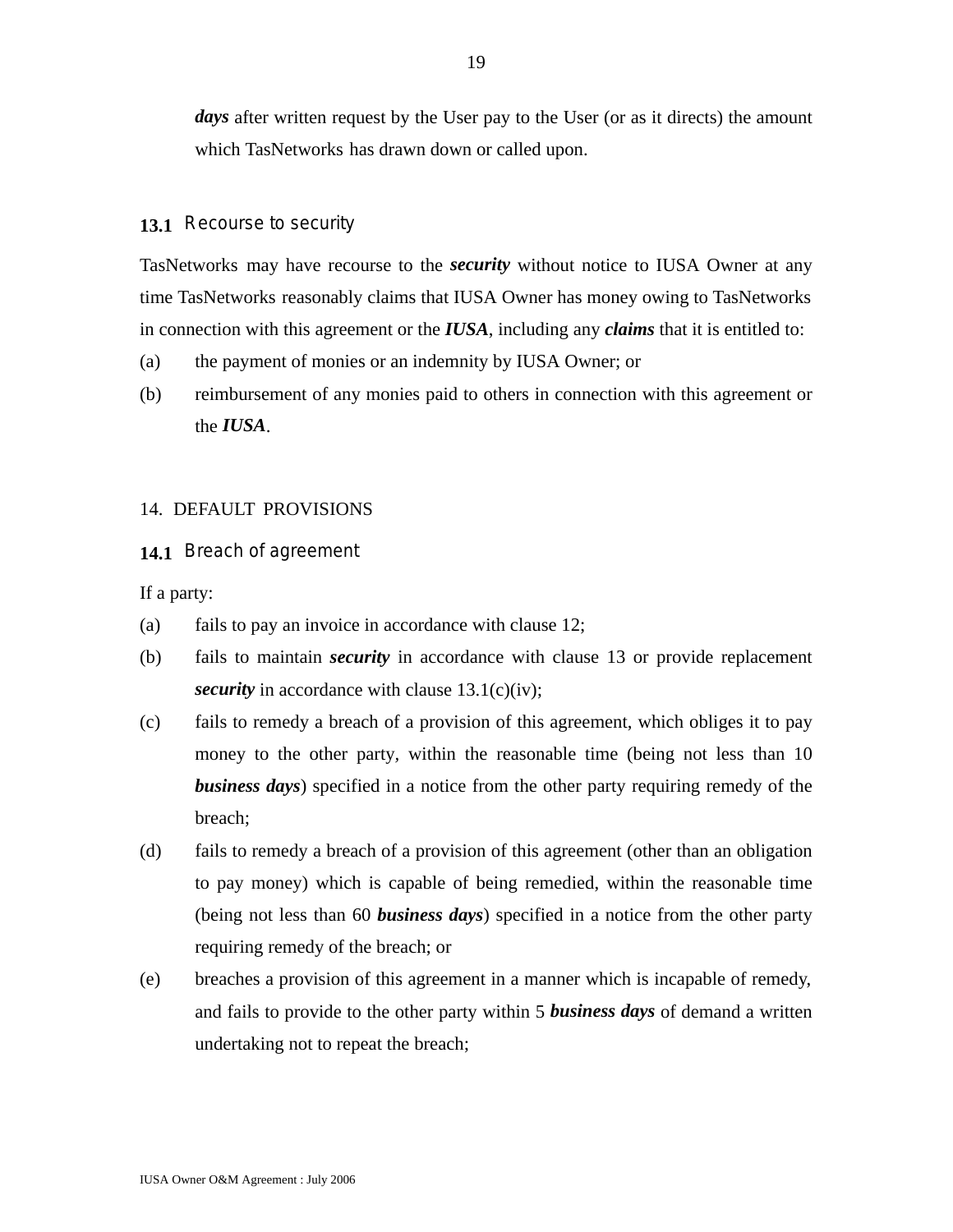then a default event ("*default event*") will occur for that party (the "*defaulting party*") and the *defaulting party* will be in default of this agreement for the relevant *default event*.

## **14.1** Notice of breach

If a *default event* occurs for a party under clause 14.1, the other party is entitled to serve notice on the *defaulting party* and, if after the expiration of 5 *business days* from the receipt by the *defaulting party* of the notice, the other party reasonably believes that:

- (a) the *defaulting party* is still in breach of this agreement; and
- (b) (i) if the breach is capable of being remedied, a remedy is not being diligently pursued; or
	- (ii) if the breach is incapable of being remedied, an undertaking requested under clause 14.1(e) is not provided in the required time;

then the other party may take one or more of the following actions:

- (c) call on the *security*;
- (d) suspend the performance of all or part of its obligations under this agreement until it chooses to lift the suspension or the breach is remedied; or
- (e) terminate this agreement (either as an alternative to suspension or during any period of suspension).

## **14.1** Repeat of breach

If a party repeats a breach of a provision of this agreement in respect of which it has given a written undertaking not to repeat a breach, then the other party may:

- (a) suspend the performance of all or part of its obligations under this agreement until it chooses to lift the suspension or the breach is remedied; or
- (b) terminate this agreement (either as an alternative to suspension or during any period of suspension).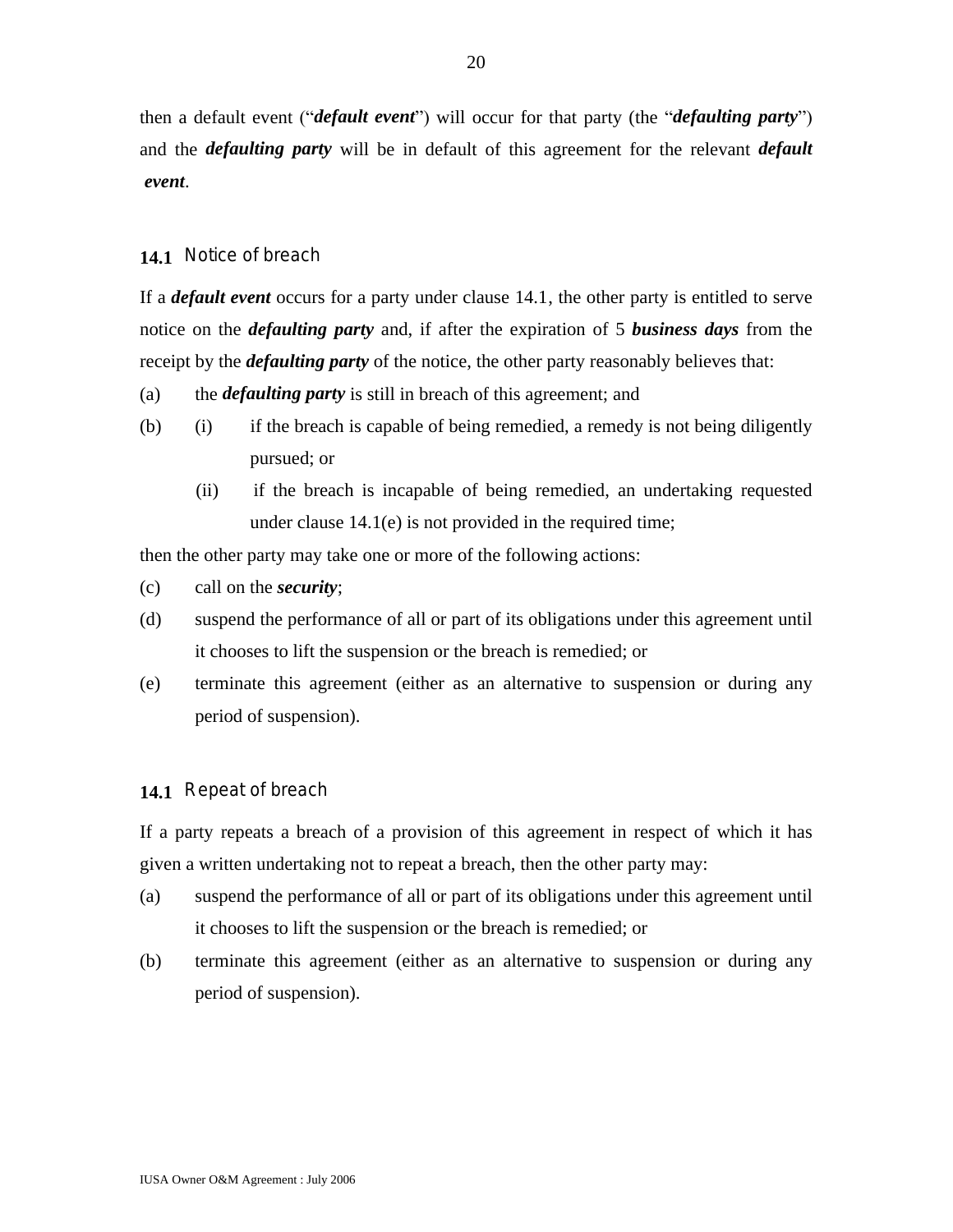## **14.1** Effect of insolvency

If an *insolvency event* occurs with respect to a party:

- (a) that party must immediately notify the other party that the *insolvency event* has occurred; and
- (b) the other party may terminate this agreement at any time by giving notice to the party suffering an *insolvency event*, regardless of whether notice is given under clause 14.4(a).

#### **14.1** Rights, liabilities and obligations upon termination

Termination of all or part of this agreement for any reason does not affect:

- (a) any rights of either party against the other party which:
	- (i) arose prior to the time at which such termination occurred; and
	- (ii) otherwise relate to or may arise at any future time from any breach or non-observance of obligations under this agreement occurring prior to the termination of this agreement; or
- (b) the rights and obligations of the parties under clauses which survive the termination of this agreement, regardless of the reasons for the termination.

#### 15. REPRESENTATIONS AND WARRANTIES

- **15.1** Representations and warranties
- (a) As at the *commencement date*, each party represents and warrants to the other party that:
	- (i) it is duly formed and validly existing under the *laws* of Tasmania;
	- (ii) it has the power to execute this agreement and to perform its obligations under this agreement and has taken all necessary action to authorise such execution and performance;
	- (iii) the execution and performance of this agreement does not violate, breach, conflict with or result in a contravention of any *law* applicable to it in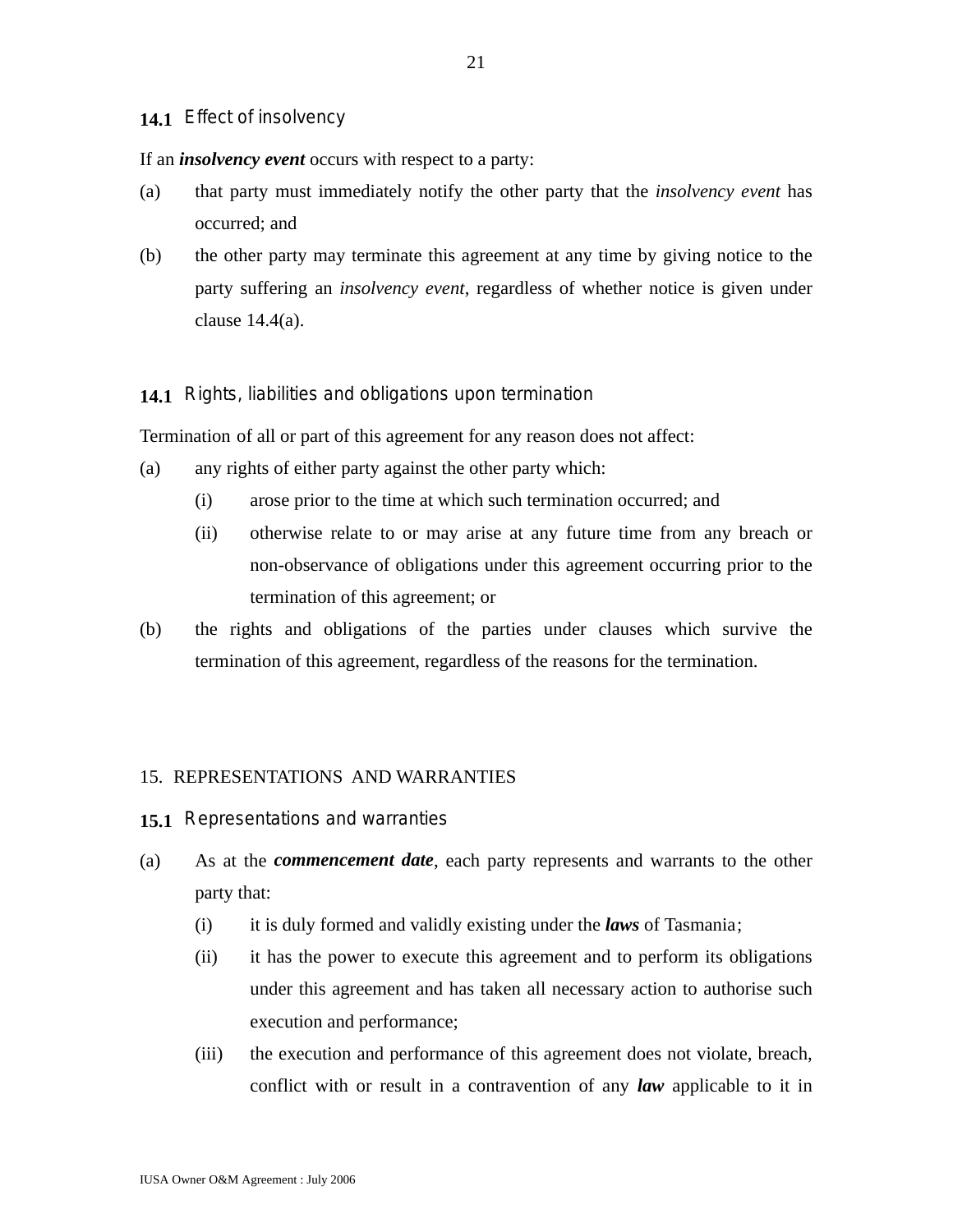relation to this agreement, any provision of its constitutional documents, any order or judgment of any court or *Authority* applicable to it or any of its assets or any contractual restriction binding on or affecting it or any of its assets; and

- (iv) all licences that are required of it with respect to this agreement have been obtained and are in full force and effect and all conditions of such licences have been complied with.
- (b) In performing the *services* TasNetworks represents and warrants that:
	- (i) TasNetworks, or where *services* are provided by its agents or contractors those agents or contractors, are suitably qualified and experienced in the provision of the services; and
	- (ii) at all times it will exercise due skill care and attention in performing the *services* in accordance with this agreement.
- (c) IUSA Owner represents and warrants that:
	- (i) the *IUSA* comply with all relevant *laws*, including, without limitation, those pertaining to health and safety, planning, cultural heritage, nature conservation and the environment;
	- (ii) it has obtained any relevant *approvals* required in relation to the *IUSA*;
	- (iii) the *IUSA* are fit and suitable for their purpose, mechanically complete and compatible with TasNetworks' *transmission network*;
	- (iv) the *IUSA* comply with the *specifications*;
	- (v) it is not in breach of clause 5.2A.7 of the *Rules*; and
	- (vi) the *IUSA* has been constructed in accordance with the requirements of the *IWCA*.

#### **15.1** Continuing representations and warranties

The representations and warranties given in clause 15.1 are continuing representations and warranties, and will not merge on, and will remain in full force and effect after, the *commencement date*.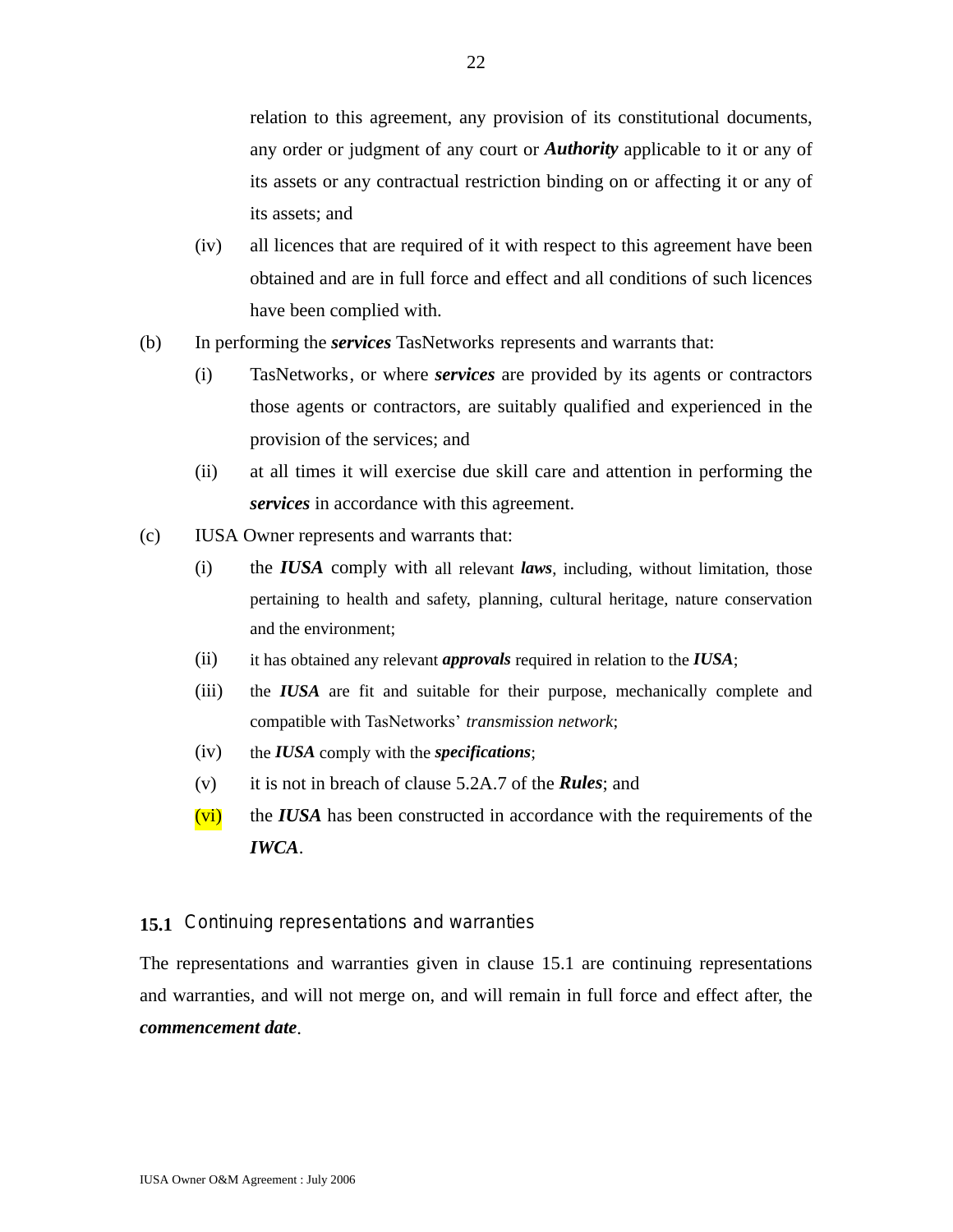#### **15.2** Separate representations and warranties

Each representation and warranty given in clause 15.1 is to be treated as a separate representation and warranty in respect of each statement made and the interpretation of any statement made is not restricted by any reference to or inference from any other statement.

#### 16. LIABILITY AND INDEMNITIES

#### **16.1** Warranties

Subject to clause 16.2 and except as otherwise expressly set out in this agreement, TasNetworks gives no warranty or undertaking, and has made no representations in relation to the condition, suitability, quality, fitness or safety of the *services.*

#### **16.2** Exclusion of implied terms

The parties exclude from this agreement all conditions, warranties and terms imposed or implied by *law*, except any condition, warranty or term the exclusion of which would:

- (a) contravene the *law* which imposed or implied it; or
- (b) cause this clause 16to be void.

#### **16.1** No waiver

Each party acknowledges that the terms of this agreement do not represent a waiver by the other party of, nor agreement to vary or exclude, any limitation of its liability, which it may have under the *National Electricity Law*.

# **16.2** Liability of both parties for damage to property and death and personal injury

Subject to clause 16.5, and except as specified in clause 12, neither party is liable to the other except in the event that any act or omission of either party or any of its *representatives*: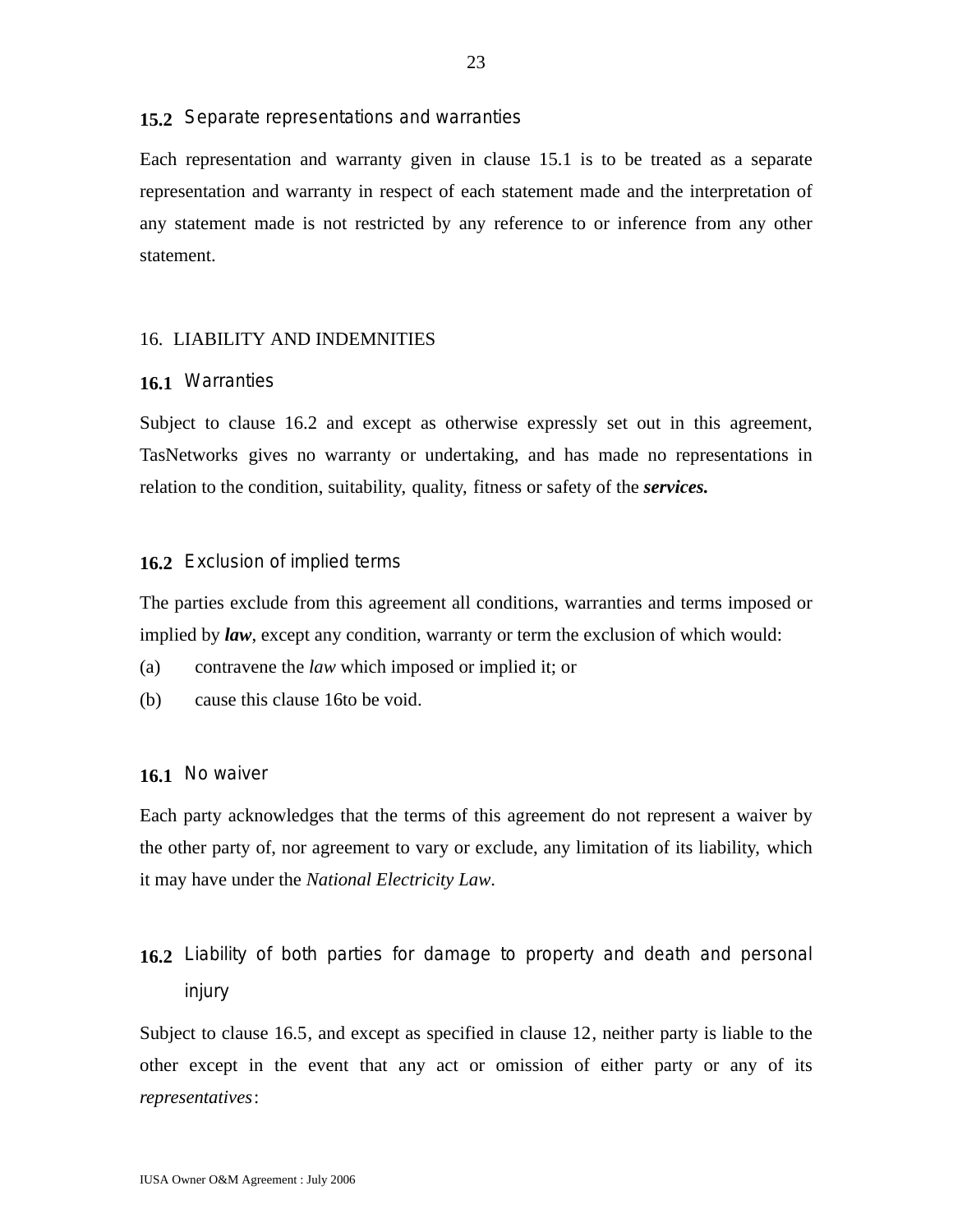(a) constitutes a failure to observe *good electricity industry practice* or an act of *wilful default* or negligence of that party or any of its *representatives*; and

(b) causes loss or damage to be suffered or incurred by the other party, in which case the liability of the offending party to the other party shall be limited to the following:

(c) the *direct loss* or damage to the equipment or *facilities* of the other party;

- (d) *damages* for death or personal injury to *representatives* of the other party; and
- (e) the liability of the other party for any third party property damage.

## **16.1** Liability or other financial losses

Neither party is liable to the other party for any loss or damage suffered or incurred by a party not covered by clause  $16.4$  (c), (d) or (e), whether directly or indirectly by the negligence or otherwise of the offending party or any of its *representatives*, including any losses actually suffered or incurred in relation to third parties, except where such loss or damage is caused by the *gross negligence* or *wilful default* of the offending party in which case the loss recoverable is limited to loss that is reasonably foreseeable at the time of entering into this *agreement*.

### **16.2** Cap amount

- (a) Subject to clause 16.6(b), the aggregate amount recoverable by one party from the other party in relation to events occurring in a *financial year* under this agreement is limited to the *cap amount*.
- (b) A party's liability in respect of the following is not limited by clause 16.6(a), and is not counted towards the limit on the party's liability under clause 16.6(a):
	- (i) IUSA Owner's liability for the *charges* under clause 12;
	- (ii) liability for personal injury or death;
	- (iii) liability for third party property damage; and
	- (iv) liability for fraud or *wilful default* of the party or its associates.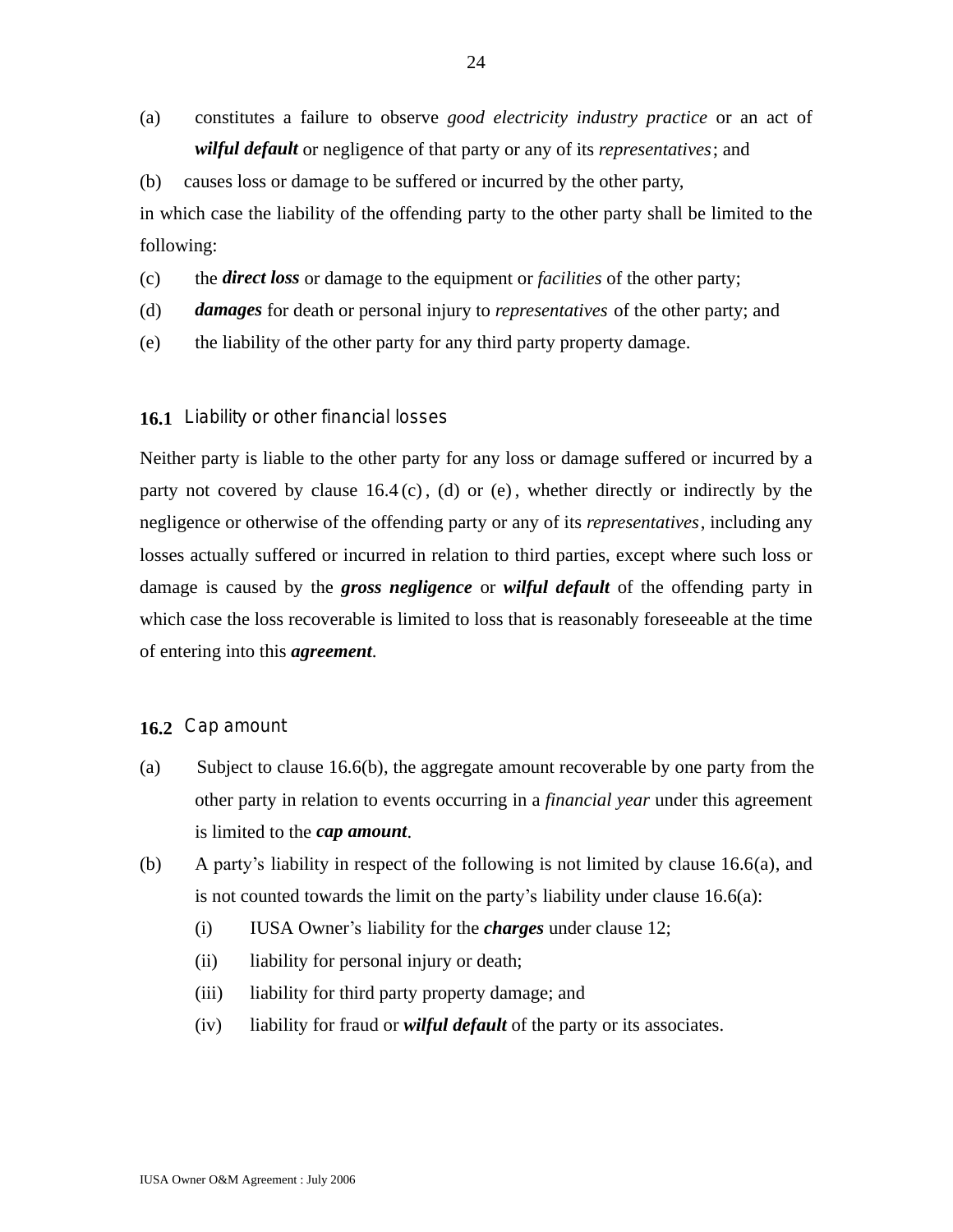**16.1** Limitations on liability

- (a) TasNetworks' liability under this clause 16 shall be reduced proportionally by the extent that the negligent act or omission of IUSA Owner or *representatives* of IUSA Owner contributes to any *claims* or loss or damage;
- (b) IUSA Owner's liability under this clause 16 shall be reduced proportionally by the extent that the negligent act or omission of TasNetworks or *representatives* of TasNetworks contributes to any *claims* or loss or damage;
- (c) to the maximum extent permitted by law, in no event or circumstance other than as specified in clauses 12 , 16.4 or 16.5 , shall either party or any of its representatives be liable to the other party under this agreement whether for direct or consequential loss or damage of any type; and
- (d) a party shall not be liable to the other party if the loss or damage suffered by a party results from action taken by the other party as a result of a direction, order, requisition, or injunction of any *Authority* (other than as a consequence of a failure by the other party to comply with this agreement) or any action or failure to act by an *Authority* in the discharge of its functions.

#### **16.1** Limitation of TasNetworks' liability as a system operator

Despite any other provision of this agreement, IUSA Owner acknowledges and agrees that TasNetworks will not be liable to IUSA Owner for any *claims* or *damages* arising from any act or omission (including a negligent act or omission) of TasNetworks in relation to the performance, non-performance or purported performance by TasNetworks of any functions as *System Operator* to the maximum extent permitted by *law*.

#### **16.2** Suspension or termination

- (a) TasNetworks shall not be liable for any loss, injury or damage suffered by IUSA Owner under this agreement that arises after or as a result of TasNetworks validly suspending its *services* in accordance with this agreement.
- (b) Neither party shall be liable for any loss, injury or damage suffered by the other party under this agreement that arises after or as a result of a party validly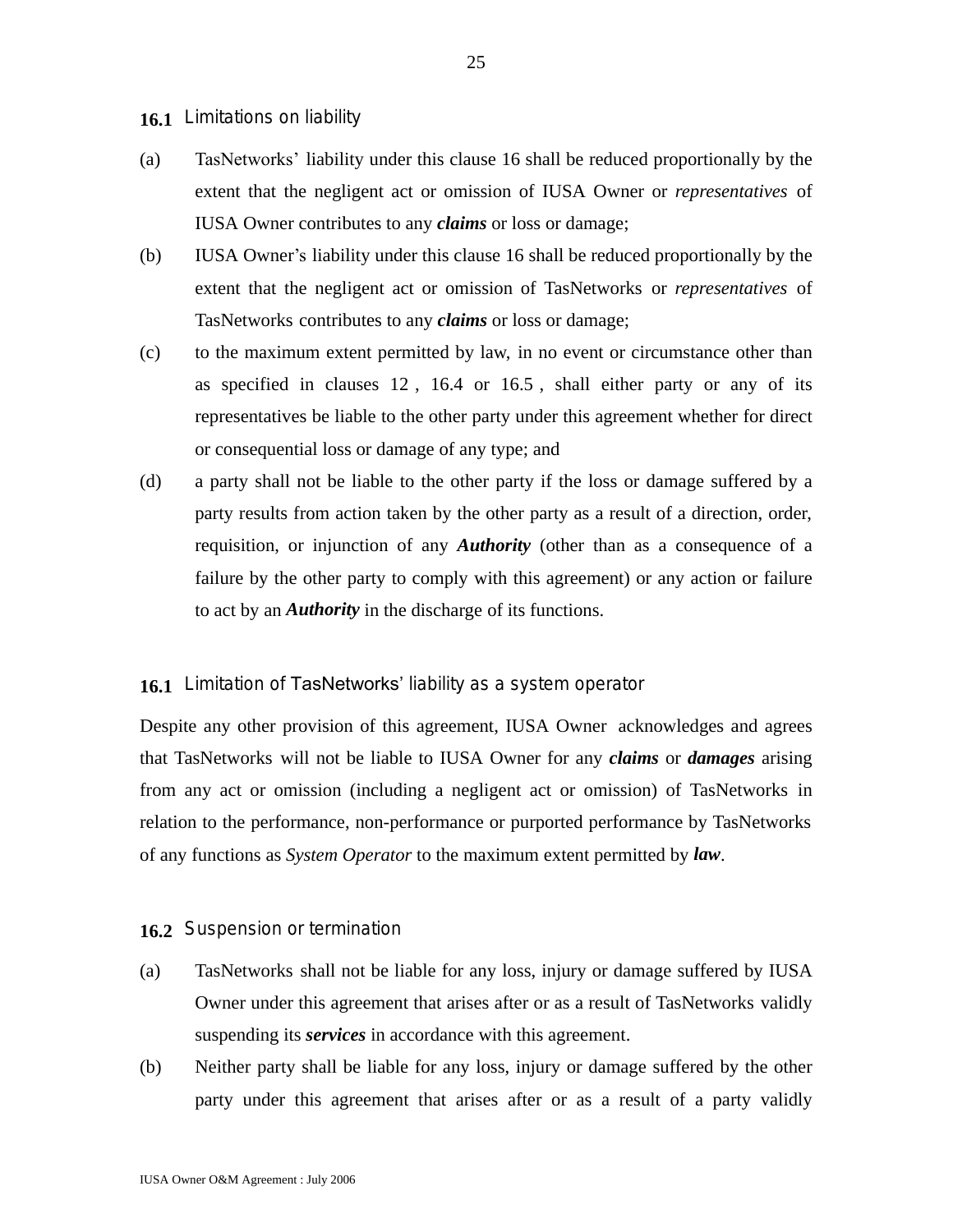terminating this agreement under clause 14 or clause 19 or if its obligations are suspended under clause 18.

(c) For the avoidance of doubt, this clause 16.9 shall not apply in respect of any liability which arises prior to the time at which TasNetworks suspends its *services* under clause 18.4 , obligations are suspended under clause 18 or on which the agreement is terminated under clause 14or clause 18.

## **16.1** Threshold and timing limitations

A party may not claim against the other party under this clause 16:

- *(a)* unless details of the *claim* have been given to the other party within 12 months of the occurrence giving rise to the *claim*; or
- **(b)** if the amount of the *claim* in respect of a single event or series of associated events is less than \$20,000.

### 17. ASSIGNMENT AND SUBCONTRACTING

- (a) Neither party may assign or novate its interests in this agreement without the other party's prior written consent, which must not be unreasonably withheld.
- (b) TasNetworks may subcontract the performance of its obligations under this agreement.
- (c) It is taken to be an assignment or transfer of Network User's interest in this agreement in breach of clause 17 (a) if, without the prior written approval of TasNetworks (such approval to not be unreasonably withheld), by transfer or allotment of shares or amendment of its constitution or by some other act or deed, the party or parties with effective control of Network User as at the date of this agreement, ceases to have effective control of Network User.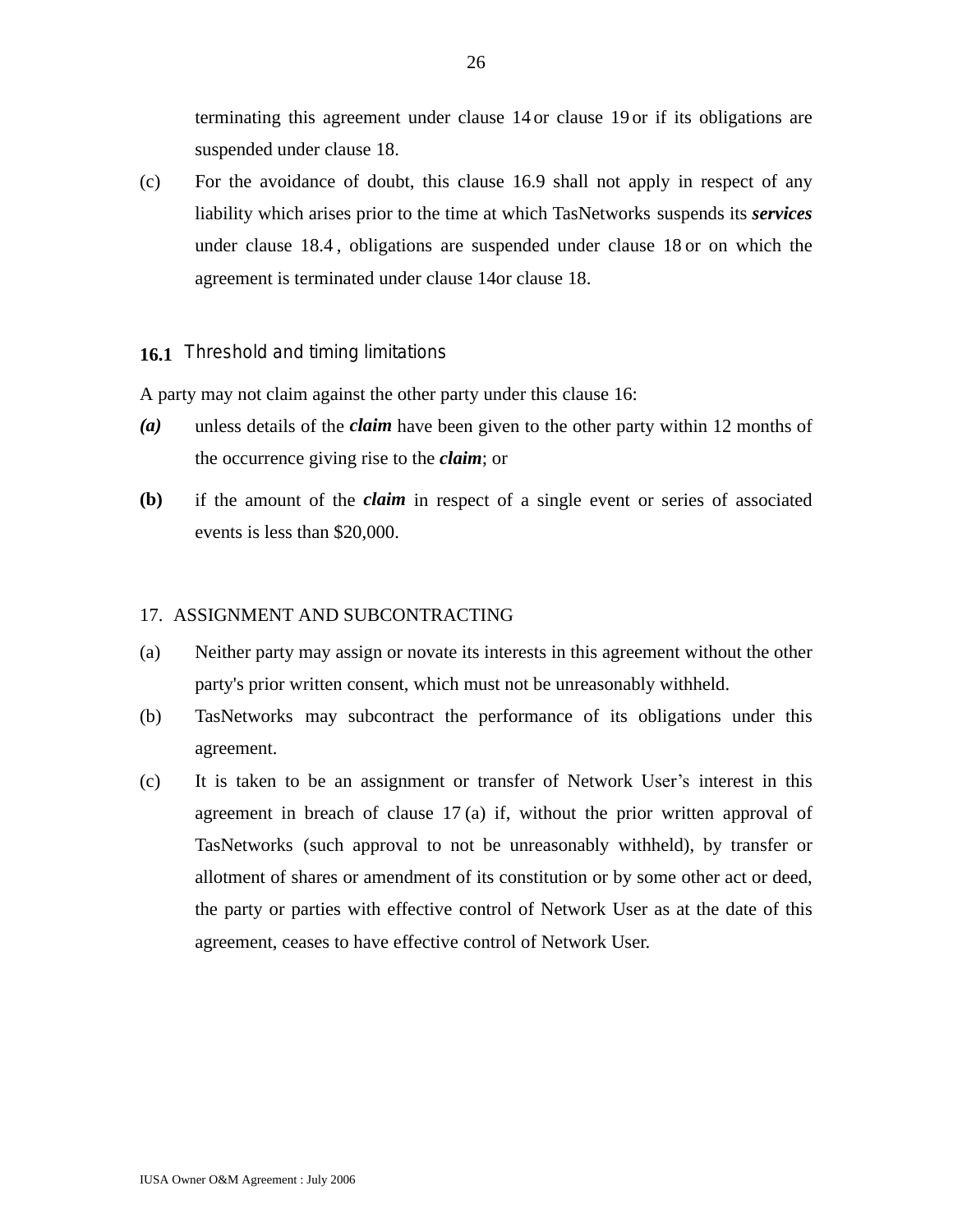### 18. FORCE MAJEURE

#### **18.1** Suspension of obligations by either party

A party ("the *FM notifying party*") may suspend the performance or observance of this agreement (other than monetary obligations) if a *force majeure event* prevents it performing or observing its obligations under this agreement.

#### **18.2** Notice obligations

If a party invokes clause 18.1 it must:

- (a) immediately notify the other party;
- (b) as soon as practicable thereafter, but not later than 3 *business days* following the date on which the affected party became aware of a *force majeure event*, give particulars to the other party of the event and of the obligations of the affected party under this agreement which have been, will be or are likely to be affected by the *force majeure event*; and
- (c) keep the other party informed, both at reasonable intervals and upon request by the other party, as soon as practicable following the receipt of that request, of:
	- (i) the *FM notifying party's* estimate of the likely duration of the *force majeure event* and its likely implications on the affected party's ability to perform its obligations under this agreement;
	- (ii) the action taken and the action proposed to be taken to mitigate the effect of the *force majeure event*;
	- (iii) the cessation of the *force majeure event* or the successful mitigation or minimisation of the effects of the *force majeure event*; and
	- (iv) any other matter which the other party may reasonably request in connection with the occurrence of the *force majeure event*.

#### **18.1** Mitigation

Subject to clause 18.4, the *FM notifying party* must: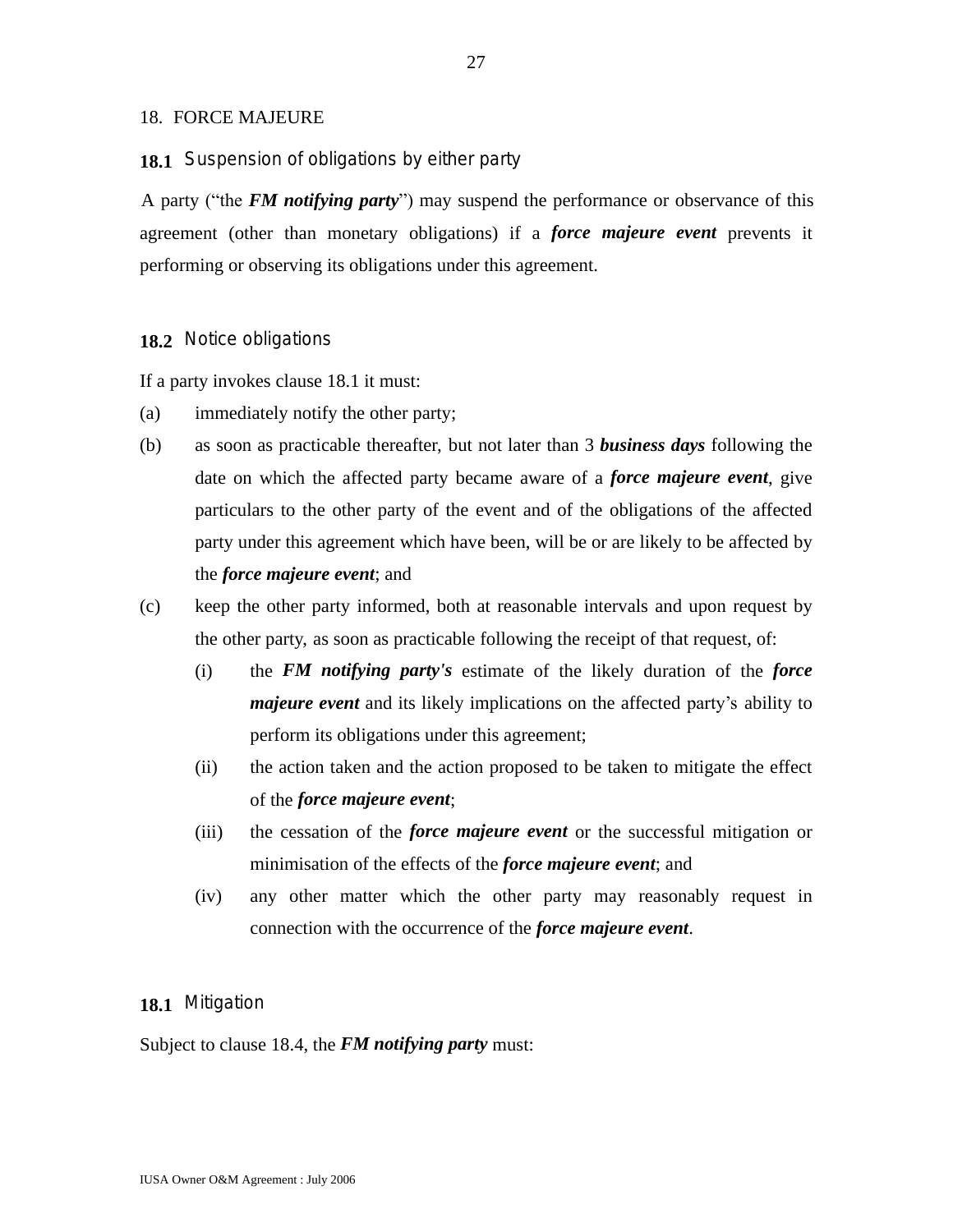- (a) as soon as practicable after the occurrence of a *force majeure event*, use its reasonable endeavours to mitigate the effects of the *force majeure event*;
- (b) use its reasonable endeavours to overcome or remove the *force majeure event*; and
- (c) the other party must cooperate and give such assistance to the *notifying party* as may be reasonably requested.
- **18.1** Amendment or termination of agreement
- (a) If the *force majeure event* continues to prevent a party from performing or observing its substantial obligations under this agreement for a prolonged period (which shall not be less than six months) from the date of its occurrence, either party may upon not less than 10 *business days* but no more than 60 *business days'* notice either:
	- (i) request that the other party negotiate in good faith amendments to this agreement (including any obligations to make any payments under this agreement) which would remove the aspects of this agreement affected by the *force majeure event* from the operation of this agreement; or
	- (ii) notify the other party of its intention to terminate this agreement.
- (b) If the *force majeure event* continues substantially to impede the performance of this agreement after 20 *business days* from receipt of the written notice under clause 18.4 (a) , the party who gave the written notice may terminate this agreement at any time by issuing further written notice.

### 19. INSURANCE

### **19.1** Insurance by IUSA Owner

IUSA Owner must effect and maintain policies of insurance in relation to *IUSA* of not less than \$20,000,000.00 per occurrence in respect of public liability risk.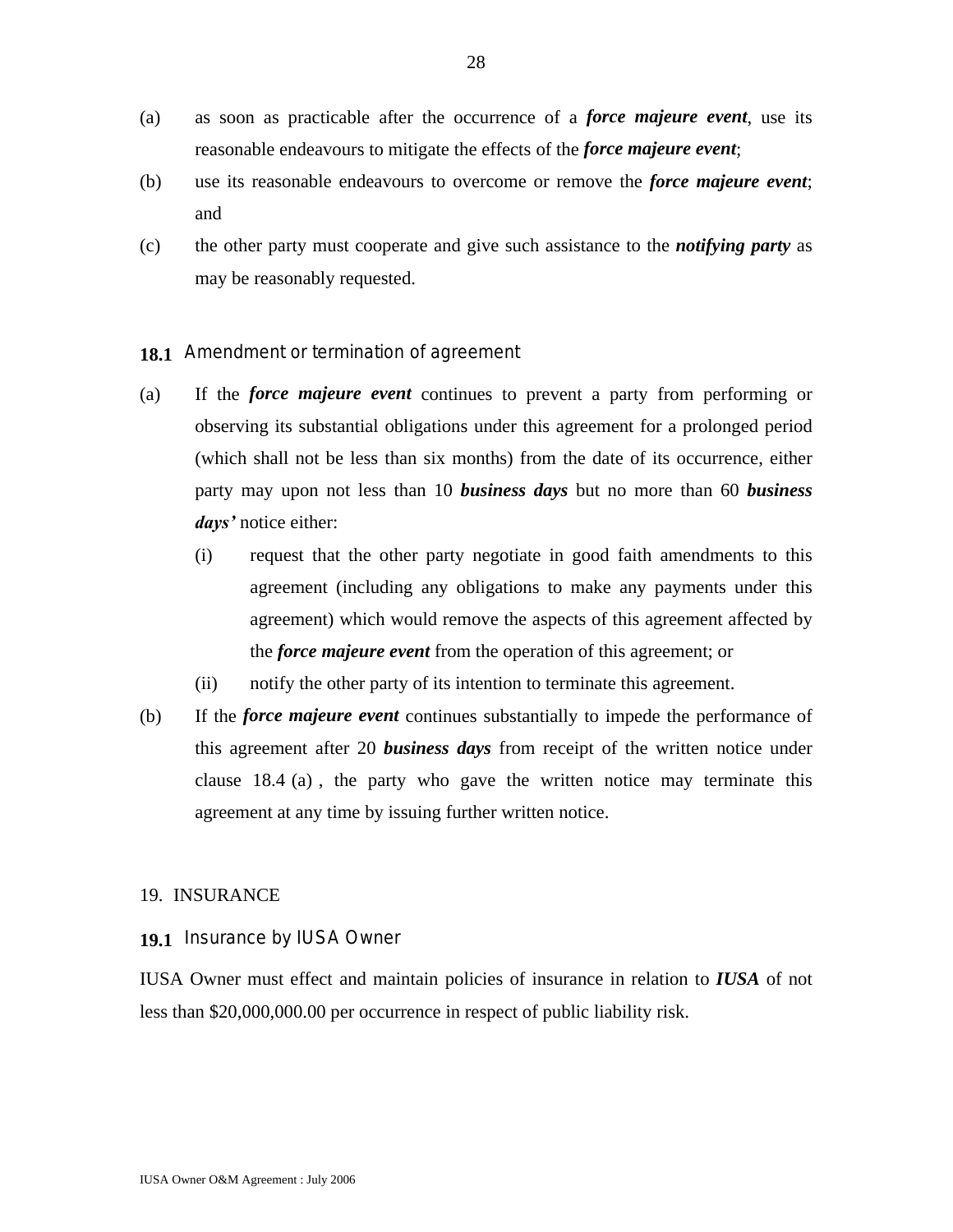#### **19.2** Insurances by TasNetworks

Before commencing the *services*, TasNetworks must procure and maintain the following:

- (a) workers' compensation insurance against liability for death of or injury to persons employed by TasNetworks and its subcontractors. The limit of liability shall be in accordance with legislative requirements and shall be maintained until termination of this agreement. The insurance policy must be extended to indemnify IUSA Owner for its legislative liability to persons employed by TasNetworks, to the extent permitted by *law*;
- (b) public liability and products liability insurance of not less than \$20,000,000.00 per occurrence, including loss, damage, death or personal injury to third parties or loss or damage to their property arising out of or in any way connected with TasNetworks' performance of this agreement;
- (c) insurance for TasNetworks' equipment, including all mechanically propelled vehicles that are registered, or capable of being registered, for road use and are at any time used in connection with the provision of the *services*, including insurance that is compulsory under applicable *laws* governing the use of motor vehicles and liability for personal injury or death, as well as liability insurance for third party property damage with the sum insured of not less than \$20,000,000.00 per occurrence; and
- (d) insurance covering claims arising out of the use of unregistered or unregistrable motor vehicles or unregistered mobile plant and equipment used in connection with the provision of the *services*, and where the sum insured respectively is not less than \$20,000,000.00 per occurrence in respect of public liability risk.

#### **19.1** Notices

(a) Whenever requested in writing by the other party, a party liable to effect insurance pursuant to this clause 19must provide satisfactory evidence that insurance has been effected and maintained in accordance with this clause 19. If, after being so requested, a party liable to insure fails promptly to provide evidence of satisfactory compliance, then without prejudice to other rights or remedies, the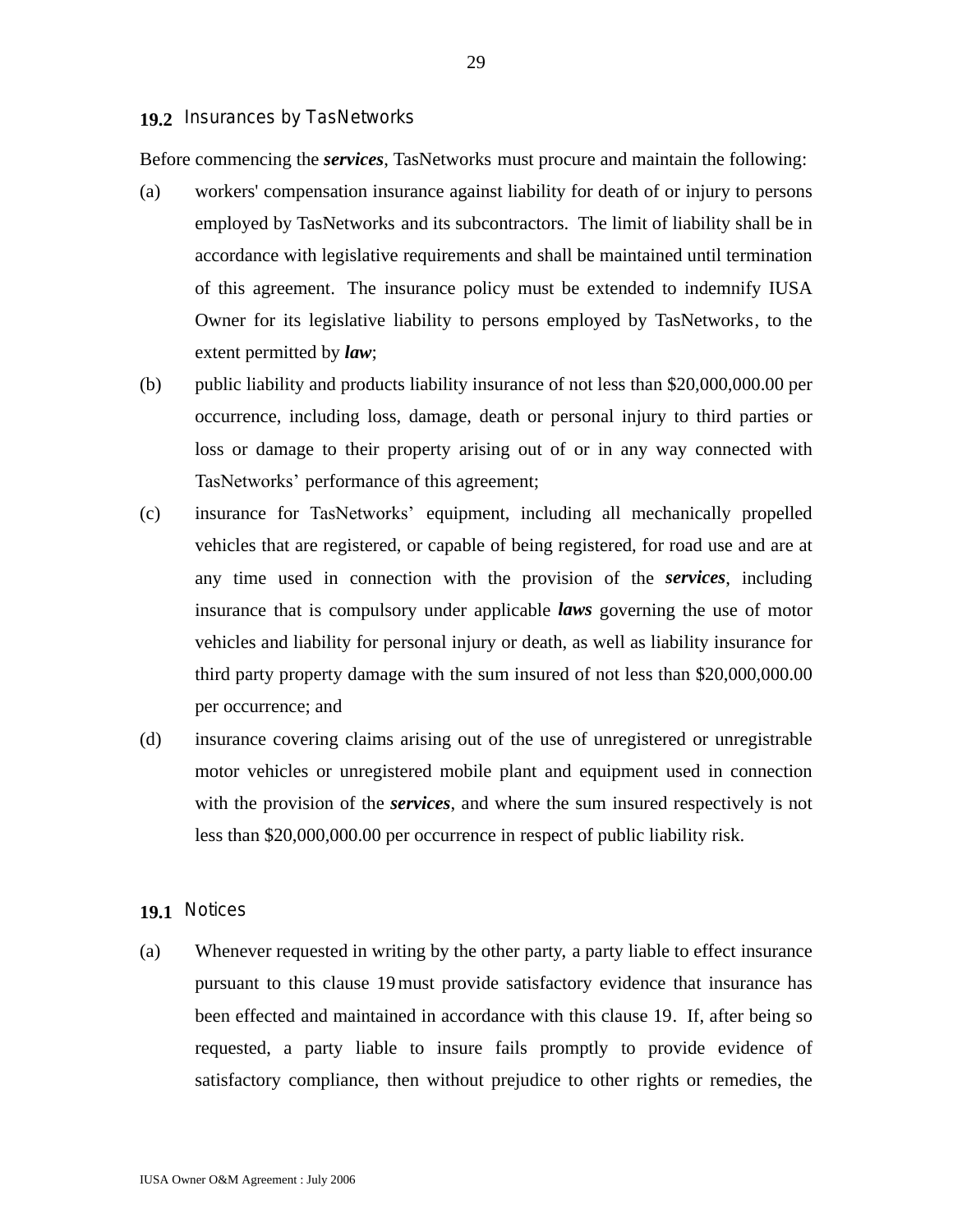other party may insure and the cost shall be a debt due and payable from the party in default.

- (b) A party effecting insurance must provide to the other party copies of all notices from or to an insurer.
- (c) A party effecting insurance must, as soon as is practicable, inform the other party in writing of any occurrence which may give rise to a *claim* under an insurance policy required by this clause 19 and must keep the other party informed of subsequent developments concerning the *claim*.
- (d) A party effecting insurance pursuant to this clause must ensure that each policy of insurance is endorsed:
	- (i) to name the other party as a party to whom the benefit of the insurance extends, in respect of its interests and liabilities arising out of any connection with this agreement; and
	- (ii) with a cross liabilities clause in which the insurer agrees that the policies applies as if a separate policy were issued to each named insured (with the exception of limits of liability).
- (e) TasNetworks must ensure that its subcontractors procure and maintain contracts of insurance in respect of workers' compensation.

#### 20. DISPUTE RESOLUTION

## **20.1** Disputes

Subject to clause 9 the parties agree that:

- (a) any *disputes* shall be settled in accordance with this clause 20;
- (b) all *services* and other obligations under this agreement shall continue to be performed notwithstanding any *dispute*; and
- (c) all payments the subject of a *dispute* shall be suspended to the extent of the amount in *dispute* until the *dispute* is resolved.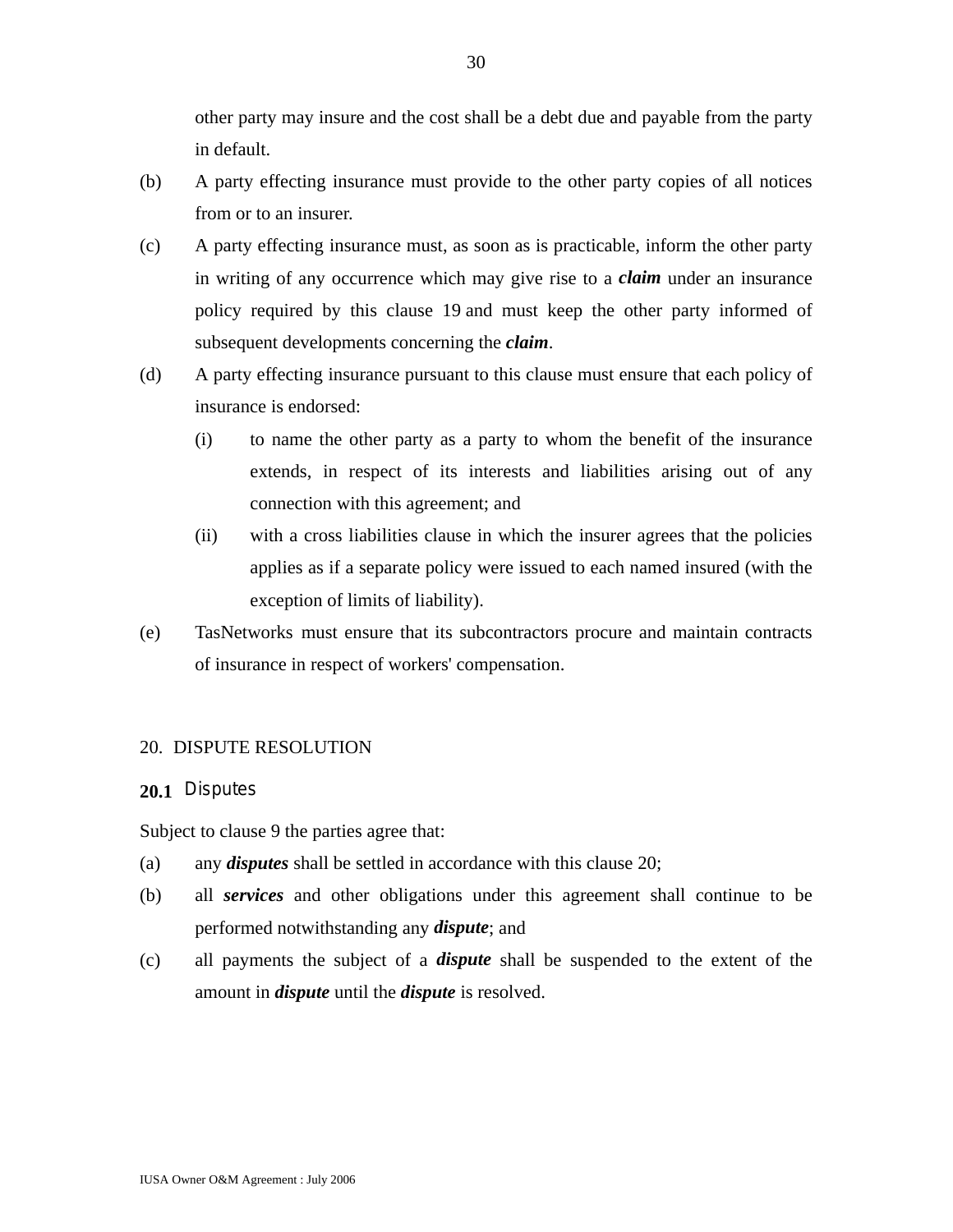#### **20.1** Rules Disputes

If a *dispute* is a dispute to which the *Rules* apply that *dispute* will be dealt with in accordance with the dispute resolution regime set out in or implemented in compliance with the *Rules*.

#### **20.2** Non-Rules disputes

- (a) If a *dispute* arises that is not a *dispute* to which the *Rules* apply, the parties shall comply with the provisions of this clause 20.3.
- (b) Either party may give to the other party a written notice ("*dispute notice*") identifying the matters in *dispute.*
- (c) The parties must meet within 10 *days* after the Dispute Notice has been given and attempt to resolve the *dispute*. Each party must be represented at the meeting by a person who has authority to agree to a resolution of the *dispute*.
- (d) If the *dispute* has not been resolved within 20 days after the Dispute Notice has been given, the parties must participate in a mediation of the *dispute* in accordance with provisions of the Mediation Determination Rules 2016 as published by Resolution Institute (or any replacement or successor body).
- (e) If the *dispute* has not been resolved within 20 *days* after the termination of the mediation, the parties may agree to refer the *dispute* to determination by an independent expert in accordance with clause 20.3 (h) or to arbitration in accordance with clause 20.3 (i) or either party may give to the other a notice referring the *dispute* to litigation.
- (f) Subject to clause 20.3(g), a party must not issue court proceedings in connection with a *dispute* unless a notice referring the *dispute* has been given in accordance with clause 20.3(e).
- (g) Clause 20.3 (f) does not apply to an application for an urgent injunction or declaration.
- (h) Where the parties agree to refer the *dispute* to an independent expert the expert determination will be conducted in accordance with the Institute of Arbitrators & Mediators Australia Expert Determination Rules.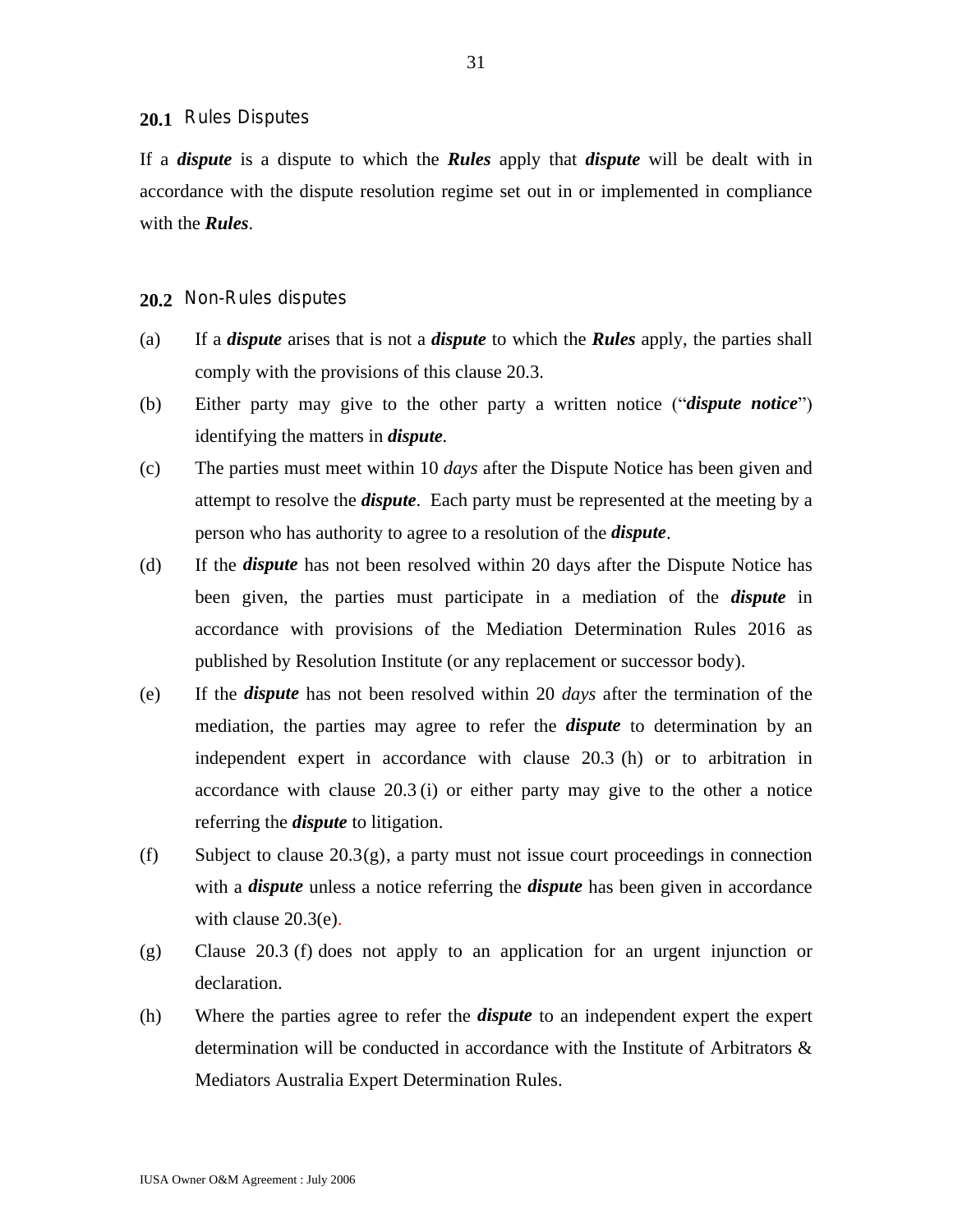- (i) Where the parties agree to refer the *dispute* to arbitration the arbitration will be conducted in accordance with the Expert Determination Rules 2016 as published by Resolution Institute (or any replacement or successor body). The parties agree that the determination of an expert will be binding on the parties.
- (j) Where this clause refers to rules of the Resolution Institute that reference is to the version of the rules in force at the date of the Dispute Notice or, if there is no such version, the version of the rules most recently published.
- (k) Unless otherwise agreed by the parties in writing, the costs of mediator, independent expert or arbitrator will be borne equally by the parties.

### 21. CONFIDENTIALITY

### **21.1** Non-disclosure

Subject to clause 21.2, the information contained in, relating to or provided in accordance with this agreement and all negotiations leading up to its execution are confidential to the parties and must not be disclosed to any other person.

## **21.2** Exceptions

Clause 21.1 does not prevent disclosure of information by a party:

- (a) which is in the public domain or comes into the public domain otherwise than as a result of a breach by the party of its obligations under clause 21.1 provided that participants in the Tasmanian electricity industry do not of themselves constitute the public domain;
- (b) where the party is required by *law* to disclose the information or where the party, acting reasonably, discloses the information in the course of legal proceedings;
- (c) to the party's lawyers;
- *(d)* to any consultant, bank, financier, insurer or professional adviser to the party who has entered into a confidentiality undertaking with similar effect to this part but which: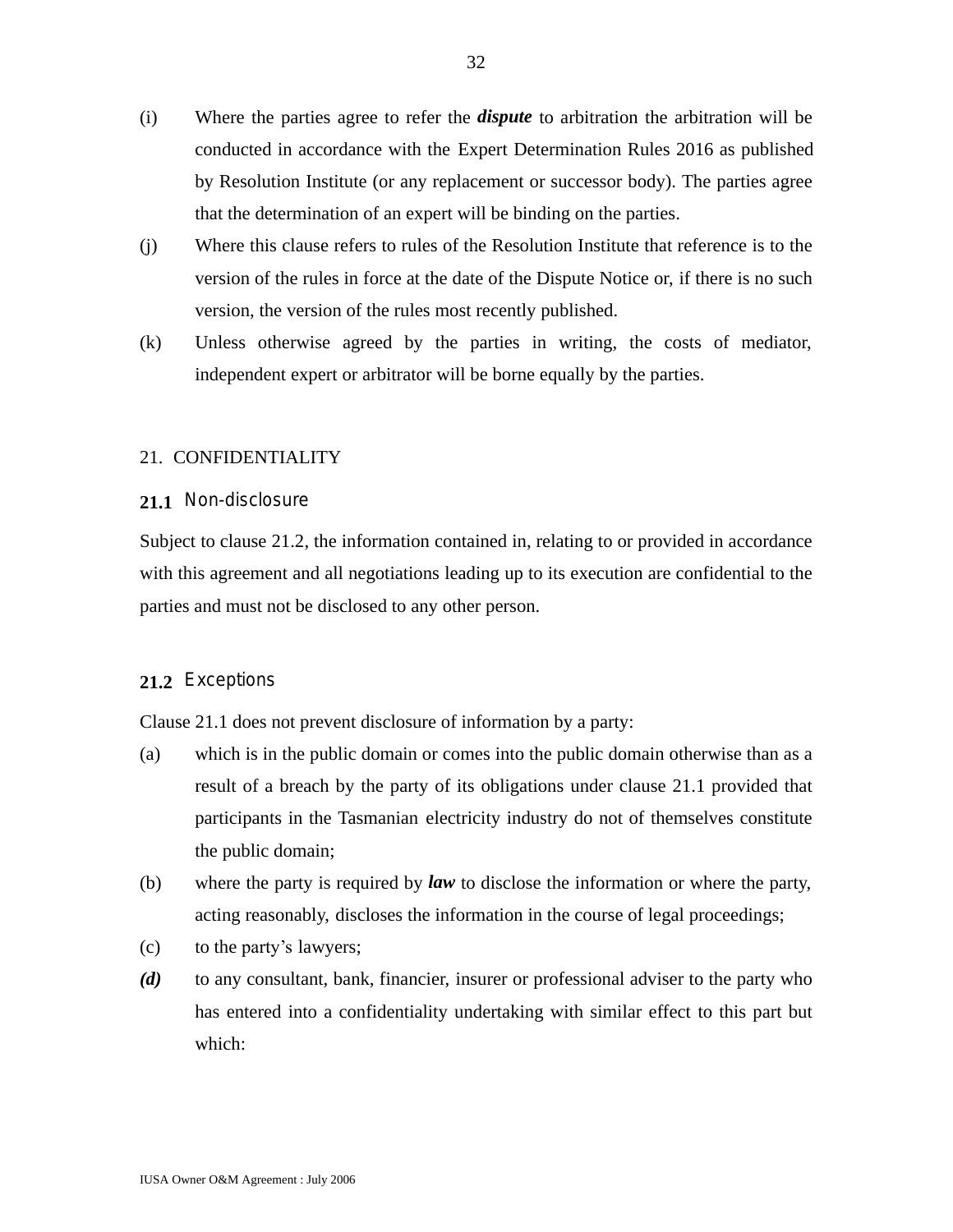- (i) does not contain a provision corresponding to this clause  $21.2$ (d) or (e); and
- (ii) obliges the party to enforce its rights under that confidentiality undertaking if and to the extent required by the other party;
- (e) with the consent of the other party ;
- (f) to the extent required by *law* or by a lawful requirement of any *Authority* having jurisdiction over a party or its *related body corporate*;
- (g) to the extent required by a lawful requirement of any stock exchange having jurisdiction over a party or its *related body corporate;*
- (h) to its *related body corporate*, but only on the basis permitted under clause 21.2(d);
- (i) in the context of the sale of shares in or the sale of, or lease of, the assets of a party, to any consultant, bank, financier, insurer or professional adviser to a prospective purchaser or lessee of the relevant shares or assets as the case may be any the prospective purchaser or lessee but only on the basis permitted under clause  $21.2(d)$ ; or
- (j) to *AEMO* as required by this agreement or the *Rules.*

#### **21.1** Enforcement of Undertaking

On request of a party, the other party whom has entered into the confidentiality undertaking in accordance with clauses  $21.2$  (d) or (i) must do all things necessary to enforce its rights under the confidentiality undertaking.

#### **21.2** Survive expiration

The obligations contained in clauses 21.1 and 21.2 will survive the termination of this agreement.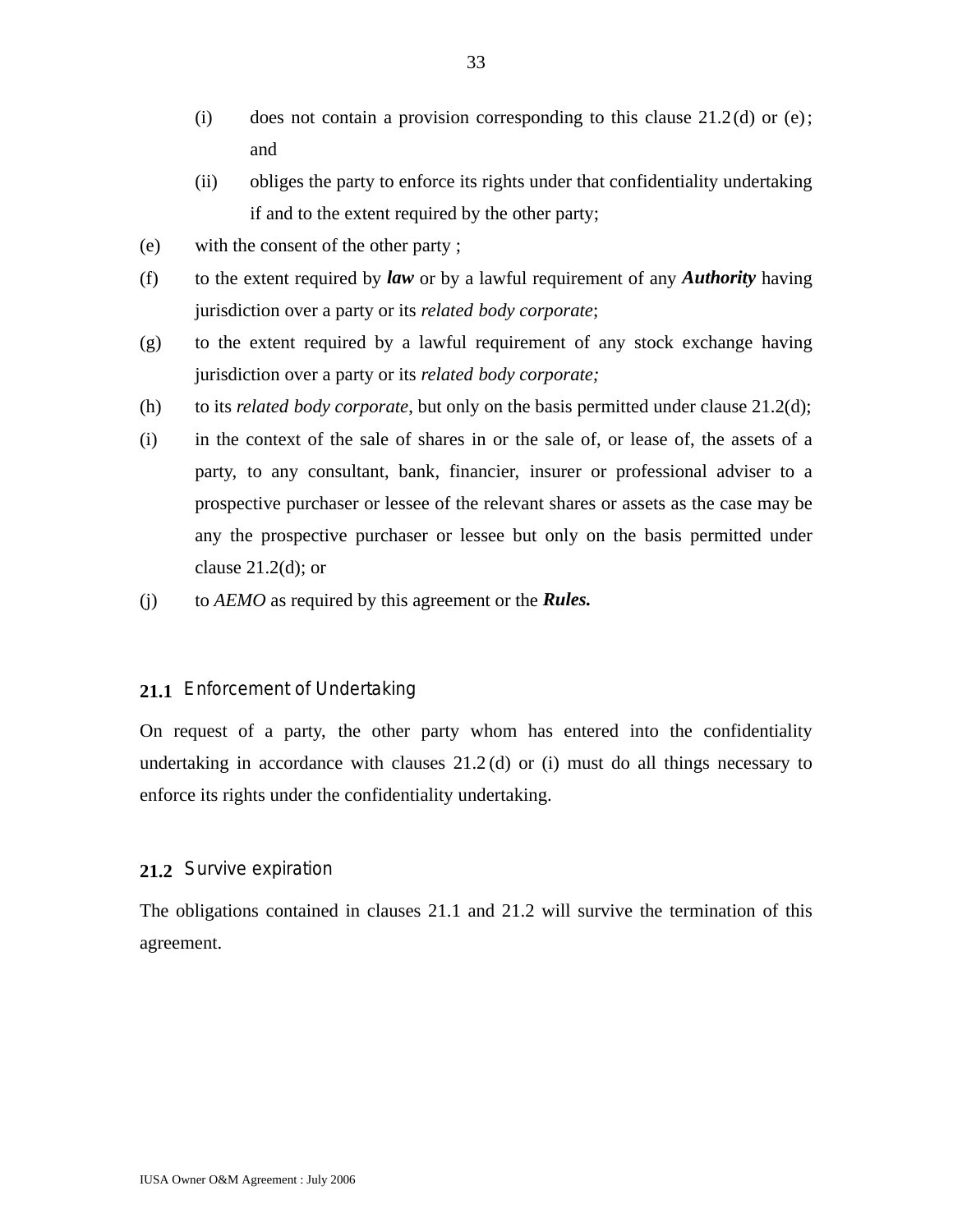#### 22. REVIEWS

#### **22.1** Review of agreement

Subject to clause 22.2 the parties will review this agreement in the following circumstances:

- (a) following or in anticipation of a new *law* or a change in *law* which directly impacts on this agreement for a party in a way which has, or is likely to have a material adverse effect on that party;
- (b) at intervals of not less than 5 years from the *commencement date* or the last review under this clause; and
- (c) at any other time agreed by the parties.
- **22.1** Initiation of review
- (a) If a circumstance referred to in clause  $22.1(a)$  or (b) exists either party may give notice ("review notice") initiating a review.
- (b) A review notice under this clause must set out:
	- (i) the circumstances giving rise to the request;
	- (ii) if the request is made under clause  $22.1(a)$ , the manner in which the new *law* or the change in *law* materially adversely affects, or is likely to so affect, the notifying party's rights and obligations under this agreement;
	- (iii) a summary of the provisions of the agreement which the notifying party considers require review and a summary of any variations to the agreement proposed by the notifying party.
- (c) A review notice is taken to be given on the date it is served on the other party in accordance with clause 23.

## **22.1** Good faith negotiations

If a review notice is given under clause 22.2, the parties must negotiate in good faith and use reasonable endeavours to agree: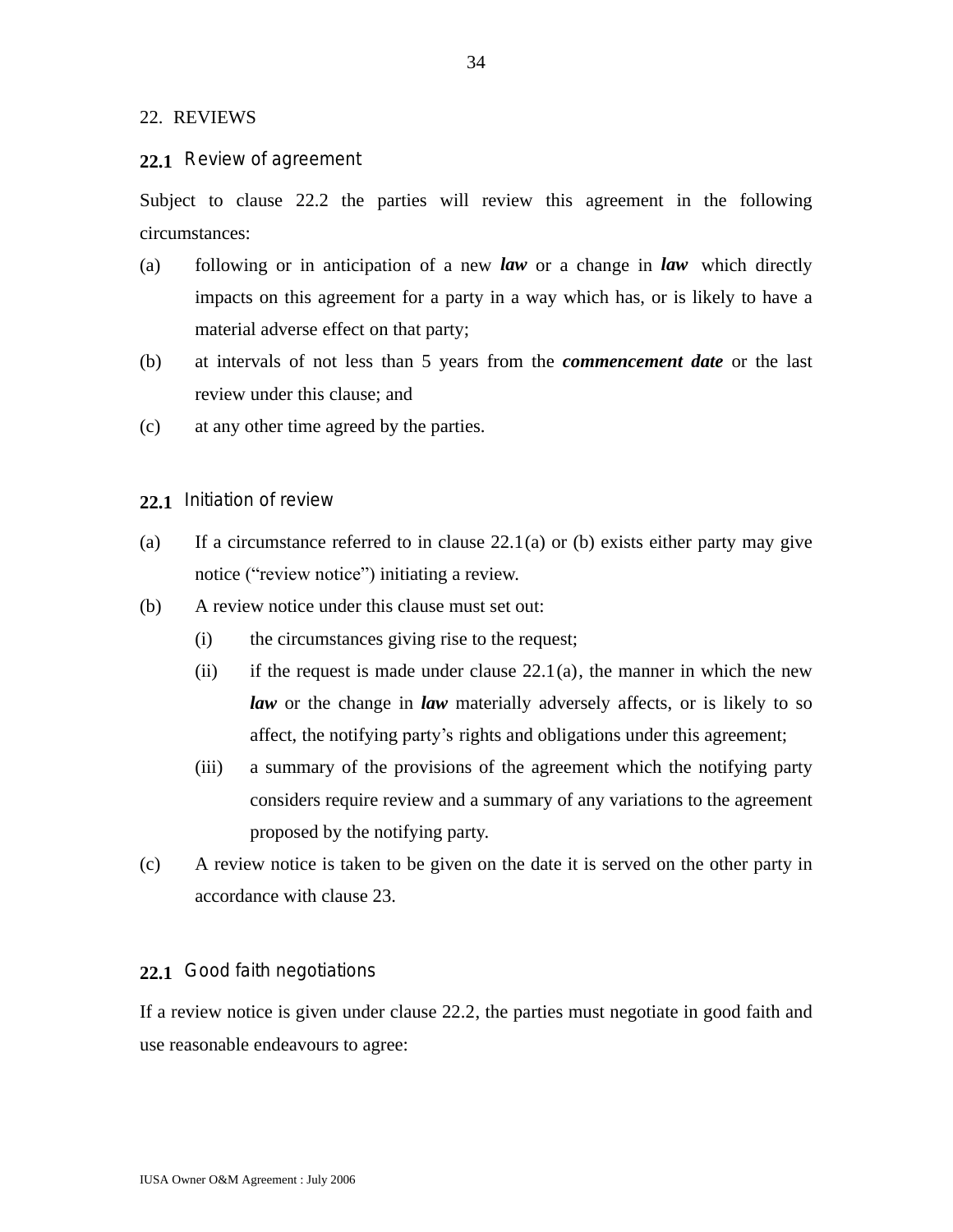- (a) such changes to the provisions of this agreement as may be necessary to reflect any new *law* or any change in *law* as it applies to either or both of the parties, including changes necessary, to the extent possible, to keep the parties in the same position they would have been in but for the change in *law*; and
- (b) modifications to the practices and arrangements that exist between the parties in connection with the performance of their obligations under this agreement.

## **22.1** Conduct of review

- (a) After a review notice is given the parties must promptly meet to discuss the timetable and conduct of the review.
- (b) Each party must bear its own cost of any review.
- (c) If the request for review is made under clause 22.1 (a) the review must be commenced within 1 month of the date the review notice is given.
- (d) Unless otherwise agreed by the parties, a review is taken to have ended 3 months after the relevant review notice was given.

### **22.1** Outcome of review

- (a) If and only if the parties reach agreement expressed in writing before the end of a review, then the parties will enter into a deed amending this agreement and with effect from the time agreed between the parties (or if no time is agreed, then from the end of the review).
- (b) If at the end of the review the parties are unable to agree on changes to accommodate a new *law* or a change in *law* a party can require (by notice in writing to the other party) the matter to be determined in accordance with clause 20 (dispute resolution).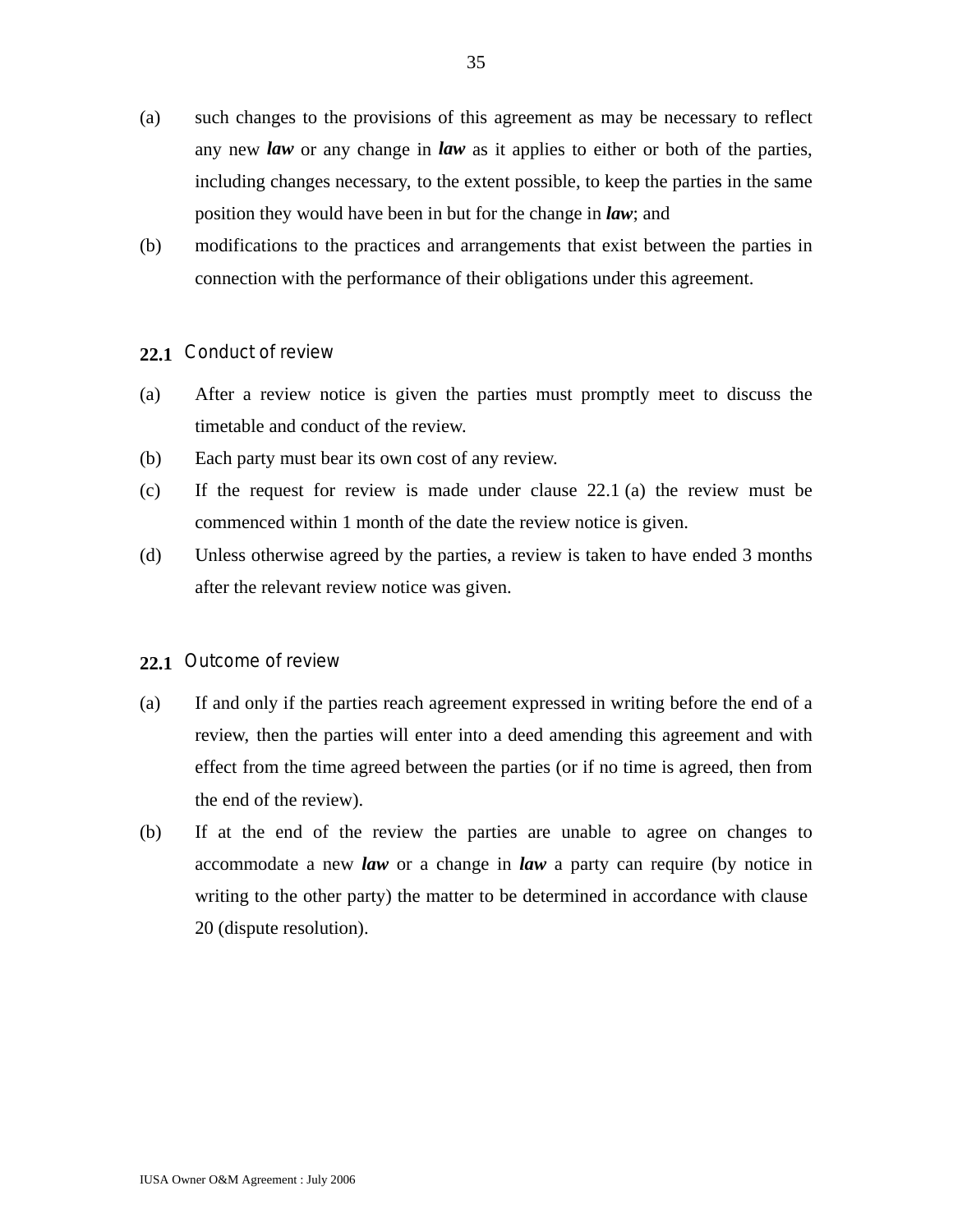23. NOTICES

#### **23.1** Giving Notices

Any notice, demand or consent (each a "Notice") which is given or made under this agreement:

- (a) must be in writing, signed by the sender or a person duly authorised by the sender and addressed to the recipient;
- (a) must be served by being:
	- (i) delivered by hand at the party's then current address for service;
	- (ii) sent to the party's then current address for service by pre-paid ordinary mail; or
	- (iii) sent to the party's then current address for service by electronic mail.
- (b) will be taken to be duly given or made:
	- (i) in the case of delivery in person, on the day of delivery;
	- (ii) in the case of delivery by post, on the third *business day* after posting; and
	- (iii) if sent by electronic mail, on the day the sender receives a read receipt confirming the recipient viewed the message,

but if the result is that a Notice would be taken to be given or made on a day which is not a *business day* in the place to which the Notice is sent or is later than 5.00 pm (local time) will be taken to have been duly given or made on the next *business day* in that place.

## **23.1** Address Details

Notices must be delivered, sent or left at the person's address or emailed to the person's electronic mail address, given below:

(a) if to IUSA Owner:

| Address:         | [insert] |
|------------------|----------|
| Electronic mail: | [insert] |
| Attention:       | [insert] |

**(b)** if to TasNetworks: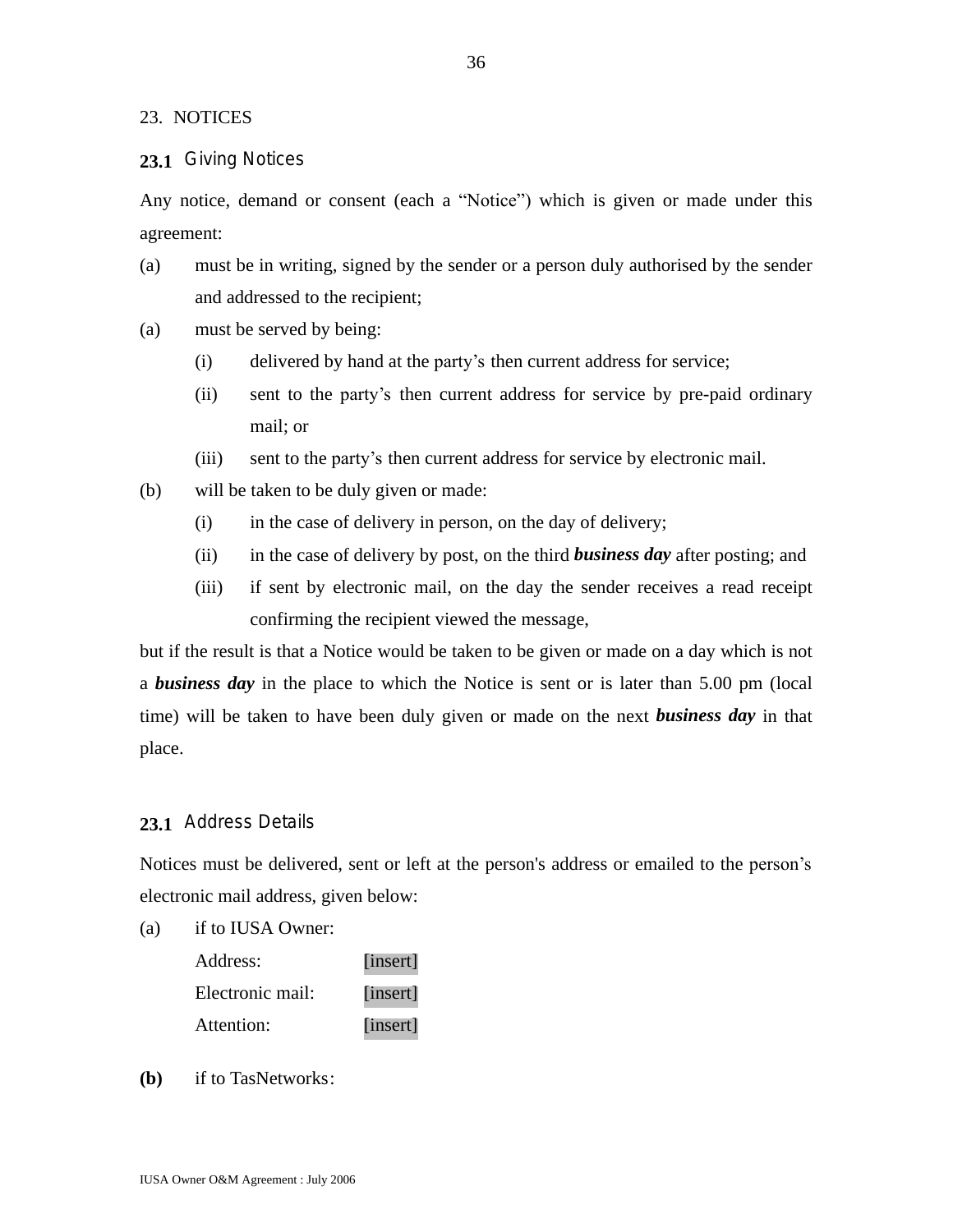| Address:         | 1 - 7 Maria Street, Lenah Valley Tasmania |
|------------------|-------------------------------------------|
| Electronic mail: | <i>l</i> insert                           |
| Attention:       | [insert]                                  |

## **23.1** Change of Address or Details

A party may change its address, electronic mail address or contact person for notices by giving notice to the other party.

## 24. MISCELLANEOUS

## **24.1** Survival

The following provisions will survive termination or expiry of this agreement: *[insert]* 

## **24.2** Waiver

No failure to exercise and no delay in exercising any right, power or remedy under this agreement will operate as a waiver. No single or partial exercise of any right, power or remedy will preclude any other or future exercise of that or any other right, power or remedy.

## **24.3** Amendment of agreement

Subject to clause 23 (Notices) any amendments or alterations to this agreement must be by agreement in writing executed by both parties.

### **24.4** Severability

Any provision of this agreement which is invalid or unenforceable in any jurisdiction is, if possible, to be read down for the purposes of that jurisdiction so as to be valid and enforceable, and is otherwise severed to the extent of the invalidity or unenforceability, without affecting the remaining provisions of this agreement or affecting the validity or enforceability of that provision in any other jurisdiction.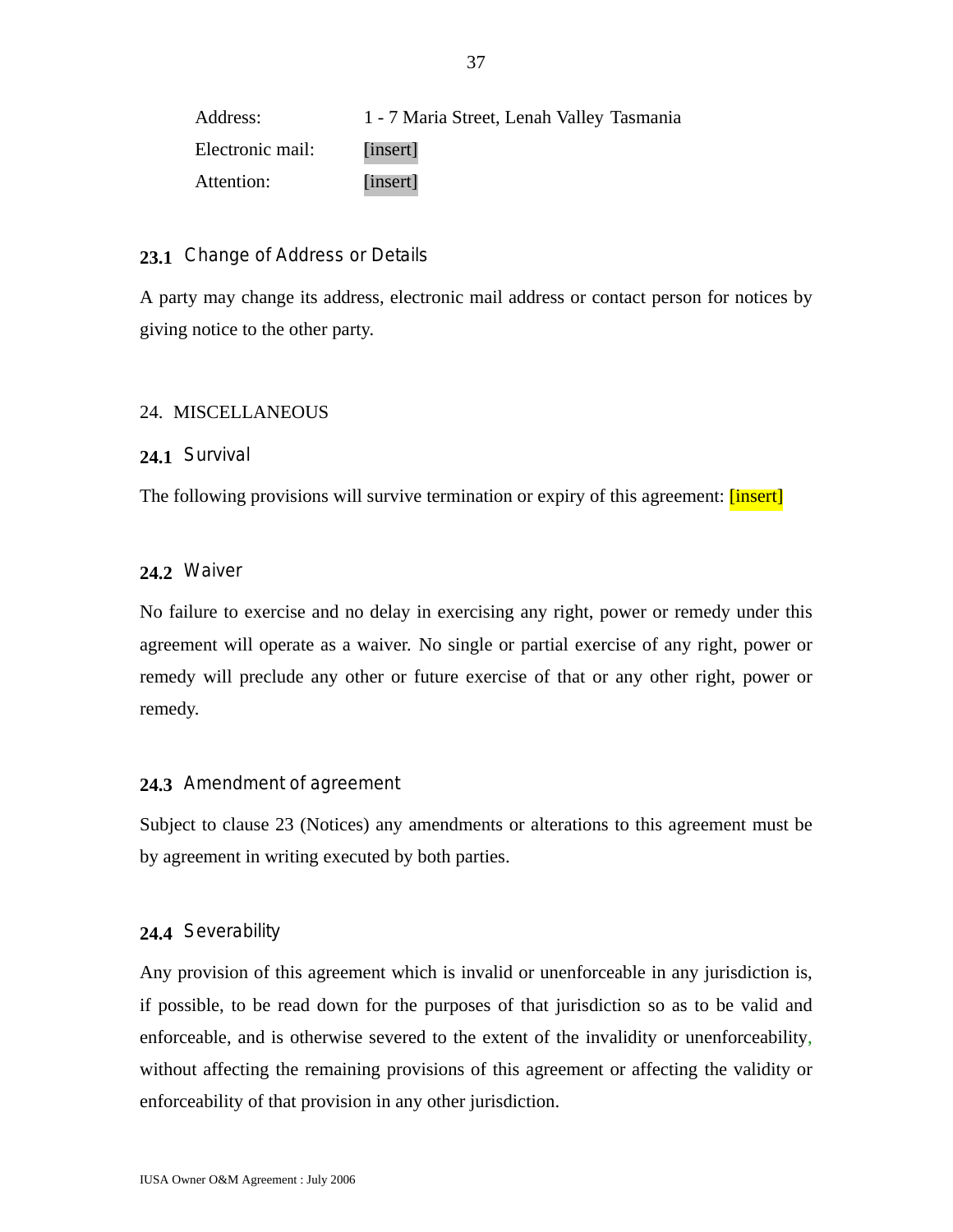#### **24.5** No precedent

Nothing in this agreement will operate or be taken by either party to be a precedent as to the form or substance of any new (or supplementary) terms and conditions or other agreement which may be entered into between the parties.

### **24.6** No third party rights

Except as specifically provided in this agreement, the parties do not intend to create rights in or grant remedies to any third party as a beneficiary of this agreement and all covenants, stipulations, promises and agreements contained in this agreement are for the sole and exclusive benefit of the parties to this agreement.

## **24.7** Governing law

This agreement will be governed by the laws of Tasmania.

#### **24.8** Submission to jurisdiction

Each party irrevocably and unconditionally submits to the non-exclusive jurisdiction of the courts of Tasmania, the Federal Court of Australia in Tasmania and courts of appeal from them for determining any *dispute* concerning this agreement.

#### **24.9** Service of process

Any document in any action may be served by delivery to the party being served at its address for service of notices as specified in accordance with clause 23. (Notices)

## **24.10**Acknowledgment of System Operator function

IUSA Owner agrees that, notwithstanding any other term of this agreement, the performance by TasNetworks of *System Operator* duties, rights, functions and responsibilities in accordance with clause 4.3.3 of the *Rules*, will not represent a breach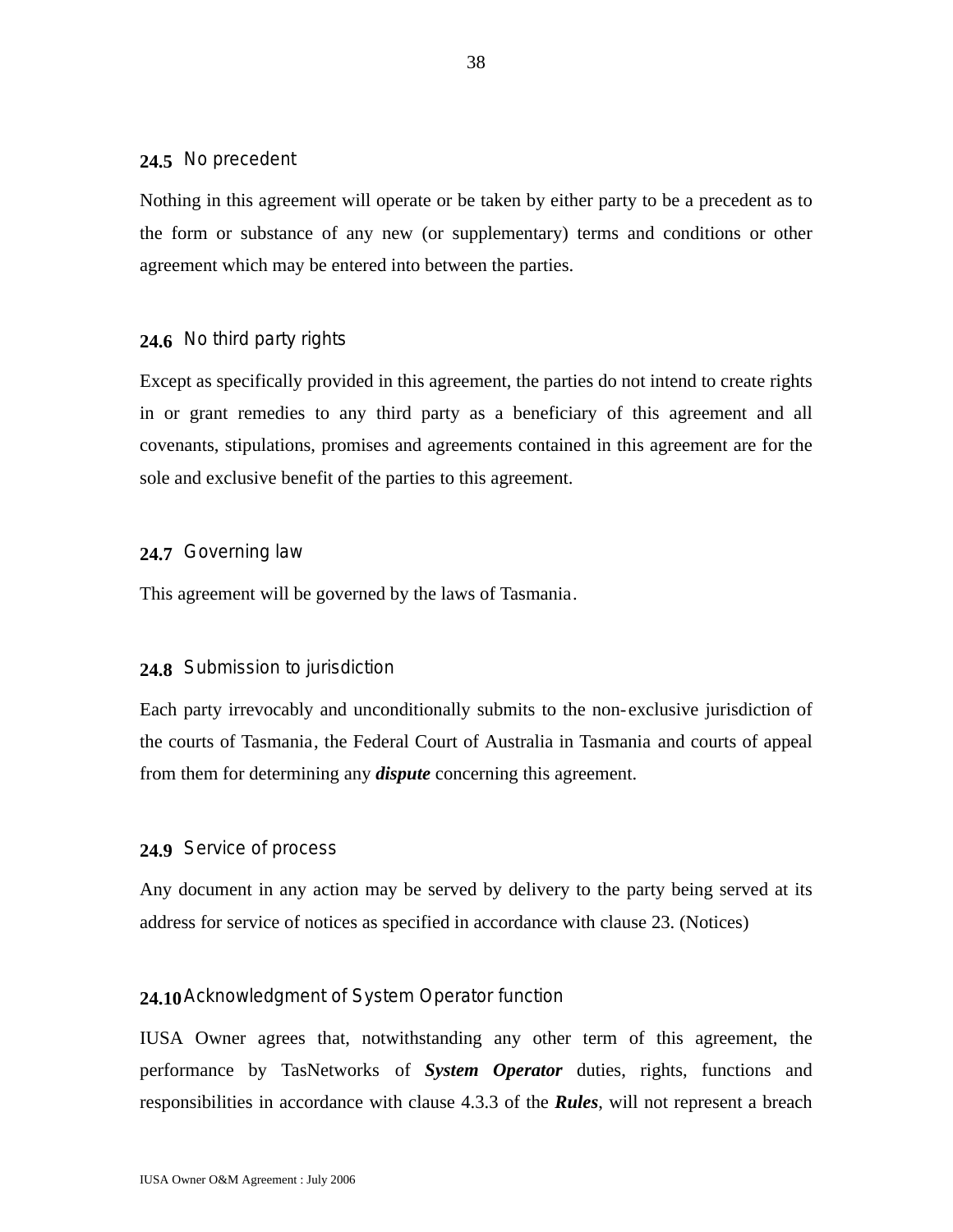of this agreement or a failure to provide any service to the IUSA Owner under this agreement.

## **24.11** Counterparts

This agreement may be executed in any number of counterparts. All counterparts together will be taken to constitute one instrument.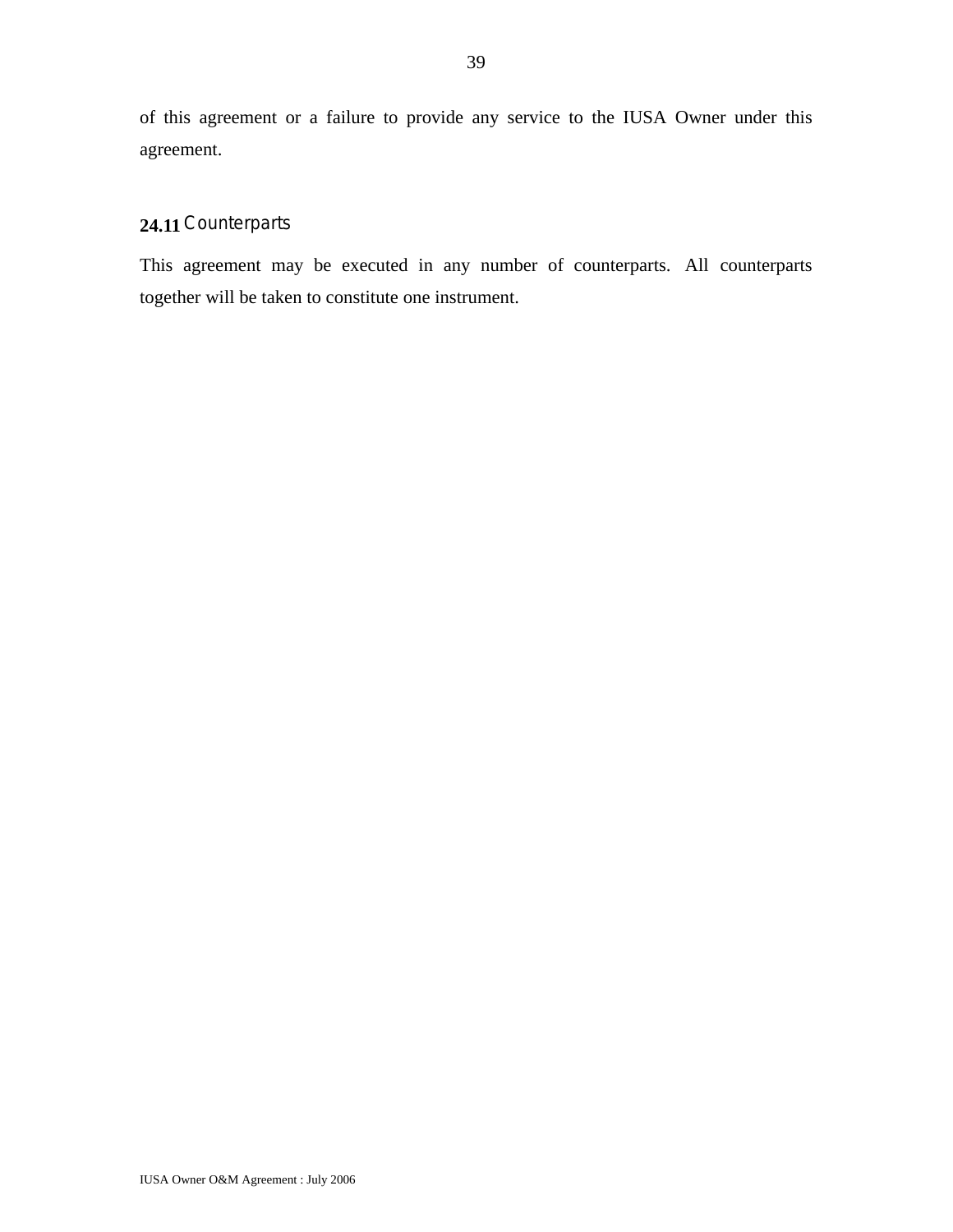**Executed** as an agreement.

| <b>Signed</b> for and on behalf of                                              |           |                                    |
|---------------------------------------------------------------------------------|-----------|------------------------------------|
| <b>Tasmanian Networks Pty Ltd</b>                                               |           |                                    |
| by its duly authorised representative )                                         |           |                                    |
| in the presence of:                                                             |           | Signature of representative        |
| Signature of witness                                                            |           | .<br>Name of representative        |
| Name of witness                                                                 |           | Position of representative         |
| <b>Executed by [insert IUSA owner] in</b><br>accordance with section 127 of the | $\lambda$ |                                    |
|                                                                                 |           |                                    |
| Corporations Act 2001                                                           |           |                                    |
| Director                                                                        |           | Secretary/Director                 |
| Name of Director (print)                                                        |           | Name of Secretary/Director (print) |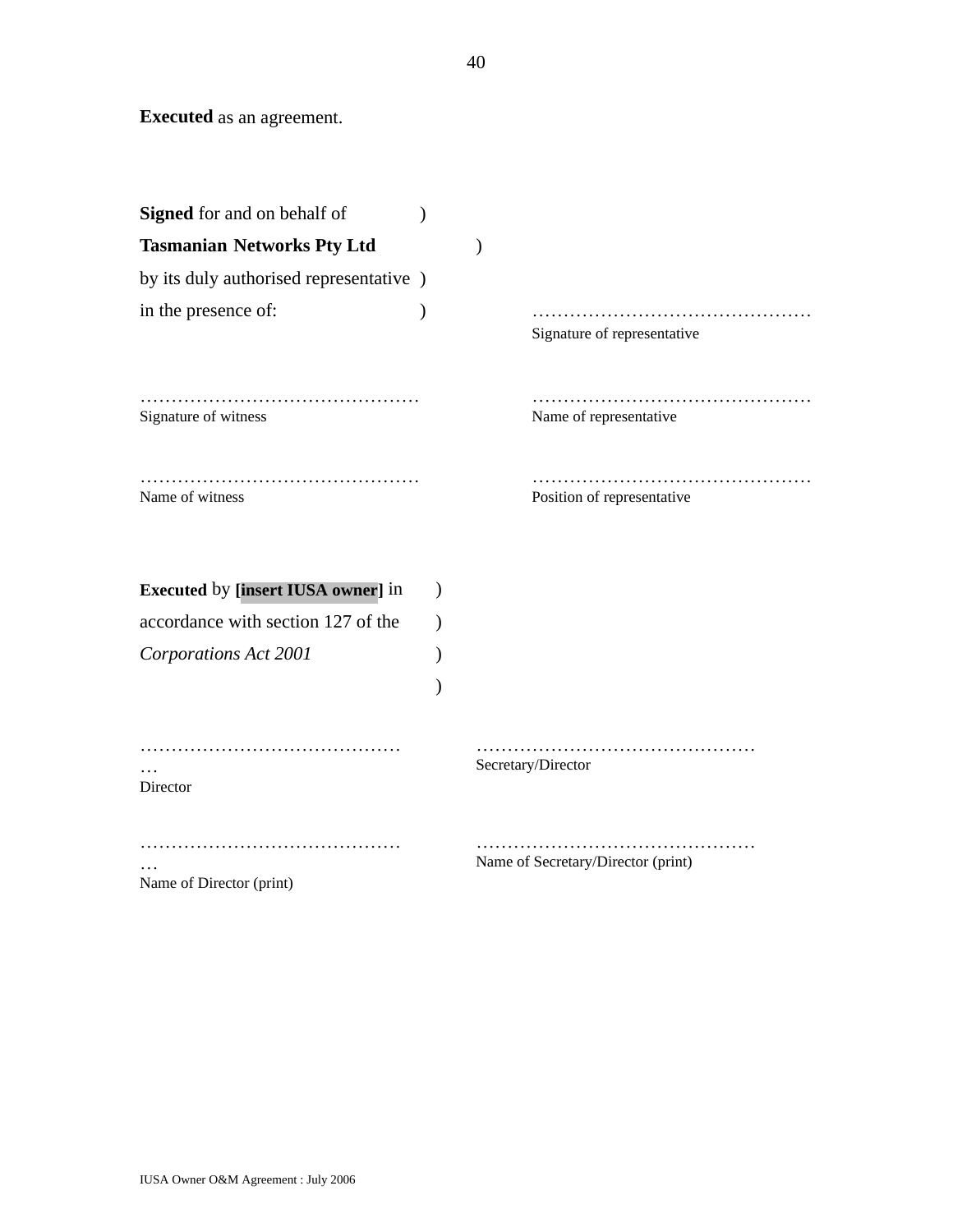## SCHEDULE 1

# *IUSA*

*IUSA* consist of [insert details] as shown in annexure 1 ([insert drawing name]).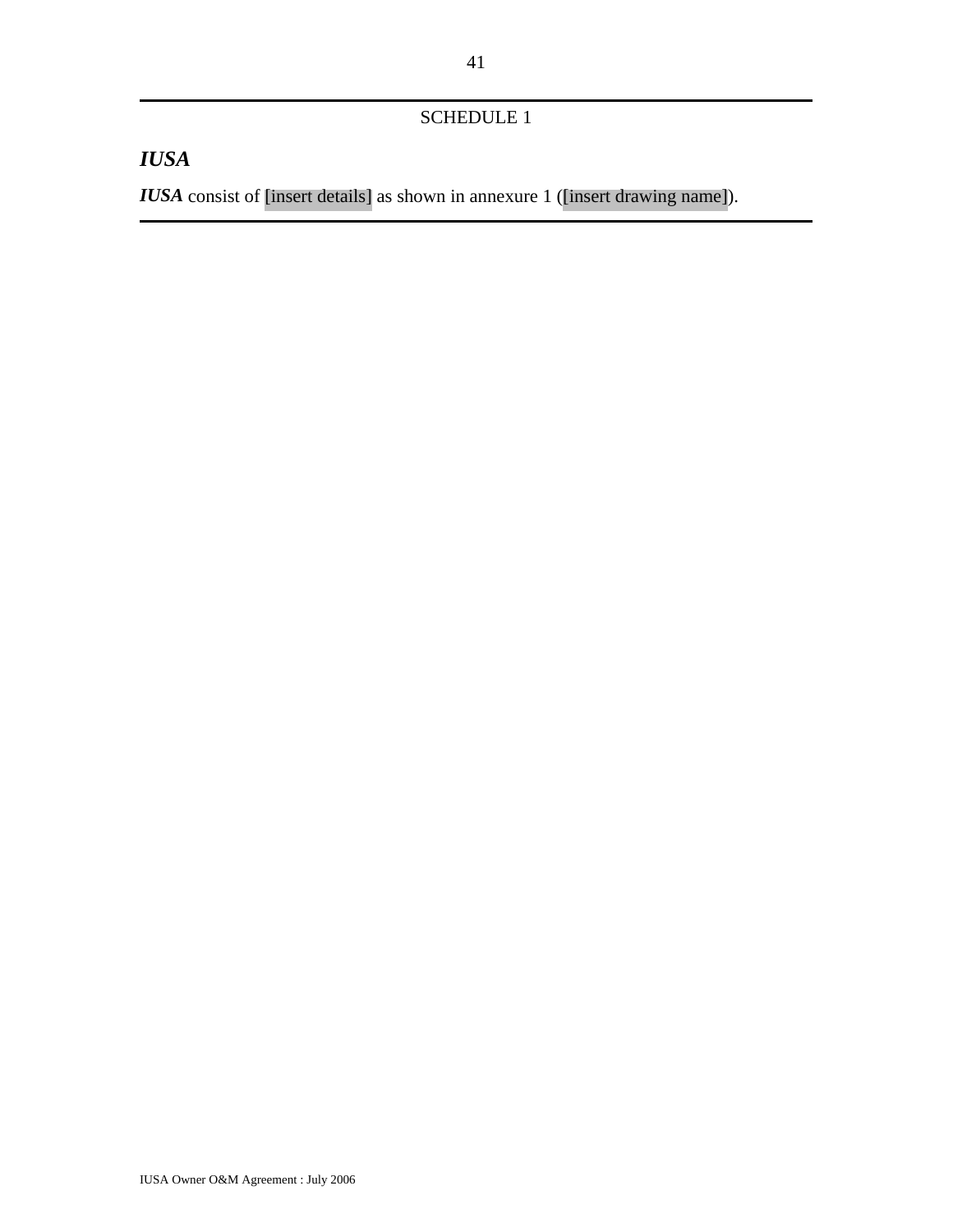SCHEDULE 2

**Services**

[insert details]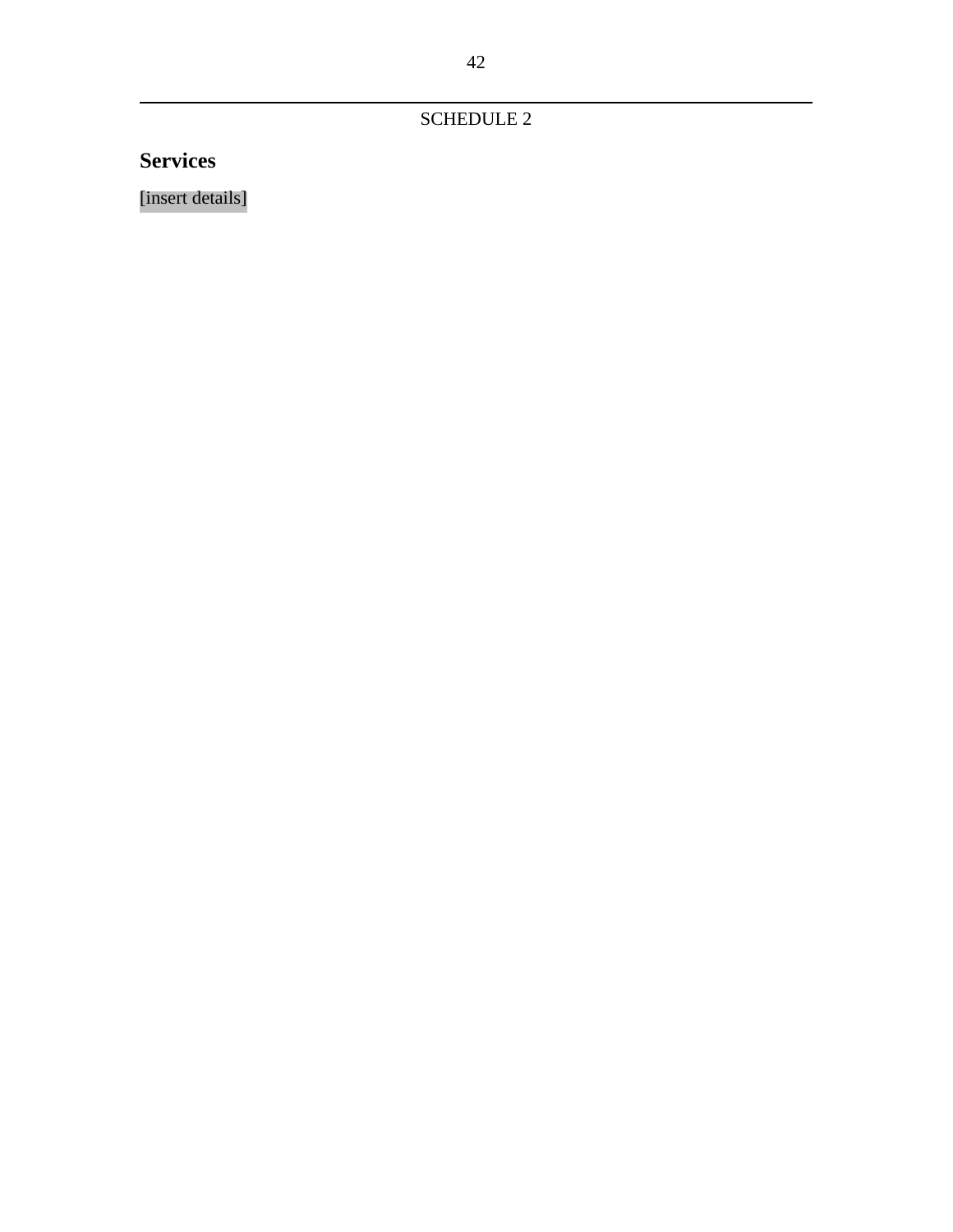## SCHEDULE 3 - CHARGES

# **Charges**

[insert details]